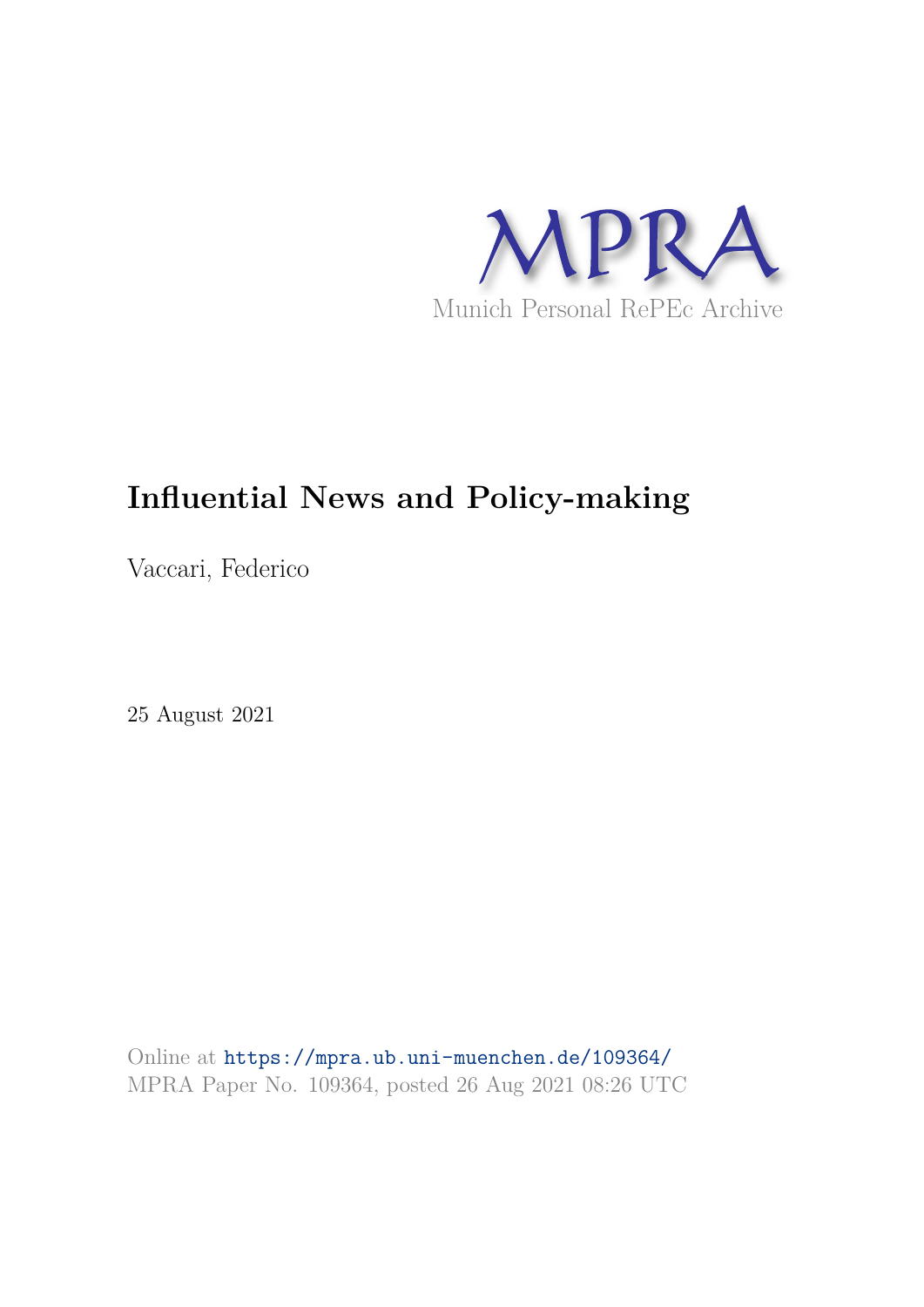## Influential News and Policy-making

Federico Vaccari†

#### Abstract

It is believed that interventions that change the media's costs of misreporting can increase the information provided by media outlets. This paper analyzes the validity of this claim and the welfare implications of those types of interventions that affect misreporting costs. I study a model of communication between an uninformed voter and a media outlet that knows the quality of two competing candidates. The alternatives available to the voter are endogenously championed by the two candidates. I show that higher costs may lead to more misreporting and persuasion, whereas low costs result in full revelation; interventions that increase misreporting costs never harm the voter, but those that do so slightly may be wasteful of public resources. I conclude that intuitions derived from the interaction between the media and voters, without incorporating the candidates' strategic responses to the media environment, do not capture properly the effects of these types of interventions.

JEL codes: D72, D82, D83, L51.

Keywords: fake news, misreporting, media, policy-making, election, regulation.

<sup>†</sup>Department of Economics and Management, University of Trento, I-38122 Trento, Italy. E-mail: vaccari.econ@gmail.com. Santiago Oliveros provided invaluable guidance, support, and help. For helpful comments and suggestions, I thank Yair Antler, Leonardo Boncinelli, Luca Ferrari, Christian Ghiglino, Johannes Hörner, Aniol Llorente-Saguer, Simon Lodato, Marina G. Petrova and participants at the Conference on Mechanism and Institution Design 2020, Formal Theory Virtual Workshop, Royal Economic Society Annual Conference 2021, GRASS XIV Workshop, 61st Annual Conference of the Italian Economic Association, and the 12th World Congress of the Econometric Society. All errors are mine. This project has received funding from the European Union's Horizon 2020 Research and Innovation Programme (Marie Skłodowska-Curie grant no. 843315-PEMB).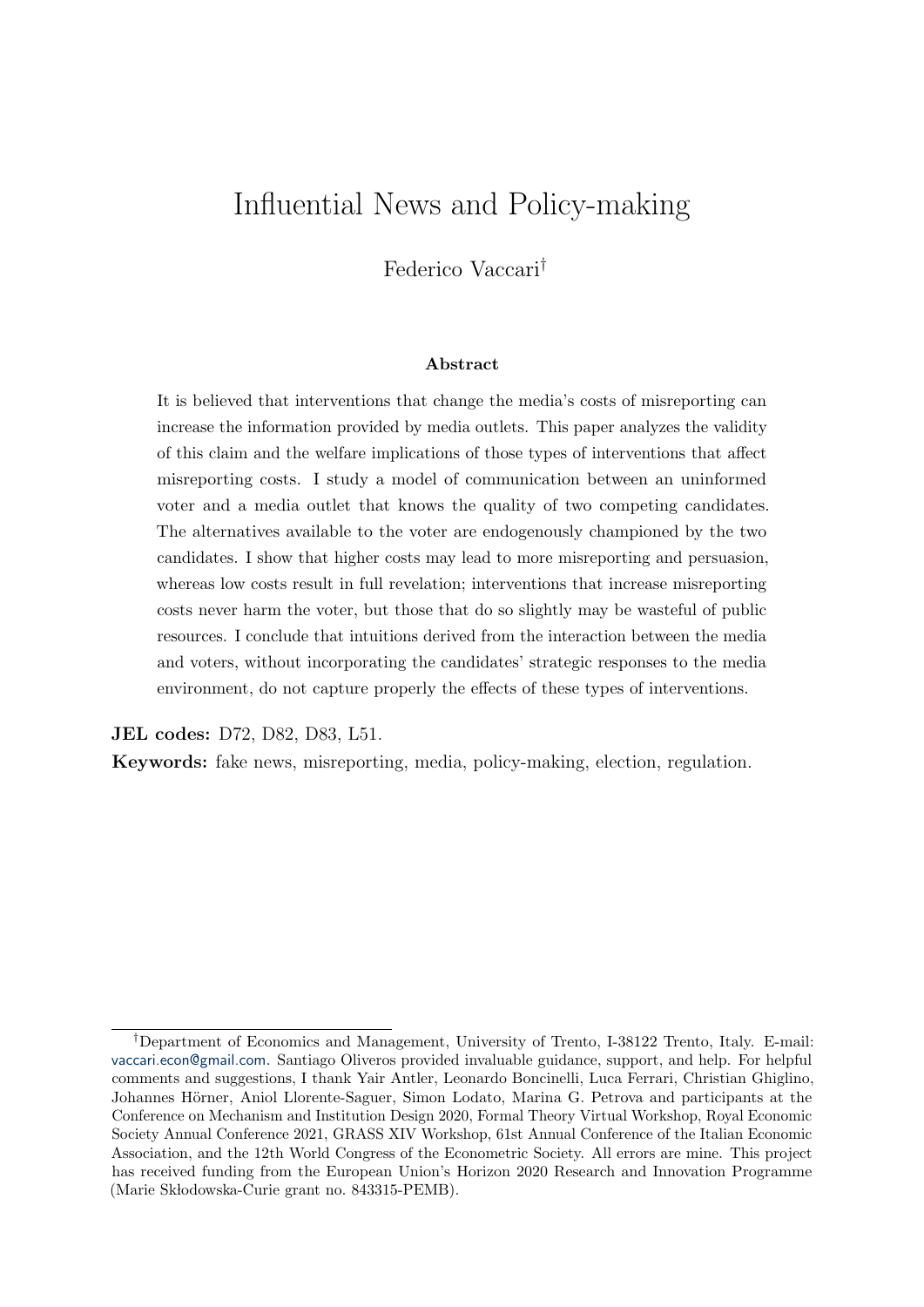## Contents

| $\mathbf{1}$     | Introduction                                    | 3  |
|------------------|-------------------------------------------------|----|
| $\overline{2}$   | <b>Related Literature</b>                       | 6  |
| 3                | The Model                                       | 8  |
| $\boldsymbol{4}$ | Equilibrium                                     | 12 |
|                  | 4.1                                             | 12 |
|                  | 4.2                                             | 16 |
| $\overline{5}$   | <b>Welfare and Regulation</b>                   | 20 |
|                  | The Voter's Welfare<br>5.1                      | 20 |
|                  | 5.2                                             | 24 |
| 6                | <b>Discussion and Extensions</b>                | 27 |
| 7                | Conclusion                                      | 30 |
|                  | A Appendix                                      | 31 |
|                  | A.1                                             | 31 |
|                  | A.2                                             | 35 |
|                  | A.2.1                                           | 35 |
|                  | A.2.2                                           | 38 |
|                  | A.3                                             | 39 |
| $\bf B$          | <b>Supplementary Appendix</b>                   | 42 |
|                  | B.1                                             | 42 |
|                  | Equilibrium of the Communication Subgame<br>B.2 | 44 |
|                  | B.3                                             | 46 |
|                  | References                                      | 46 |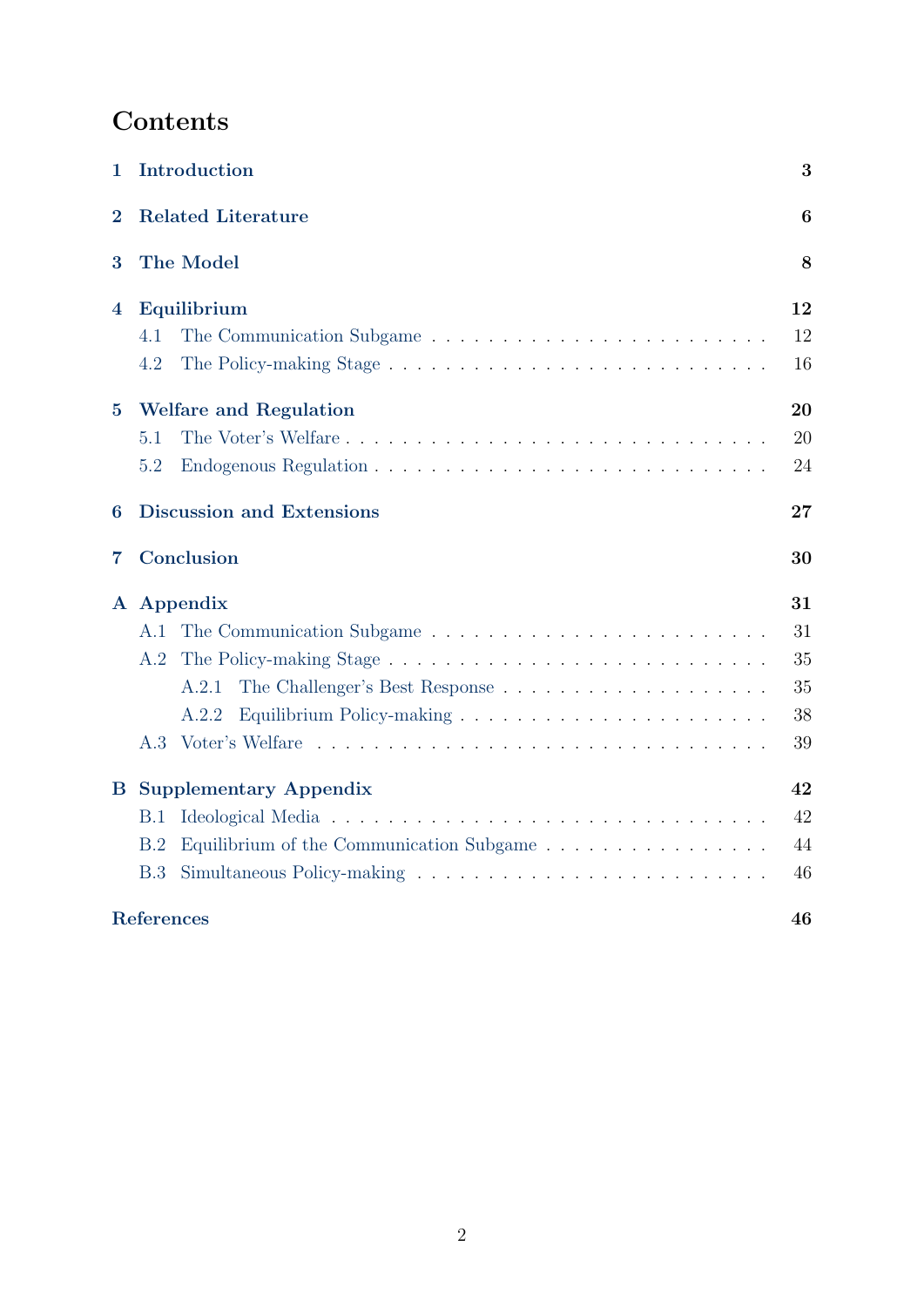### 1 Introduction

One of the most common criticisms leveled against the media is that they strategically distort news to pursue their private interests and affect political outcomes.<sup>1</sup> To counter the threat posed by the spread of misinformation, most countries enforce laws that punish the practice of misreporting information. Consider for example the United Kingdom's Representation of the People Act 1983 (Chapter 2, Part II, Section 106):

A person who, or any director of any body  $[...]$  which – (a) before or during an election, (b) for the purpose of affecting the return of any candidate at the election, makes or publishes any false statement of fact in relation to the candidate's personal character or conduct shall be guilty of an illegal practice.

More recently, several governments have passed "fake news laws" to address the growing concern about distortions of the political process caused by misinformation. Most of these efforts revolve around the idea of affecting media outlets' costs of misreporting information through, e.g., fines, jail terms, and awareness campaigns (Funke & Famini, 2018).<sup>2</sup>

This class of interventions is relevant not only because of its recent popularity, but also because it seeks to steer the conduct of media outlets without interfering with the markets' concentration levels. In "news markets" a single outlet with private possession of some information is in fact a monopolist over that particular piece of news. This is often the case with scoops, scandals, and "October surprises." Since breaking news spreads fast, even small outlets can reach a large audience when endowed with a scoop that can swing the outcome of an election.<sup>3</sup> In these circumstances, interventions that affect the costs of misreporting information might still discipline the behavior of those media outlets with exclusive possession of political news. Despite its relevance, the regulation of misreporting costs is currently highly understudied, and to date there is no formal model exploring its consequences.<sup>4</sup>

In this paper, I study the welfare effects of regulatory interventions that impose costs on media outlets for misreporting information. The key idea is that the implications of media bias are not confined to distortions of voters' choice at the ballot box, but spread and propagate back to the process of policy-making. Ahead of elections, competing candidates face a choice between gathering popular consensus with "populist" policies that

<sup>&</sup>lt;sup>1</sup>This concern is substantiated by empirical evidence that media bias has an impact on voting behavior (see, e.g., DellaVigna & Kaplan, 2007) and by the observation that mass media are voters' primary source of policy-relevant information (see Gottfried, Barthel, Shearer, & Mitchell, 2016).

<sup>2</sup>Misreporting costs can be direct, such as the time and money required to misrepresent information, or indirect and probabilistic, such as the loss of reputation and profits incurred by a media outlet if caught in a lie. For more examples about "fake news laws," see Funke and Famini (2018).

<sup>3</sup> In the "Killian document controversy," online blogs' revelation that CBS aired unauthenticated and forged documents was quickly rebroadcast by a wide spectrum of media. See Gentzkow and Shapiro (2008) for this and other examples.

<sup>&</sup>lt;sup>4</sup>This is because most related work assumes that misreporting is either costless (e.g., in cheap talk models) or not possible (e.g., in disclosure models). See Section 2 for a review of the relevant literature.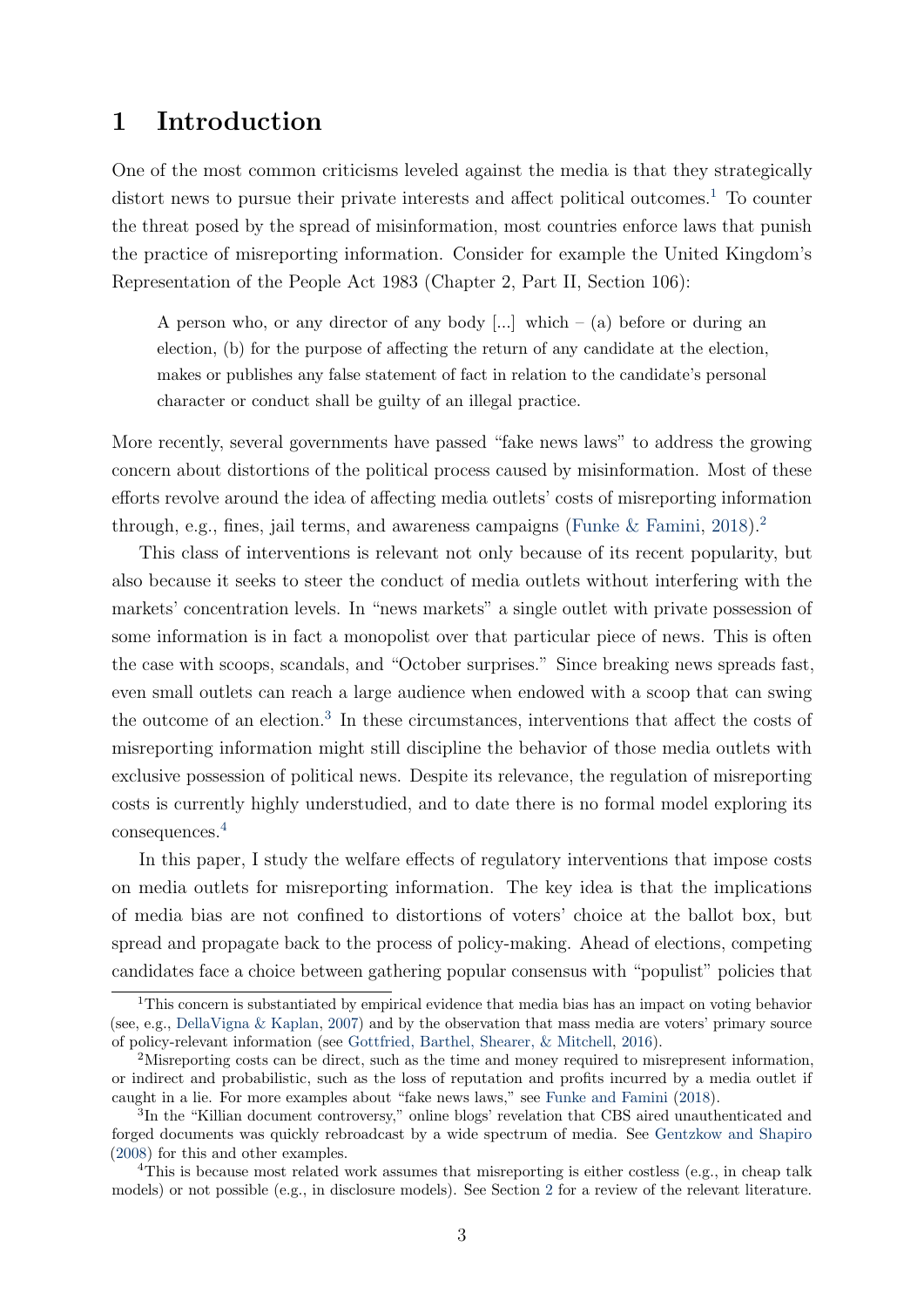benefit voters and seeking the endorsement of an influential media with "biased" policies that please media outlets. Since media bias skews electoral competition and produces distortions in policy outcomes, the informational and political effects of regulation need to be jointly determined.

I consider a model of strategic communication between a media outlet and a representative voter, where the policy alternatives available to the voter are endogenously championed by two competing candidates running for office. In the policy-making stage, the two candidates – an incumbent and a challenger – sequentially and publicly make a binding commitment to policy proposals. Afterwards, in the communication subgame, the media outlet delivers a public news report about the candidates' relative quality, where "quality" is defined as a candidate's fit with the state of the world, competence, record, etc. Given the proposals and the outlet's report, the voter casts a ballot for one of the two candidates. At the end, the policy proposed by the elected candidate gets implemented.

In contrast to canonical models of strategic communication, the media outlet bears a cost of misreporting its private information about candidates' quality that is increasing in the magnitude of misrepresentation. The voter and the outlet have aligned preferences over the relative quality of candidates (hereafter just "quality"), but disagree on which policy is the best. Therefore, when candidates advance different proposals, there are contingencies in which there is a conflict of interest between the outlet and the voter. An agency problem emerges, as the outlet can strategically misreport information to induce the election of its favorite candidate and seize political gains at the expense of the voter.

The main results provide a number of policy implications by showing how the regulation of misreporting costs affects the voter's welfare. I find that an increase in the costs of misreporting information never harms the voter, but that a small incremental increase might have no effect at all on the voter's welfare. This result implies that, when carrying out interventions is costly, lenient regulatory efforts can be wasteful of public resources. I obtain conditions under which the voter is better off without a media outlet or alternatively with an "electoral silence" period that forbids the delivery of policy-relevant news ahead of the election.<sup>5</sup> I also show that there is no monotonic relationship between the probability that persuasion takes place and the voter's welfare, and between the probability that persuasion takes place and the costs of misreporting information. Interventions that increase such costs might induce more misreporting and more persuasion, and yet improve the voter's welfare because of the availability of better policies. Therefore, the growing concern that "proposed anti-fake news laws [...] aggravate the root causes fuelling the fake news phenomenon" (Alemanno, 2018) is perhaps exaggerated. This also implies that the empirical task of inferring the efficiency of such interventions from the media's reporting behavior is challenging, if not impossible.

<sup>&</sup>lt;sup>5</sup>Some countries operate a pre-election silence period where even polling and campaigning are not allowed in the run-up to an election, while in other countries such bans are unconstitutional.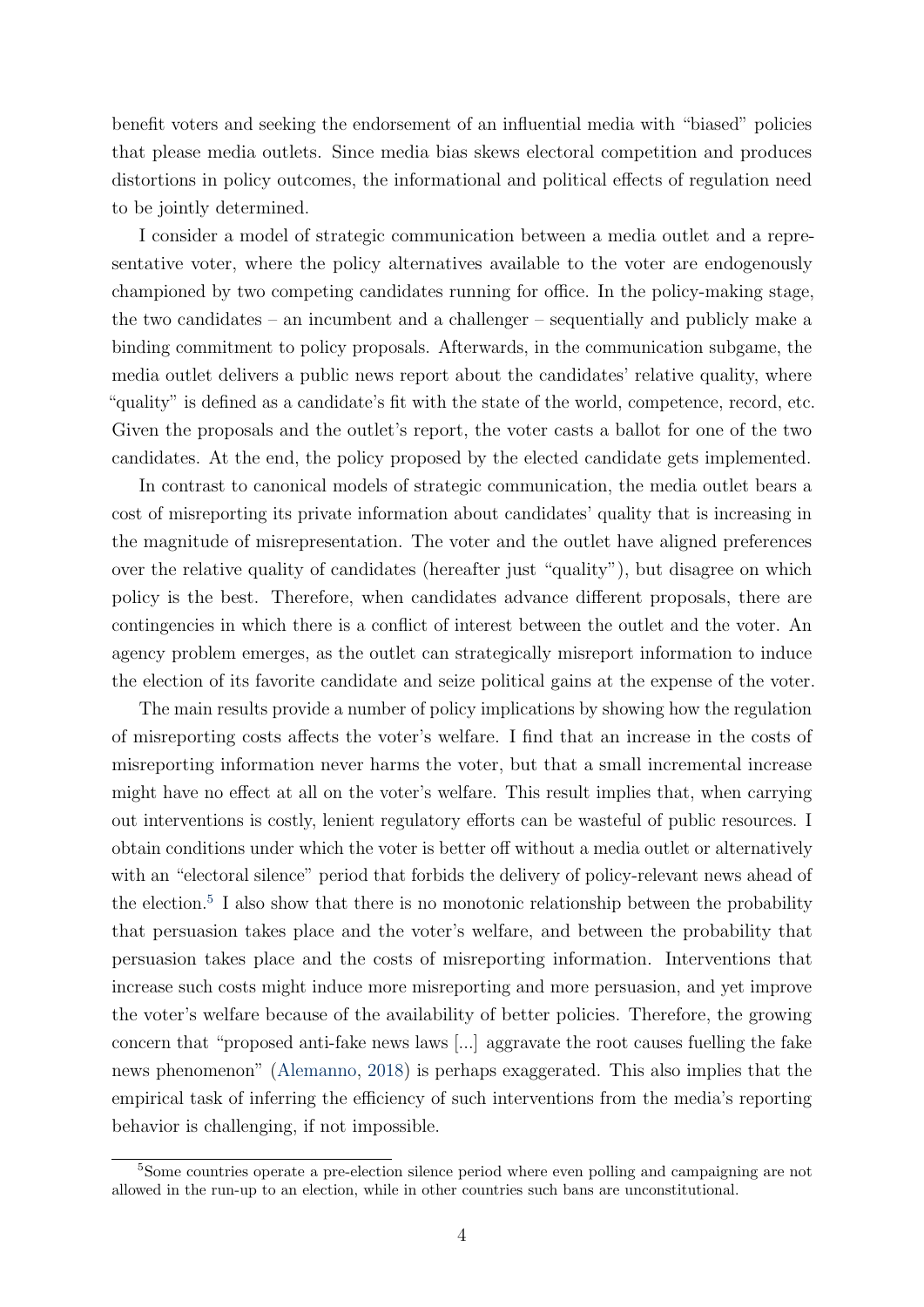A natural question is whether politicians have the right incentives to propose interventions that benefit the voter.<sup>6</sup> To answer this question, I extend the main model by endogenizing the process of regulating misreporting costs, which takes place ahead of the policy-making stage. I show that the electoral incentives of politicians together with the sequential nature of policy proposals generate a friction in the regulatory process that results in the selection of interventions that depress the voter's welfare. The worst-case scenario is obtained when the incumbent government is in charge of regulation: in this case, the incumbent sets relatively low misreporting costs that trigger the convergence of proposals to the media outlet's favorite policy. Even though misreporting behavior is fully eradicated, the voter's welfare is at its minimum because of the induced policy distortion. From the voter's perspective, the resulting political outcome is abysmal, and equivalent to that of a dystopic scenario where the media outlet has the voting rights to directly decide upon which policy to implement and which candidate to elect. The situation is better, but still far from ideal, when the challenger is in charge of regulation.

The intuition behind the above results is as follows. As the costs of misreporting information decrease, both candidates offer more "biased" policies in the attempt to obtain the endorsement of an increasingly persuasive media outlet. The candidates' proposals become progressively closer to each other until, for sufficiently low misreporting costs, they fully converge on the outlet's preferred policy. More similar policies imply a smaller conflict of interest between the voter and the media outlet, and thus persuasion can occur in a smaller number of contingencies as costs decrease. Eventually, the convergence of proposals eradicates any conflict of interest as in these cases the only element that can differentiate candidates is their relative quality, over which preferences are aligned. Somewhat paradoxically, under low misreporting costs the media outlet has high persuasive potential and yet it fully reveals its private information about quality. However, the voter's welfare is at its minimum because perfect knowledge about quality—and thus perfect selection of candidates—comes at the cost of inducing a large distortion in terms of policies, which are furthest from the voter's ideal bliss policy. If candidates' quality is sufficiently less important than their policies, then the voter might be better off without a media outlet at all.

Since policy convergence occurs for a set of sufficiently low but positive misreporting costs, lenient interventions might be ineffective. On the other hand, a substantial increase in the misreporting costs might trigger policy divergence and thus increase the contingencies in which there is a conflict of interest, making room for more misreporting and persuasion. In these cases, the voter's welfare increases because the loss of information about quality and the increased electoral mistakes are more than compensated by the availability of better policies. When misreporting costs are sufficiently high, both candidates offer more

<sup>6</sup>Most fake news laws are introduced by members of incumbent governments, ministers, or government factions (Funke & Famini, 2018; Law Library of Congress, 2019).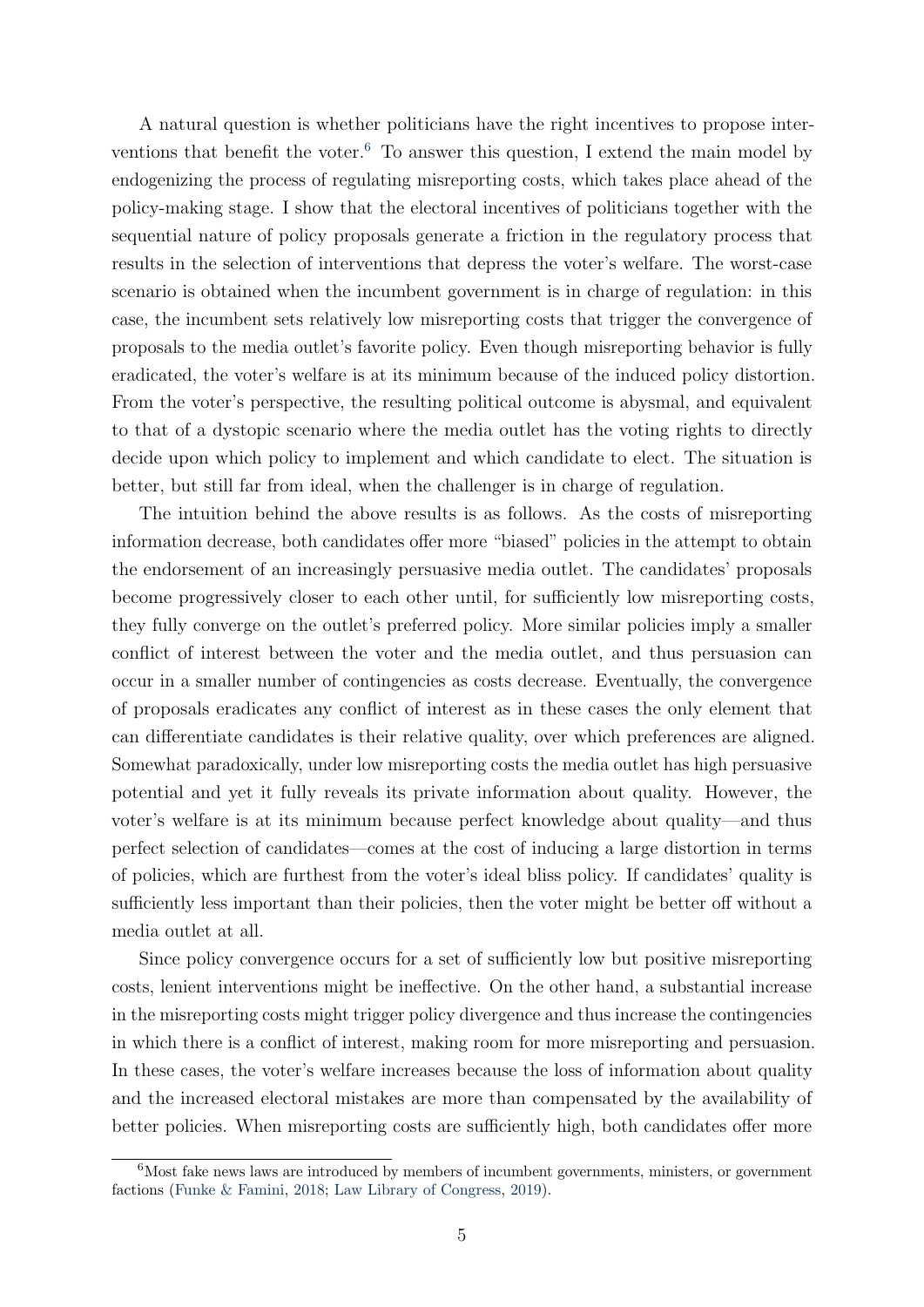"populist" policies to please the voter rather than the weakened media outlet. As costs increase, the candidates' proposals tend to converge back toward the voter's preferred policy, mitigating the conflict of interest and the occurrence of misreporting and persuasion. The voter's welfare is thus maximized by arbitrarily high misreporting costs.

To see how electoral incentives skew the process of regulation, recall that policies are proposed sequentially. The presence of an influential media outlet transforms the policy-making stage in a sort of sequential rock-paper-scissors game where a moderate policy beats a populist one, a biased policy beats a moderate one, and a populist policy beats a biased one. Given the incumbent's proposal, the challenger has the second-mover advantage of choosing the most profitable strategy between seeking the voter's approval or the media outlet's support. When in charge of regulation, the incumbent can nullify this "incumbency disadvantage effect" by setting low misreporting costs to force policy convergence.<sup>7</sup> Therefore, electoral incentives push politicians to use regulation for purely instrumental reasons, decreasing the voter's welfare as a result.

The remainder of this article is organized as follows. In Section 2, I discuss the related literature. Section 3 introduces the model, which I solve in Section 4. In Section 5, I analyze the voter's welfare and the process of regulation. In Section 6, I discuss the model and its extensions, and Section 7 concludes. Formal proofs are relegated to the Appendix.

### 2 Related Literature

This paper is related to the literature studying the political economy of media bias.<sup>8</sup> Papers belonging to this literature can be broadly split into two strands: models of demand-side and models of supply-side media bias. The first strand focuses on the case where news organizations are profit-maximizing and/or their preferences over political outcomes are second-order. Bias can emerge, for example, when media firms and journalists want to develop a reputation for accurate reporting (Gentzkow & Shapiro, 2006; Shapiro, 2016), consumers favor confirmatory news (Bernhardt, Krasa, & Polborn, 2008; Mullainathan & Shleifer, 2005), or voters demand biased information (Calvert, 1985; Oliveros & Várdy, 2015; Suen, 2004). In the present paper I take a supply-side approach by considering a media outlet that has preferences over political outcomes. In this second strand, bias originates from the intrinsic preferences and motivations of agents who work for news organizations, like editors and owners. For example, media bias occurs when journalists

<sup>7</sup>There is empirical evidence of both media's anti-incumbent behavior (Puglisi, 2011) and of an "incumbency disadvantage" effect due to media coverage (Green-Pedersen, Mortensen, & Thesen, 2017). However, evidence is mixed as other work finds that media has either no clear effect (Gentzkow, Shapiro, & Sinkinson, 2011) or a positive effect on the reelection chances of incumbent politicians (Drago, Nannicini, & Sobbrio, 2014).

 ${}^{8}$ For comprehensive surveys on the topic, see Prat and Strömberg (2013) and Gentzkow, Shapiro, and Stone (2015).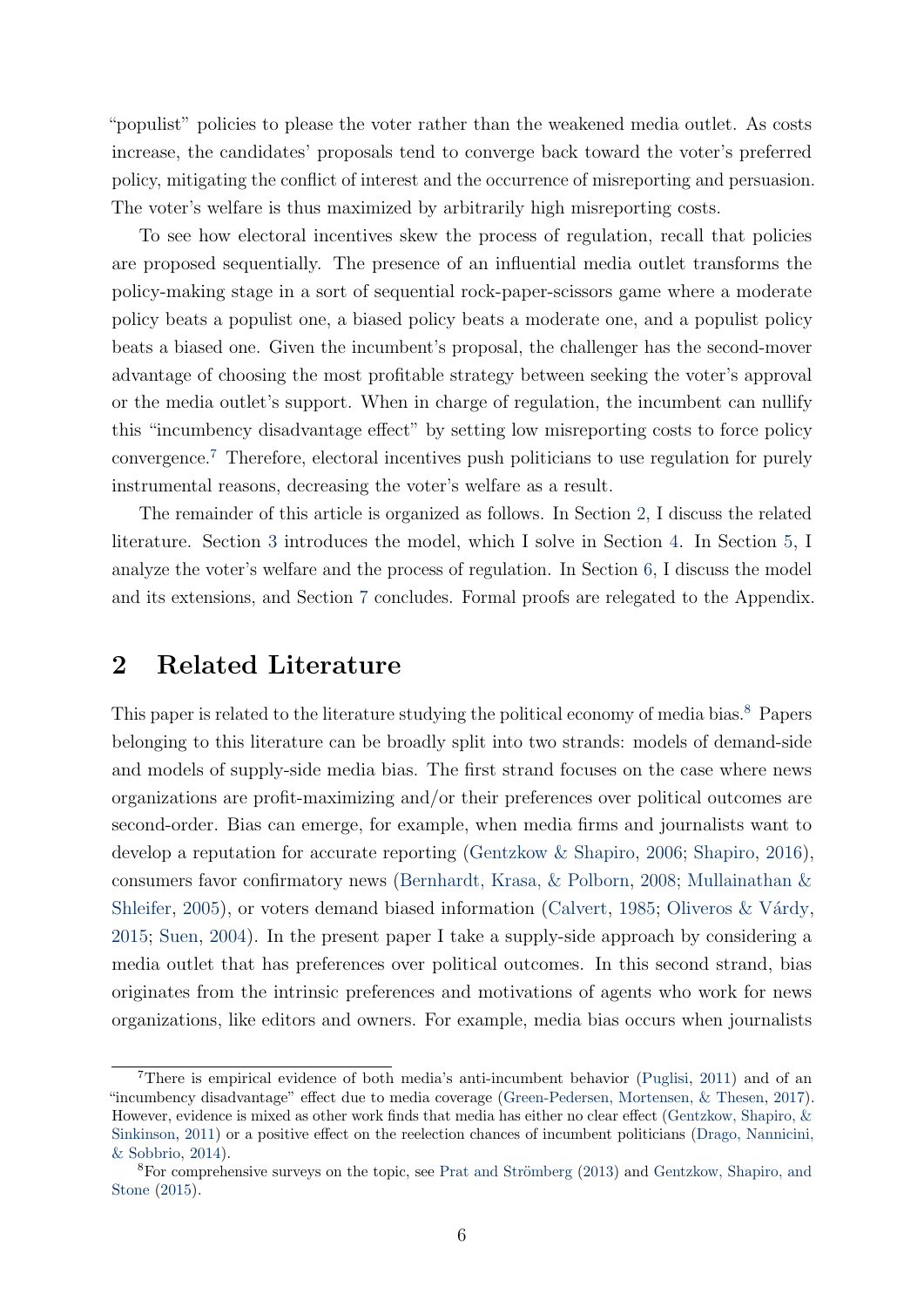have ideological leanings (Baron, 2006), media firms suppress unwelcome news (Anderson & McLaren, 2012; Besley & Prat, 2006), or politicians design public signals (Alonso & Camara, 2016).

The above-mentioned papers abstract from the process of policy-making and political competition. By contrast, I explicitly incorporate an electoral stage where candidates compete via binding commitments to policy proposals. For this reason, the present paper is more closely related to the stream of work studying the effects of political endorsements on policy outcomes. Within this part of the literature but in contrast to the present paper, G. Grossman and Helpman (1999), Gul and Pesendorfer (2012), and Chakraborty, Ghosh, and Roy (2020) consider voters that are uncertain about their own preferences; Carrillo and Castanheira (2008) and Boleslavsky and Cotton (2015) model the source of information about candidates as exogenous; Andina-Díaz (2006) models voting behavior as exogenous; Miura (2019) considers a media outlet that delivers fully certifiable information about candidates' policies; Chan and Suen  $(2008)$  and Strömberg  $(2004)$  study a demandside framework; Ashworth and Shotts (2010) and Warren (2012) use a political agency framework to study how a media outlet affects the incumbent's incentives to pander.

The most closely related paper is Chakraborty and Ghosh (2016). They use a Downsian framework to study the welfare effects of a policy-motivated media outlet that can influence voting behavior via cheap talk endorsements. The present paper is different in three important aspects: first, I incorporate costs for misreporting information that are proportional to the magnitude of misrepresentation. Under this approach, a news report is more than just an endorsement as it constitutes a costly signal of the state (on this point, see also the next paragraph). Second, I study a sequential rather than a simultaneous model of electoral competition. As a result, I obtain that the policy of the incumbent is subject to a different distortion than that of the challenger. I show that this difference plays an important role when endogenizing the process of regulation. Finally, the welfare analysis in Chakraborty and Ghosh (2016) focuses on the ideological conflict between the media outlet and the voter, while I focus on the intensity of misreporting costs and its regulation.

The key feature of the present paper is how communication is modeled. Papers in the previously mentioned literature consider media outlets that either can report anything without bearing any direct consequence on their payoffs (e.g., Chakraborty & Ghosh, 2016; Gul & Pesendorfer, 2012) or cannot misreport information at all (e.g., Besley & Prat, 2006; Duggan & Martinelli, 2011). By contrast, I consider a media outlet that can misreport information but at a cost. In addition to incorporating a realistic feature, this modeling strategy allows me to perform comparative statics on misreporting costs that are currently unexplored, yet crucial for understanding the regulation of news markets.

Therefore, the present paper also touches upon the literature on strategic communication with lying costs (Chen, 2011; Kartik, 2009; Kartik, Ottaviani, & Squintani, 2007;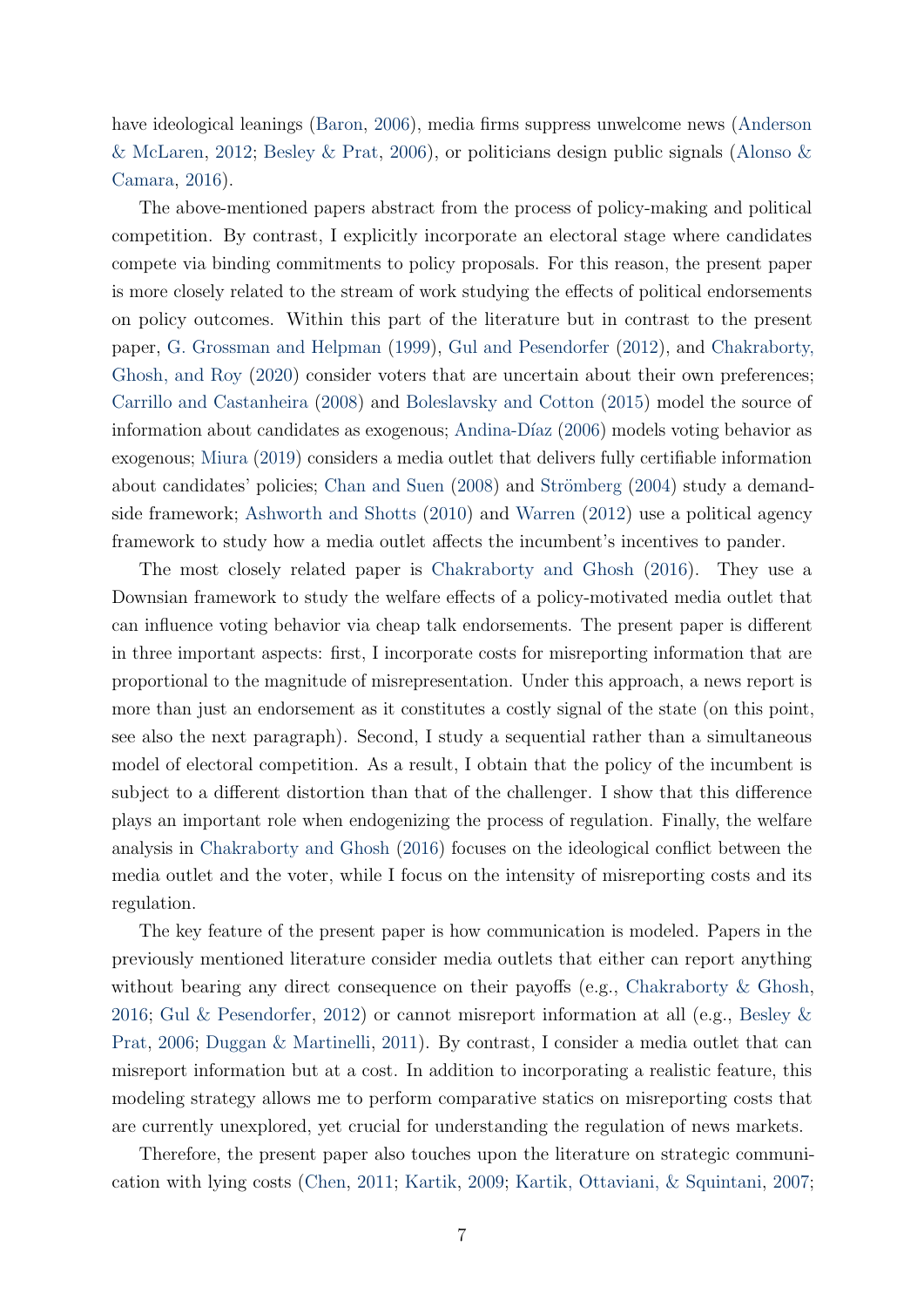Ottaviani & Squintani, 2006). With respect to this line of work, I consider a setting where the voter (i.e., the receiver) has a binary action space and the outlet (i.e., the sender) has a continuous message space. Moreover, the alternatives available to the voter are endogenously selected through a process of electoral competition, and not exogenously given. This framework gives rise to a number of important qualitative differences in the amount of information transmitted and the language used in equilibrium: I obtain equilibria where persuasion naturally occurs even within a large state space; the sender might invest costly resources to misreport even in the (interim) absence of a conflict of interest with the receiver; full information revelation occurs with relatively low misreporting costs.<sup>9</sup> These features are key and instrumental for the main results of the present paper.

### 3 The Model

There are four players: a representative voter  $v$ , a media outlet  $m$ , and two candidates: an incumbent i, and a challenger c. The voter has to cast a ballot  $b \in \{i, c\}$  for one of the two candidates. At the outset, in the "policy-making stage," each candidate makes a binding and public commitment to a policy proposal. I assume that proposals are sequential: the incumbent first commits to a policy  $q_i \in \mathbb{R}$ ; after observing  $q_i$ , the challenger commits<sup>10</sup> to a policy  $q_c \in \mathbb{R}$ . Policy proposals  $q = (q_i, q_c)$  are then publicly observed by all players. If the voter casts a ballot for candidate  $j \in \{i, c\}$ , then policy  $q_j$  is eventually implemented.

The "communication subgame" takes place after the candidates' commitments but before the election: the media outlet privately observes the realization of a state  $\theta \in \Theta$ and then delivers a news report  $r \in \mathbb{R}$ . Reports are literal statements about the state. Before casting a ballot, the voter observes the report r but not the state  $\theta$ . Figure 1 illustrates the timing structure of the model.

The State. The state  $\theta$  represents the relative quality of the incumbent with respect to the challenger, and I shall hereafter refer to  $\theta$  simply as "quality." I assume that  $\theta$  is randomly drawn from a uniform density function f over  $\Theta = [-\phi, \phi]$ , where f is common knowledge to all the players. Only the media outlet privately observes the realized  $\theta$ . The voter and the media outlet have identical preferences over quality: given any proposals  $q = (q_i, q_c)$ , the higher the quality is, the higher is the gain from the incumbent winning the election rather than the challenger. Thus, quality is an element of vertical differentiation

<sup>9</sup>With a coarse action space, the outlet can achieve persuasion by pooling information to make the voter indifferent between two actions. Similarly, Chen (2011) obtains "message clustering" in a setting with a continuous action space and a coarse message space. Kartik (2009) finds partial separation in a bounded type space setting. Kartik et al. (2007) and Ottaviani and Squintani (2006) show that full separation is achieved when such a bound is arbitrarily large.

<sup>&</sup>lt;sup>10</sup>The assumption of sequentiality in the policy-making process reflects that candidates announce their policies at distinct points in time, and that the incumbent's policy is typically formed or known before the challenger's. See, e.g., Wiseman (2006).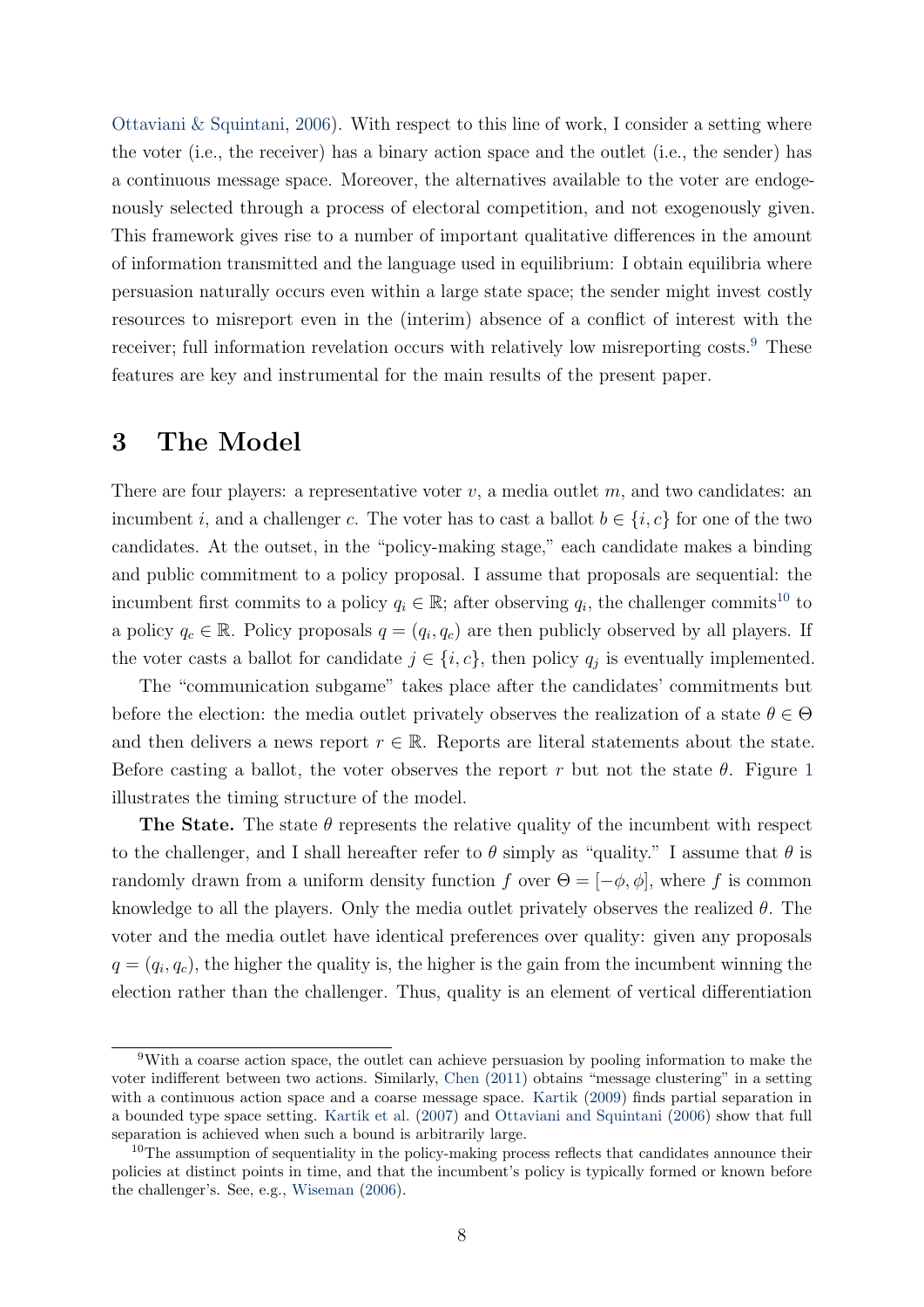

Figure 1: Timeline of the model.

similar in kind to what is known in political theory as "valence."<sup>11</sup>

Payoffs. Candidates are purely office-seeking, and care only about their own electoral victory. I assume that candidates obtain a utility of 1 if they win and 0 otherwise. The utility of candidate  $j \in \{i, c\}$  is thus<sup>12</sup>  $u_i(b) = \mathbb{1}\{b = j\}.$ 

The voter and the media outlet have a preferred "bliss" policy of  $\varphi_v \in \mathbb{R}$  and  $\varphi_m \in \mathbb{R}$ respectively.<sup>13</sup> I assume without loss of generality that  $\varphi_m < \varphi_v$ , and denote with  $\gamma > 0$ a parameter weighting the relative importance of policies to quality. The voter's utility  $u_v(b, \theta, q)$  from selecting candidate  $b \in \{i, c\}$  when quality is  $\theta$  and proposals are  $q = (q_i, q_c)$ is an additively separable combination of standard single-peaked policy preferences and quality, i.e.,

$$
u_v(b, \theta, q) = -\gamma(\varphi_v - q_b)^2 + \mathbb{1}\{b = i\}\theta.
$$

Therefore, given proposals  $q$ , the voter prefers to vote for the incumbent only if quality is high enough, i.e.,  $\theta > \tau_v(q) = \gamma(2\varphi_v - q_c - q_i)(q_c - q_i)$ . The threshold  $\tau_v(q)$  is obtained from solving  $u_v(i, \theta, q) = u_v(c, \theta, q)$  for  $\theta$ .

I similarly define  $\tau_m(q) = \gamma(2\varphi_m - q_c - q_i)(q_c - q_i)$  and refer to  $\tau_j(q)$  as player j's

 $11$ Quality can capture traits like a candidate's fit with the state of the world, competence, reputation, evidence of good and bad conduct, etc. For a discussion of the closely related notion of valence or character, see, e.g., Stokes (1963), Kartik and McAfee (2007), and Chakraborty and Ghosh (2016).

<sup>&</sup>lt;sup>12</sup>1 $\{\cdot\}$  is the indicator function, where  $1\{A\} = 1$  if A is true, and 0 otherwise.

<sup>&</sup>lt;sup>13</sup>The model can allow for the presence of a finite committee or a continuum of voters where  $v$  is the median voter with bliss policy  $\varphi_v$ . Under a majority voting rule with two alternatives, the assumption of sincere voting is without loss of generality, as in such cases truth-telling is a dominant strategy.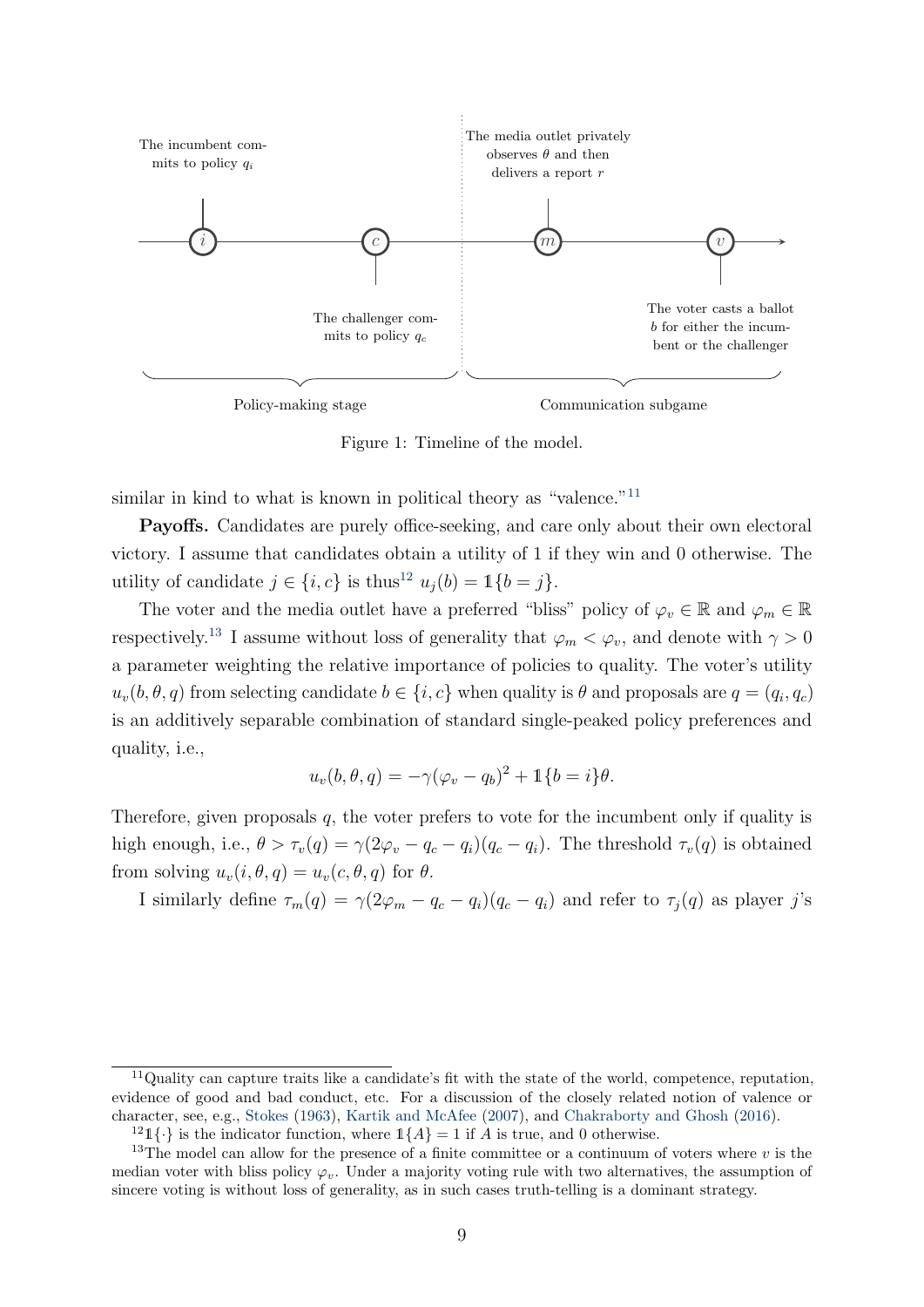threshold, for  $j \in \{v, m\}$ . The media outlet's endorsed candidate is<sup>14</sup>

$$
\hat{m}(\theta, q) = \begin{cases} i & \text{if } \theta > \tau_m(q) \\ c & \text{otherwise.} \end{cases}
$$

I denote by  $k > 0$  a scalar parameter measuring the intensity of misreporting costs, and by  $\xi > 0$  the outlet's gains from endorsing the candidate that ends up winning the election.<sup>15</sup> The media outlet gets a utility of  $u_m(r, b, \theta, q)$  when delivering report r in state  $\theta$  with proposals  $q$  and winning candidate  $b$ , where

$$
u_m(r, b, \theta, q) = \mathbb{1}\{b = \hat{m}(\theta, q)\}\xi - k(r - \theta)^2.
$$

Unlike the voter, the outlet's utility depends on whether the endorsed candidate  $\hat{m}(\theta, q)$ is elected, but not on the implemented policy  $q<sub>b</sub>$ . This assumption allows me to model a media outlet whose endorsements depend on the candidates' policies even when the policies do not directly affect the outlet's payoff. This is often the case, for example, when editors and journalists have political leanings on issues such as abortion or gay marriage that have no direct impact on the media organization itself. The score  $\xi$  represents the outlet's benefits from endorsing the victorious rather than the defeated candidate. In Section 6, I show that most qualitative results hold when considering political gains that depend on policies q and bliss  $\varphi_m$  in a similar way as the voter's.

In addition, the media outlet incurs a cost of  $k(r - \theta)^2$  for delivering a news report r when the state is  $\theta$ . Any report  $r \in \mathbb{R}$  has the literal or exogenous meaning "quality" is equal to r." Truthful reporting occurs when  $r = \theta$ , and it is assumed to be costless. By contrast, misreporting information is costly, and the associated costs are increasing with the difference between the stated and the true realization of quality. The score  $k$ encapsulates all those elements determining the magnitude of misreporting costs, such as reputation concerns, resources required for misrepresenting information and falsifying numbers, and the stringency of fake news laws. With some abuse of language, I will hereafter interchangeably refer to k as "misreporting costs" or "costs' intensity."<sup>16</sup>

Influential News. The media outlet is influential only if the voter's sequentially rational decision is not constant along the equilibrium path. To ensure that the outlet

<sup>&</sup>lt;sup>14</sup>More precisely,  $\hat{m}(\theta, q)$  is the outlet's preferred candidate given policies q and state  $\theta$ . Since in equilibrium the outlet will endorse her preferred candidate, I refer to  $\hat{m}(\cdot)$  as the "endorsed candidate."

<sup>&</sup>lt;sup>15</sup>Alternatively,  $\xi$  may indicate the avoided losses that the outlet would expect to incur when opposing the winning candidate. For example, after the publication of the first stories about the Watergate scandal, President Nixon allegedly said "The Post is going to have damnable, damnable problems out of this one. They have a television station. . . . and they're going to have to get it renewed." See references in Gentzkow and Shapiro (2008, p. 136).

<sup>&</sup>lt;sup>16</sup>I use the quadratic loss  $k(r - \theta)^2$  to obtain a closed-form solution and to simplify exposition. To find the equilibria of the communication subgame (Proposition A.1 in Appendix A.1), I use a more general cost function  $kC(r, \theta)$ .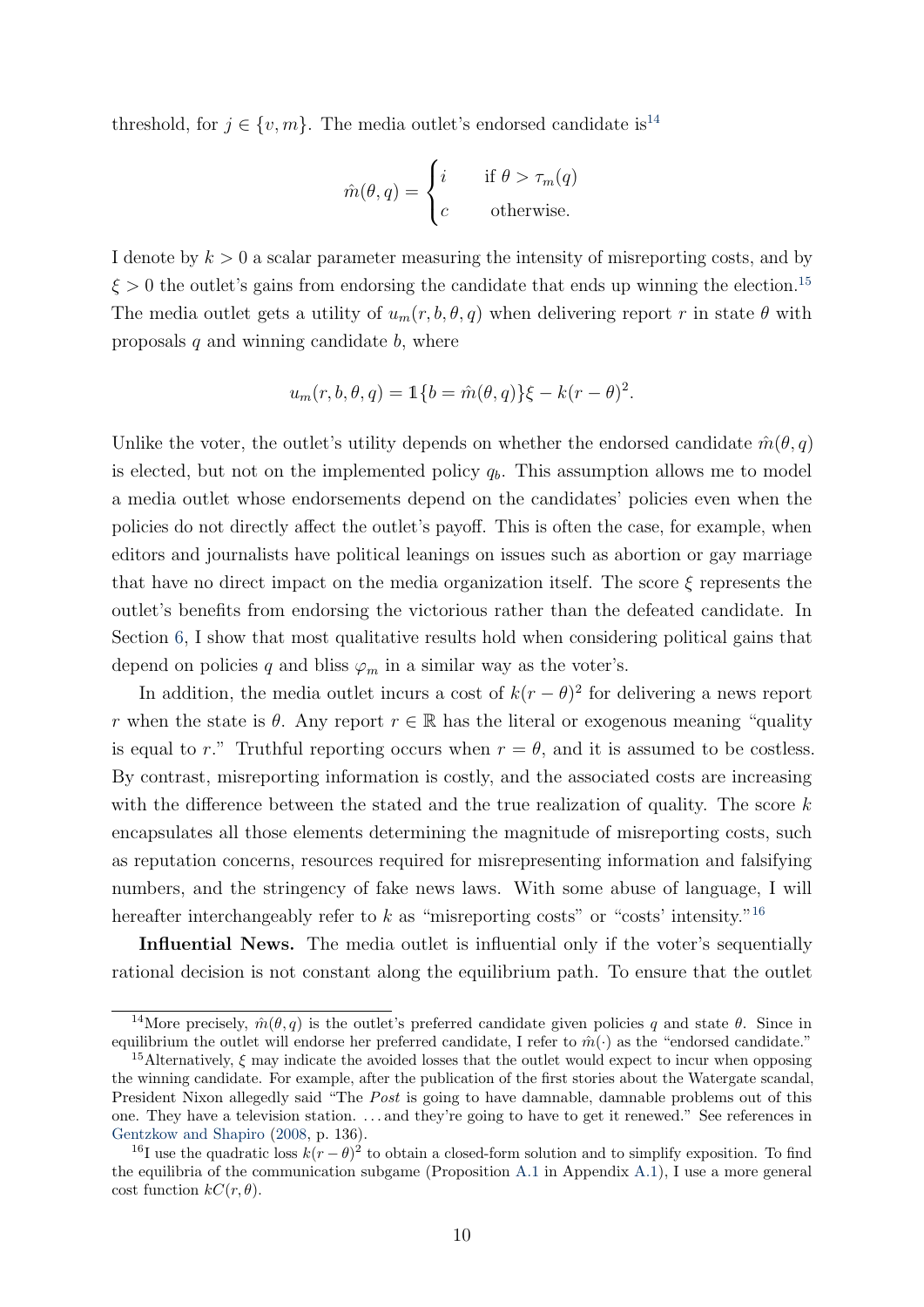is influential, I assume that the state space is relatively large, i.e.,  $\phi \geq 3\gamma(\varphi_v - \varphi_m)^2$ . Intuitively, a larger state space implies more uncertainty over quality and thus a more prominent role for an informed outlet. This assumption is sufficient to guarantee that in equilibrium the outlet is influential and that candidates cannot gain from proposing policies that make the outlet superfluous.<sup>17</sup>

Strategies and Equilibrium. A strategy for the incumbent is a binding commitment to a policy proposal  $q_i \in \mathbb{R}$ ; a strategy for the challenger is a function  $q_c : \mathbb{R} \to \mathbb{R}$  that assigns a policy  $q_c \in \mathbb{R}$  to each incumbent's proposal  $q_i$ . I assume that candidates cannot condition their proposals on the state or on the outlet's reports.<sup>18</sup> A reporting strategy for the media outlet is a function  $\rho : \Theta \times \mathbb{R}^2 \to \mathbb{R}$  that associates a news report  $r \in \mathbb{R}$  to every tuple of proposals  $q \in \mathbb{R}^2$  and quality  $\theta \in \Theta$ . I say that a report r is off-path if, given strategy  $\rho(\cdot)$ , r will not be observed by the voter. Otherwise, I say that r is on-path. A belief function for the voter is a mapping  $p : \mathbb{R} \times \mathbb{R}^2 \to \Delta(\Theta)$  that, given any news report  $r \in \mathbb{R}$  and policies  $q \in \mathbb{R}^2$ , generates posterior beliefs  $p(\theta | r, q)$ , where  $p(\cdot)$  is a probability density function. Given a report r and posterior beliefs  $p(\theta|r, q)$ , the voter casts a ballot for a candidate in the sequentially rational set  $\beta(r, q) = \arg \max_{b \in \{i, c\}} \mathbb{E}_p[u_v(b, \theta, q) | r].$ 

The solution concept is the perfect Bayesian equilibrium (PBE), refined by the Intuitive Criterion (Cho & Kreps, 1987).<sup>19</sup> For most of the analysis, I focus on the sender-preferred equilibrium defined as follows: when the voter is indifferent between the two candidates at a given belief, she selects the one endorsed by the media outlet; when a candidate is indifferent between some proposals, she advances the policy closest to the outlet's bliss  $\varphi_m$ . Given the potential conflict of interest between the voter and the media outlet, the sender-preferred equilibrium is also the least preferred by the voter. The focus on this type of equilibrium provides a useful benchmark consisting of the voter's worst-case scenario, which is key for the robust-control approach to policy analysis (Hansen & Sargent, 2008). Moreover, it selects the unique perfect sequential equilibrium (S. Grossman & Perry, 1986) of the communication subgame. I hereafter refer to a sender-preferred PBE robust to the Intuitive Criterion simply as "equilibrium."

Discussion and Extensions. Most qualitative findings are robust to the model's specifications. Section 6 looks at several variations of the baseline model as robustness checks. These include the cases of a purely ideological media outlet and simultaneous policy-making, among others. There, I also discuss the suitability of the equilibrium concept, and various assumptions on the information and cost structure.

<sup>17</sup>See Corollary A.1 in Appendix A.2.2.

<sup>&</sup>lt;sup>18</sup>This assumption is in line with the idea that all uncertainty about quality is publicly resolved only after policy implementation, and policies cannot be easily changed in the short run. Moreover, candidates cannot credibly and profitably condition their proposals on the media outlet's reports.

<sup>&</sup>lt;sup>19</sup>For a textbook definition of PBE and Intuitive Criterion, see Fudenberg and Tirole (1991). A formal definition of Intuitive Criterion is also provided in Appendix A.1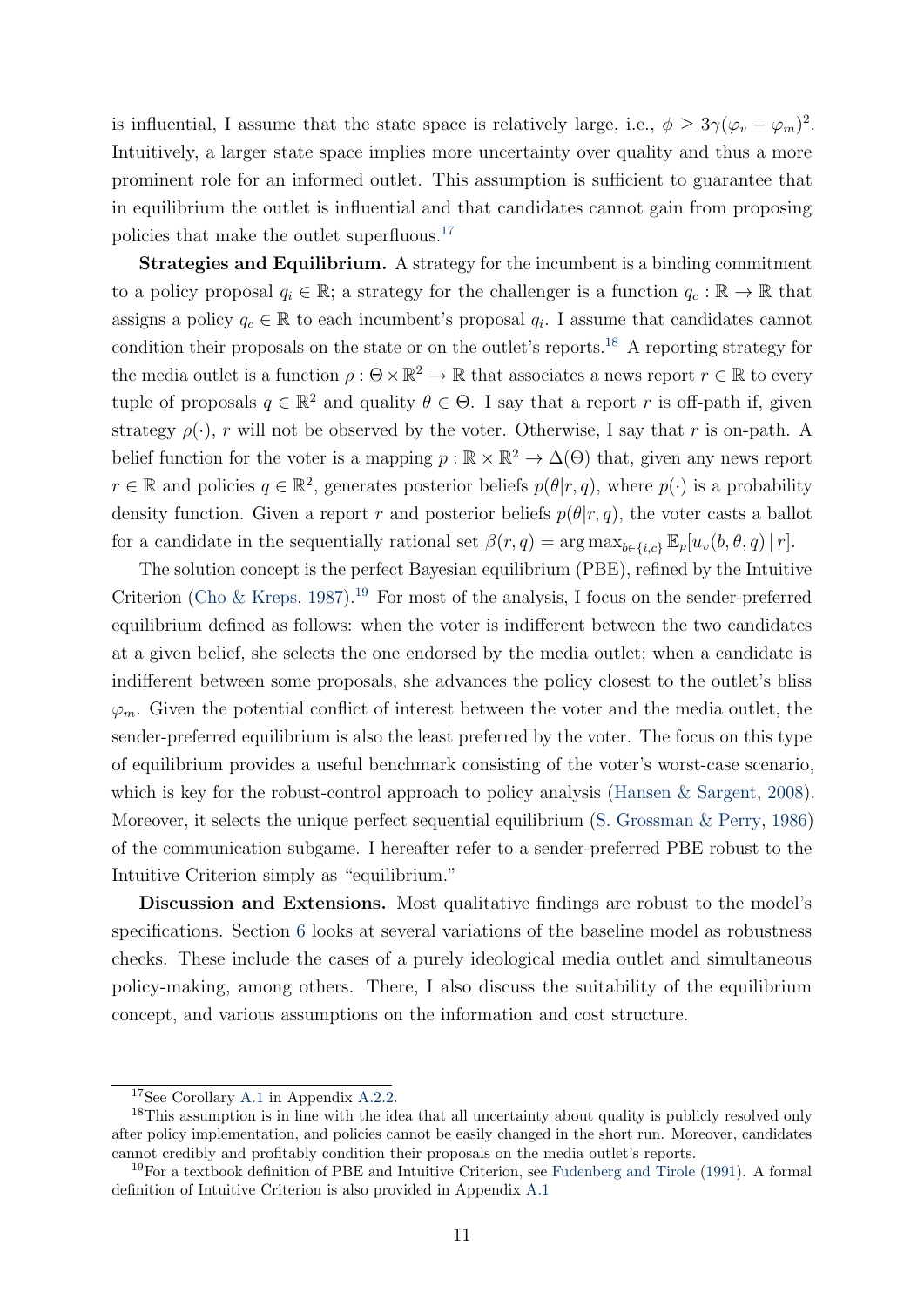

Figure 2: The media outlet and the voter's favorite candidate for different levels of quality. The states in which there is a conflict of interest are highlighted in gray.

### 4 Equilibrium

I present the main equilibrium analysis in two parts: in Section 4.1, I begin by solving for the equilibrium of the final communication subgame where, given any fixed pair of policies, the media outlet delivers to the voter a news report about the candidates' quality. In Section 4.2 I proceed by studying the equilibrium of the policy-making stage, where candidates sequentially commit to policy proposals. Formal proofs are relegated to Appendix A.1 and Appendix A.2.

#### 4.1 The Communication Subgame

The communication subgame takes place after both candidates commit to policy proposals. The media outlet privately observes the candidates' relative quality  $\theta$  and then delivers a news report r consisting of a literal statement about  $\theta$ . The voter, after observing the outlet's report but not the candidates' quality, casts a ballot for either the incumbent or the challenger. For convenience, I denote the communication subgame by  $\Gamma$ .

Given proposals  $q$ , the media outlet has a conflict of interest with the voter when quality is between the thresholds  $\tau_j(q)$ ,  $j \in \{m, v\}$ . Consider for example the case where policies q are such that<sup>20</sup>  $\tau_m(q) > \tau_v(q)$ . When  $\theta > \tau_m(q)$  (resp.  $\theta < \tau_v(q)$ ), the voter and the outlet both agree that the best candidate is the incumbent (resp. the challenger). By contrast, when  $\theta \in (\tau_v(q), \tau_m(q))$  the voter prefers the incumbent while the outlet endorses the challenger. Since the voter cannot observe the realized quality, she is uncertain about whether a conflict of interest exists or not. Figure 2 illustrates the preferred candidate of the media outlet and the voter across different states and for the case  $\tau_m(q) > \tau_v(q)$ .

The media outlet can misreport its private information about quality so as to induce the election of its endorsed candidate  $\hat{m}(q, \theta)$  and seize the gains ξ. Denote by  $\Theta(q)$  the set of states that lie strictly between the thresholds  $\tau_i(q)$ ,  $j \in \{m, v\}$ . If the media outlet

<sup>&</sup>lt;sup>20</sup>We have that  $\tau_m(q) > \tau_v(q)$  when  $q_c < q_i$ ,  $\tau_m(q) < \tau_v(q)$  when  $q_c > q_i$ , and  $\tau_m(q) = \tau_v(q)$  when  $q_c = q_i$ . In the latter case, there is no conflict of interest between the media outlet and the voter.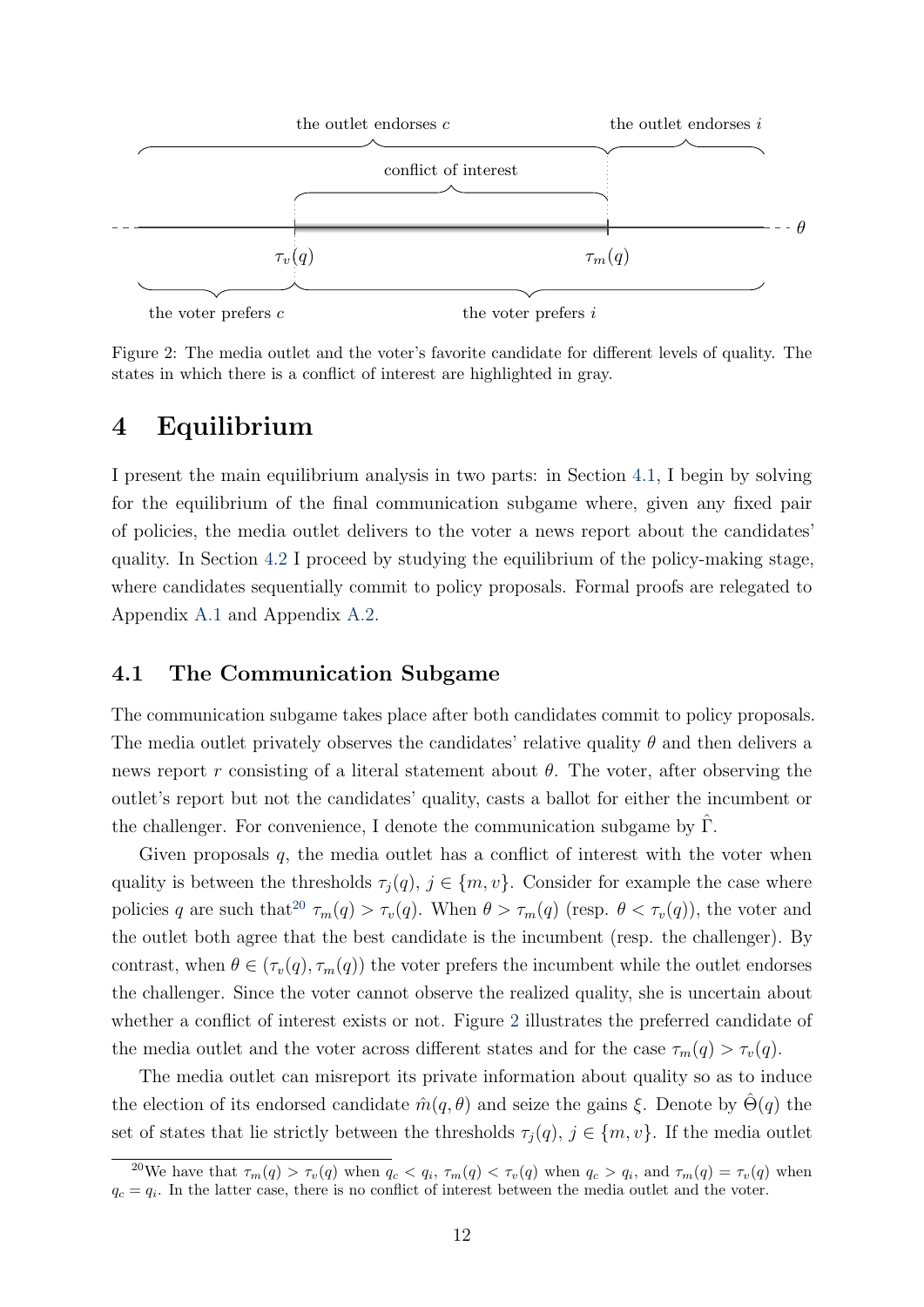delivers a report that induces the election of its endorsed candidate when there is a conflict of interest, then I say that persuasion has occurred.

**Definition 1** (Persuasion). The media outlet persuades the voter if  $\beta(\rho(\theta, q), q) = \hat{m}(\theta, q)$ for some  $\theta \in \hat{\Theta}(q) = (\min \{\tau_v(q), \tau_m(q)\}\,\max \{\tau_v(q), \tau_m(q)\}\).$ 

Since misreporting is costly, there is a limit to the reports that the outlet can profitably deliver in a certain state, and thus different reports each carry a different informational content that is not arbitrarily determined by the voter's strategic inference.<sup>21</sup> Consider a news report,  $r > \tau_m(q)$ , indicating that quality is sufficiently high for the outlet to endorse the incumbent. Suppose now that  $r$  leads to the electoral victory of the outlet's endorsed candidate,  $\beta(r, q) = i$ . I define the "lowest misreporting type"  $l(r)$  as the highest state<sup>22</sup>  $\theta$  in which the outlet does not find it strictly profitable to deliver the news report r. More formally, for some report  $r > \tau_m(q)$  such that  $\beta(r, q) = i$ ,

$$
l(r) = \max \left\{ r - \sqrt{\frac{\xi}{k}}, \tau_m(q) \right\}.
$$

In equilibrium, the voter understands that such a report  $r$  could not be profitably delivered if quality is lower than  $l(r)$ , and should accordingly place probability zero on every  $\theta < l(r)$ . I similarly define the "highest misreporting type"  $h(r)$  as the lowest state in which the outlet does not find it strictly profitable to deliver a news report  $r < \tau_m(q)$  such that  $\beta(r, q) = c$ . Formally,

$$
h(r) = \min \left\{ r + \sqrt{\frac{\xi}{k}}, \tau_m(q) \right\}.
$$

I can now present the main result of this section: in the equilibrium of the communication subgame  $\hat{\Gamma}$ , the media outlet "jams" information by delivering the same pooling report  $r^*(q)$  whenever quality takes values around the voter's threshold  $\tau_v(q)$ . Otherwise, when quality is relatively far from  $\tau_v(q)$ , the outlet always reports truthfully. When observing the pooling report  $r^*(q)$ , the voter 's expectation about quality is exactly  $\tau_v(q)$ , and therefore she is indifferent between the two candidates.<sup>23</sup> This result helps us to find the candidates' equilibrium probability of electoral victory given any pair of proposals q.

**Lemma 1.** The equilibrium of the communication subgame  $\hat{\Gamma}$  is a pair  $(\rho(\theta, a), p(\theta | r, a))$ such that, given policy proposals<sup>24</sup> q,

<sup>21</sup>As it is the case, for example, in cheap talk games.

<sup>22</sup>In the jargon commonly used in signaling games, the state is also referred to as the "type" of sender. <sup>23</sup>In the sender-preferred equilibrium, the voter selects the candidate endorsed by the media outlet when indifferent. Therefore, the voter never mixes.

<sup>&</sup>lt;sup>24</sup>Up to changes of measure zero in  $\rho(\theta, q)$  due to the media outlet being indifferent between reporting  $l(r^*(q))$  and  $r^*(q)$  (resp.  $h(r^*(q))$  and  $r^*(q))$  when the state is  $\theta = l(r^*(q)) > \tau_m(q)$  and  $\tau_m(q) < \tau_v(q)$ (resp.  $\theta = h(r^*(q)) < \tau_m(q)$  and  $\tau_m(q) > \tau_v(q)$ ).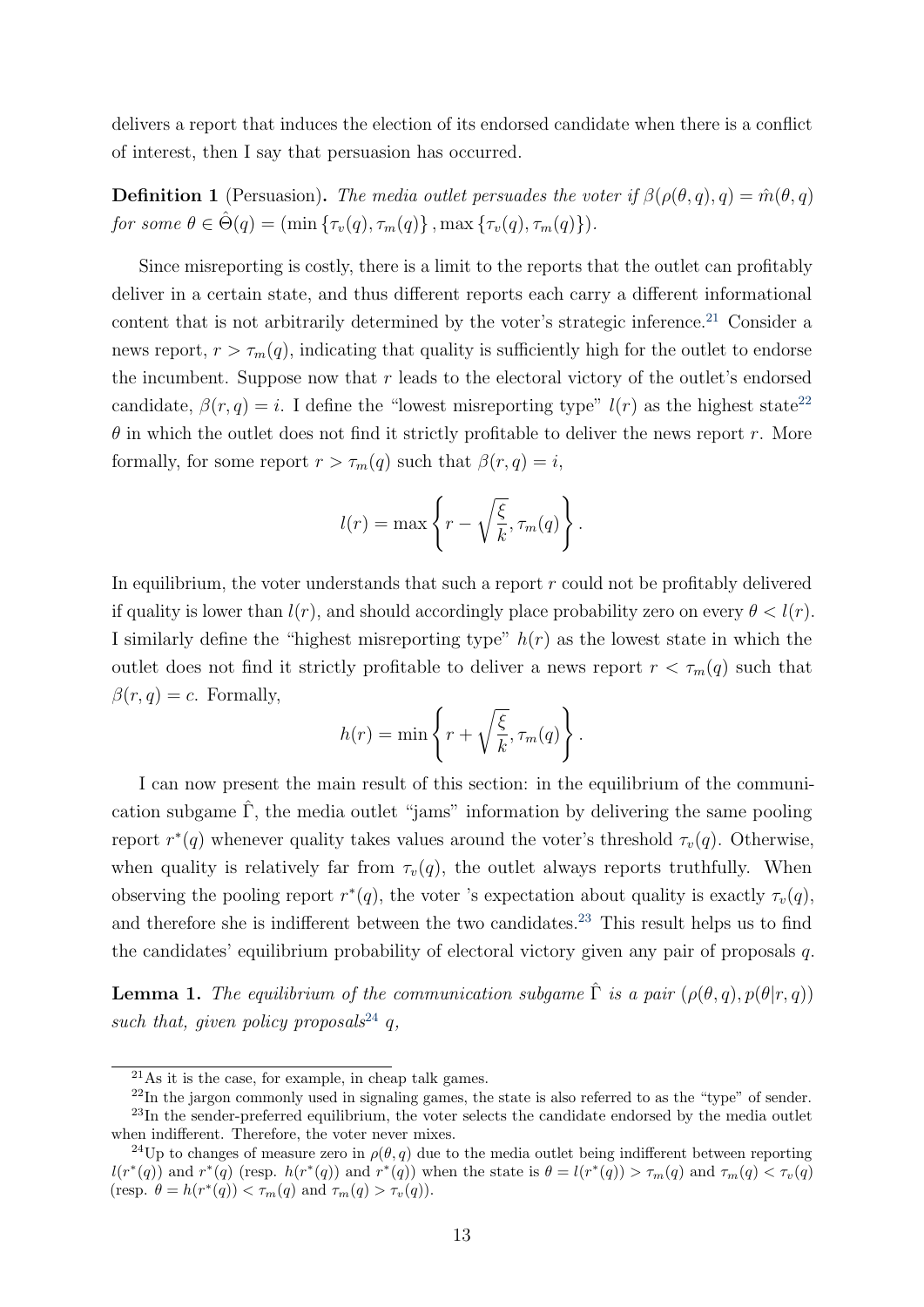i) If  $\tau_v(q) < \tau_m(q)$ , then

$$
\rho(\theta, q) = \begin{cases} r^*(q) = \max \left\{ \tau_v(q) - \frac{1}{2} \sqrt{\frac{\xi}{k}}, 2\tau_v(q) - \tau_m(q) \right\} & \text{if } \theta \in (r^*(q), h(r^*(q)))\\ \theta & \text{otherwise.} \end{cases}
$$

ii) If  $\tau_v(q) > \tau_m(q)$ , then

$$
\rho(\theta, q) = \begin{cases} r^*(q) = \min\left\{\tau_v(q) + \frac{1}{2}\sqrt{\frac{\xi}{k}}, 2\tau_v(q) - \tau_m(q)\right\} & \text{if } \theta \in (l\left(r^*(q)\right), r^*(q))\\ \theta & \text{otherwise.} \end{cases}
$$

- iii) If  $\tau_v(q) = \tau_m(q)$ , then  $\rho(\theta, q) = \theta$  for all  $\theta \in \Theta$ .
- iv) Posterior beliefs  $p(\theta | r, q)$  are according to Bayes' rule whenever possible and such that  $\mathbb{E}_p[\theta | r^*(q)] = \tau_v(q)$ ,  $\mathbb{E}_p[\theta | r] < \tau_v(q)$  for every off-path r, and  $p(\theta | r, q)$  is degenerate at  $\theta = r$  otherwise.

To understand the intuition behind Lemma 1, consider the case where proposals  $q$  are such that  $\tau_v(q) < \tau_m(q)$ , and suppose that there exists a fully revealing equilibrium in truthful strategies, where  $\rho(\theta, q) = \theta$  for every  $\theta \in \Theta$ . When quality is slightly higher than the voter's threshold  $\tau_v(q)$ , the media outlet can deliver some report  $r \leq \tau_v(q)$  such that the incurred misreporting costs are lower than the gains obtained from endorsing the winning candidate, i.e.,  $k(r - \theta)^2 < \xi$ . Given the truthful reporting rule  $\rho(\theta, q)$ , the voter takes the outlet's reports at face value, and thus casts a ballot for the challenger after observing any  $r \leq \tau_v(q)$ . The outlet has a strictly profitable deviation, implying that in equilibrium there must be misreporting in some state.

Misreporting is a costly activity, and therefore the media outlet misreports only if doing so induces the electoral victory of its endorsed candidate  $\hat{m}(\theta, q)$ . Moreover, if it is profitable for the outlet to deliver a report  $r' < \tau_m(q)$  when quality is  $\theta' \in (r', \tau_m(q))$ , then reporting r' must be profitable for all  $\theta \in [r', \theta']$ . This suggests that in equilibrium the outlet "pools" information about quality by delivering the same report  $r^*(q)$  for different states in a convex set  $S(r^*(q))$  such that  $\hat{m}(\theta', q) = \hat{m}(\theta'', q)$  for all  $\theta', \theta'' \in S(r^*(q))$ .

Upon observing the pooling report  $r^*(q)$ , the voter infers that the realized quality is in the set  $S(r^*(q))$ . If the voter's expectation about quality  $\mathbb{E}_p[\theta|r^*(q)]$  is greater than her threshold  $\tau_v(q)$ , then she casts a ballot for the incumbent; otherwise she votes for the challenger. Therefore, by pooling states around  $\tau_v(q)$  in a way such that  $\mathbb{E}_p[\theta | r^*(q)] \leq \tau_v(q)$ , the outlet can induce the election of the challenger even when quality is such that the voter's preferred candidate is the incumbent. That is, the outlet can achieve persuasion by pooling information about quality.

The candidate endorsed by the media outlet is more likely to be elected when the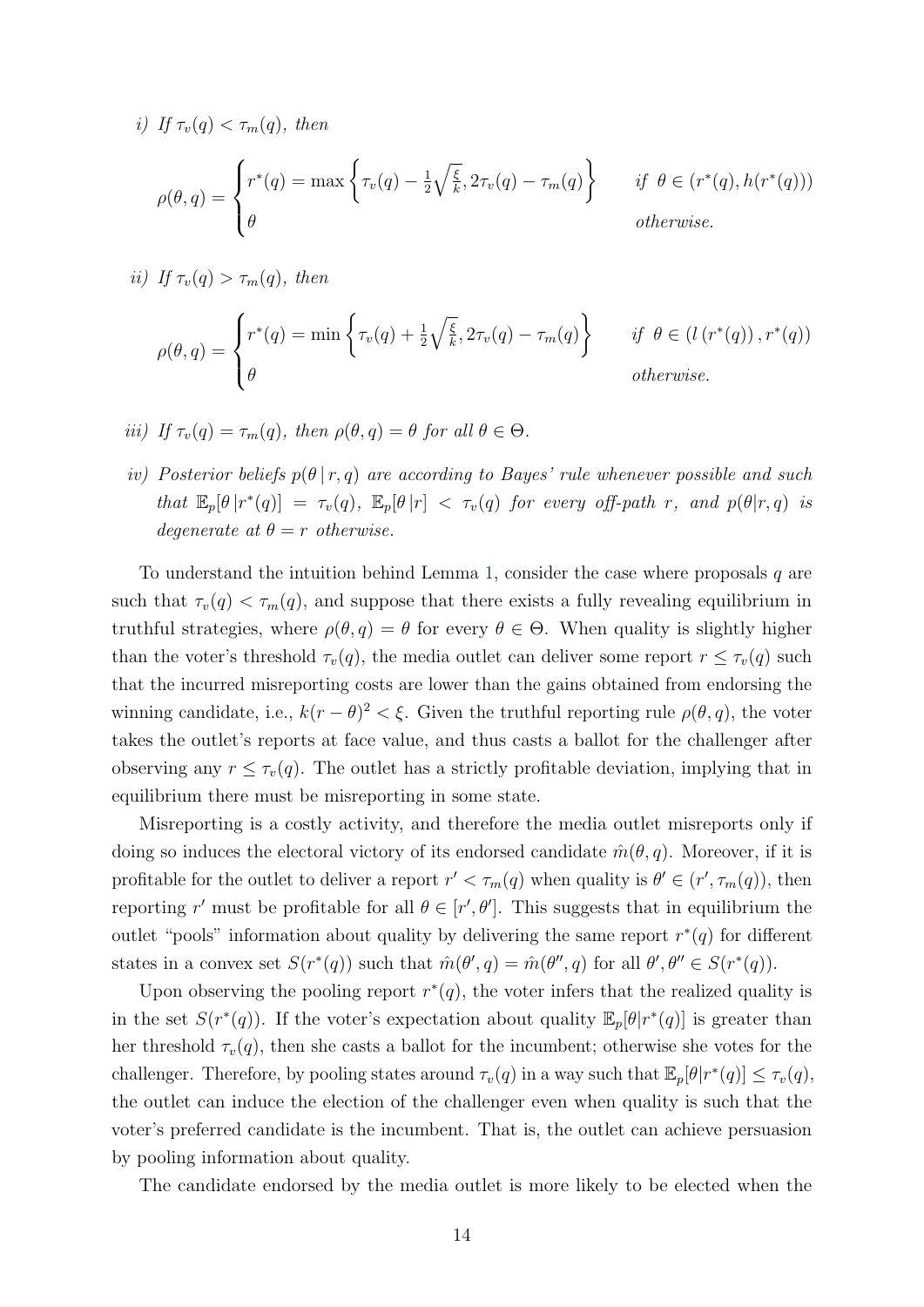pooling report  $r^*(q)$  makes the voter just indifferent between casting a ballot for the incumbent and the challenger: pooling reports that induce lower expectations have the same effect on the voter's choice but are more expensive to deliver when there is a conflict of interest. Therefore, in equilibrium the outlet misreports by delivering a pooling report  $r^*(q)$  that jams states around the voter's threshold in a way such that  $\mathbb{E}_p[\theta|r^*(q)] = \tau_v(q)$ .

This kind of pooling strategy prescribes the outlet to misreport even in states where there is no conflict of interest. Even though at first it might seem counterintuitive, this reporting behavior is consistent with strategic skepticism: the voter, being aware of the media outlet's leaning and misreporting technology, demands sufficiently strong evidence that quality is low enough for the challenger to be elected. Therefore, when quality is just slightly below  $\tau_v(q)$ , the outlet must nevertheless misreport to overcome the voter's skepticism.

By contrast, truthful reporting always occurs when quality takes extreme values that are relatively far from the voter's threshold  $\tau_v(q)$ . There are two possibilities in this case: either there is a conflict of interest, or the interests of the outlet and the voter are aligned. In the former case, misreporting is not convenient for the outlet as it would be prohibitively costly to deliver a report that induces the election of its endorsed candidate. In the latter case, the outlet does not need to misreport because the true realization of quality is a sufficiently discriminating signal for the voter be trustful.

Lemma 1 shows that, given proposals  $q$ , the media outlet persuades the voter when  $\theta \in (\tau_v(q), h(r^*(q)))$  if  $\tau_v(q) < \tau_m(q)$  and when  $\theta \in (l(r^*(q)), \tau_v(q))$  if  $\tau_v(q) > \tau_m(q)$ . If  $\tau_v(q) = \tau_m(q)$ , then there cannot be persuasion since the outlet and the voter always agree on which candidate is best. By contrast, I say that the outlet exerts "full persuasion" if persuasion occurs in every state in which there is a conflict of interest.

**Definition 2** (Full persuasion). The media outlet exerts full persuasion if  $\beta(\rho(\theta, q), q) =$  $\hat{m}(\theta, q)$  for all  $\theta \in \hat{\Theta}(q)$ .

The media outlet has fully persuasive power if, given policy proposals  $q$ , the misreporting costs  $k$  are low enough to make persuasion affordable in every state where there is a conflict of interest. Formally, there is full persuasion if  $k \in (0, \hat{k}(q))$ , where<sup>25</sup>

$$
\hat{k}(q) = \frac{\xi}{4\gamma^2(\tau_v(q) - \tau_m(q))^2}.
$$

Alternatively, the outlet exerts full persuasion if, given misreporting costs  $k$ , the proposals  $q_i$  and  $q_c$  are sufficiently close to each other. Intuitively, as candidates' policies become more similar, the preferences of the voter and the outlet become more aligned, and the set of states in which there is a conflict of interest becomes smaller. Since the outlet's potential

<sup>&</sup>lt;sup>25</sup>The cost threshold  $\hat{k}(q)$  is obtained by setting  $h(r^*(q)) = \tau_m(q)$  for  $\tau_v(q) < \tau_m(q)$  or  $l(r^*(q)) = \tau_m(q)$ for  $\tau_v(q) > \tau_m(q)$ , where  $r^*(q)$  is defined as in Lemma 1.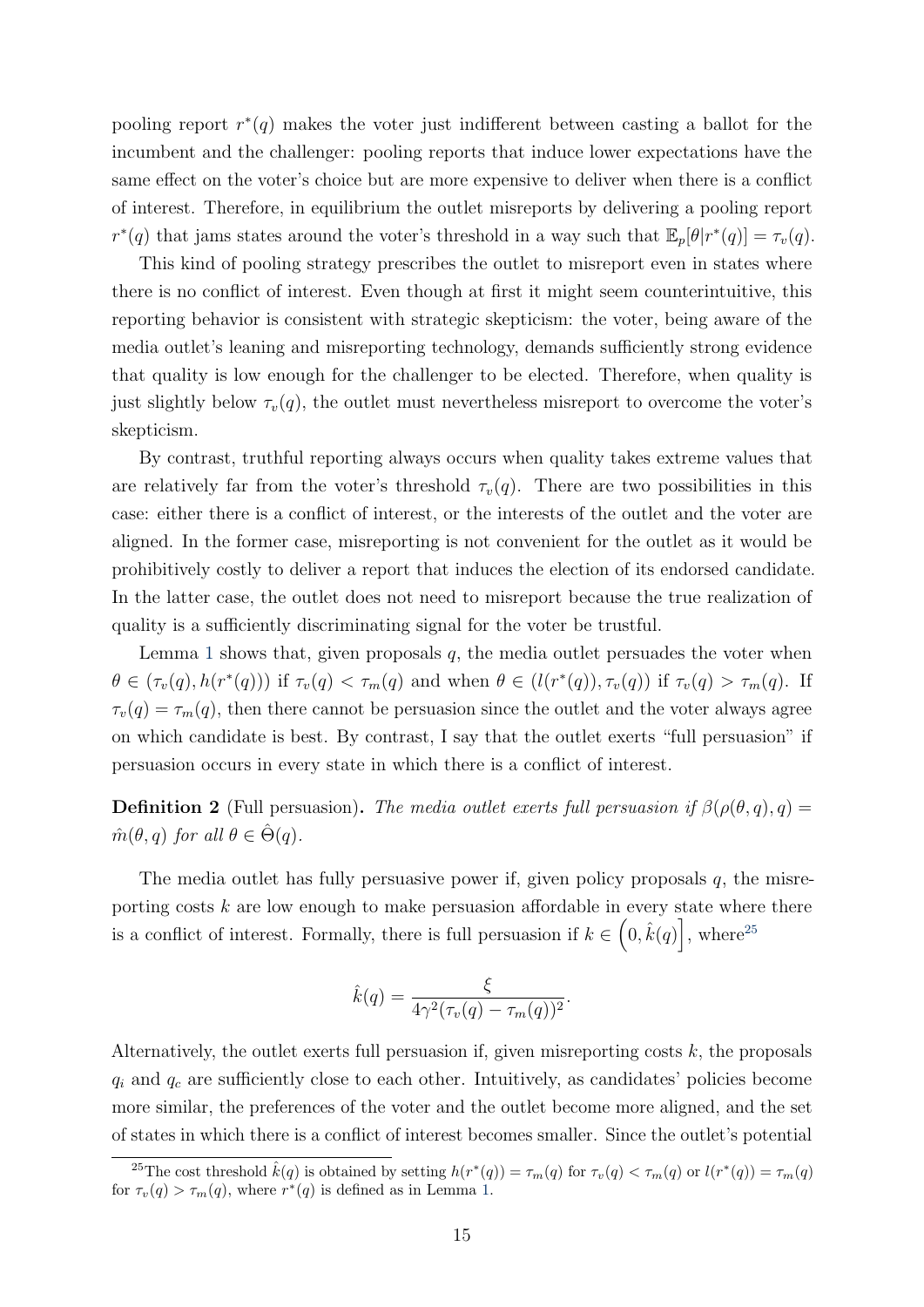gains  $\xi$  are fixed, the share of states in which persuasion occurs under a conflict of interest increases as proposals get closer. If policies are sufficiently similar, then persuasion occurs every time there is a conflict of interest. Formally, there is full persuasion when proposals q are such that

$$
(q_c - q_i)^2 \le \frac{\xi}{16\gamma^2(\varphi_m - \varphi_v)^2 k}.\tag{1}
$$

Figure 3 shows the equilibrium reporting rule of Lemma 1 for different policies and misreporting costs. In panel (a), the outlet is more likely than the voter to prefer the challenger and misreporting costs are relatively high. In this case, the media outlet discredits the incumbent by delivering a report that "belittles" realizations of quality around the voter's threshold  $\tau_v(q)$ . With this strategy, the outlet achieves persuasion in those states that are highlighted in light gray. By contrast, truthful reporting occurs despite a conflict of interest in states that are highlighted in dark gray: in these cases, persuasion is prohibitively expensive because of the relatively high misreporting costs  $k > \hat{k}(q)$ . In states that are highlighted in gray, the outlet spends resources to misreport information even though no conflict of interest is in place. These "white lies" are the result of the voter's skepticism about news reports that are not sufficiently discriminatory.

Panel (b) of Figure 3 shows the equilibrium reporting rule when the outlet is more likely than the voter to prefer the incumbent and misreporting costs are relatively low. In this case, the media outlet supports the incumbent by delivering reports that "exaggerate" realizations of quality<sup>26</sup> around the voter's threshold  $\tau_v(q)$ . Low misreporting costs allow the outlet to exert full persuasion and induce the election of its endorsed candidate every time there is a conflict of interest. As before, states in which the outlet delivers white lies are highlighted in gray, while states in which the outlet persuades the voter are in light gray.

### 4.2 The Policy-making Stage

Consider now the policy-making stage, where candidates sequentially make a binding commitment to a policy proposal. Since candidates are purely office-seeking, they advance policies to maximize their chances of getting elected. The result in the previous section is key for finding the candidates' equilibrium proposals: Lemma 1 shows the media outlet's equilibrium reporting rule and thus pins down the candidates' probability of electoral victory given any pair of policies  $q$ .

I denote by  $q_i^*(k)$  the equilibrium policy advanced by the incumbent and by  $q_c^*(q_i, k)$ the challenger's best response to some proposal  $q_i$ . I refer to policies that are relatively close to the voter's bliss  $\varphi_v$  as "populist" and to policies that are relatively close to

<sup>&</sup>lt;sup>26</sup>There are perfect Bayesian equilibria in the communication subgame  $\hat{\Gamma}$  where the outlet supports the incumbent (resp. challenger) by delivering a report that is lower (resp. higher) than the actual realization of quality. These equilibria do not survive the Intuitive Criterion test.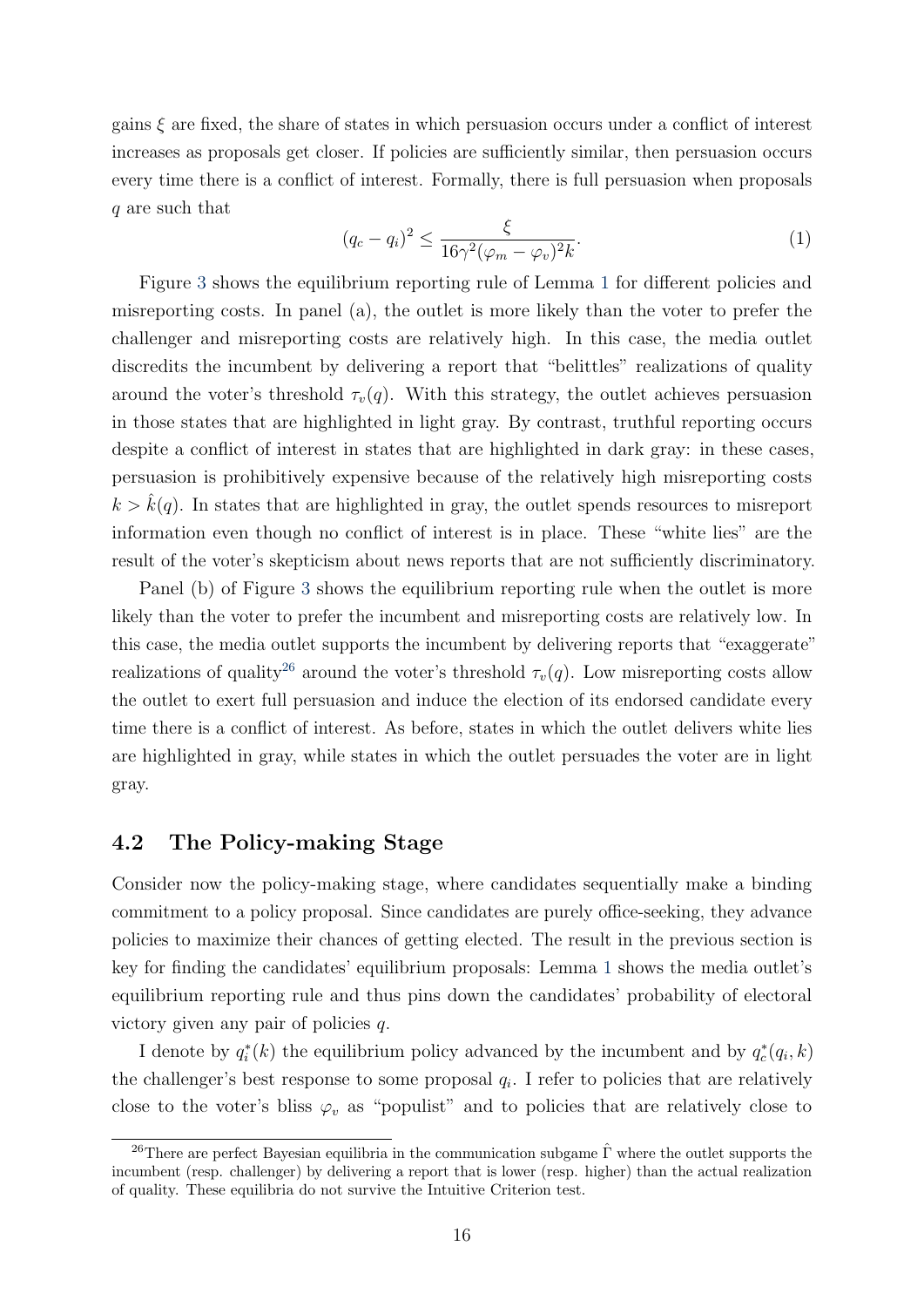

Figure 3: The two panels illustrate the equilibrium reporting rule for different levels of misreporting costs and ordering of policy proposals. The states in which persuasion occurs are highlighted in light gray. The states in which the outlet misreports even though there is no conflict of interest are highlighted in gray. The states in which the outlet reveals the true realization of quality even though there is a conflict of interest are highlighted in dark gray.

the outlet's bliss  $\varphi_m$  as "biased." The next result establishes the equilibrium proposals  $q^*(k) = (q_i^*(k), q_c^*(q_i^*(k), k))$  as a function of the misreporting costs' intensity k.

**Proposition 1.** The equilibrium policies  $q^*(k)$  are

$$
q_i^*(k) = \begin{cases} \varphi_v + \frac{\sqrt{\xi/k}}{4\gamma(\varphi_v - \varphi_m)} - \sqrt[4]{\frac{\xi}{\gamma^2 k}} & \text{if } k > \bar{k} \\ \frac{\varphi_v + \varphi_m}{2} - \frac{\sqrt{\xi/k}}{4\gamma(\varphi_v - \varphi_m)} & \text{if } k \in (\bar{k}/4, \bar{k}] \\ \varphi_m & \text{if } k \in (0, \bar{k}/4] \end{cases}
$$

$$
q_c^*(q_i^*(k), k) = \begin{cases} \varphi_v - \sqrt[4]{\frac{\xi}{\gamma^2 k}} & \text{if } k > \bar{k} \\ \varphi_m & \text{if } k \in \left(0, \bar{k}\right] \end{cases}
$$

where the misreporting costs threshold is  $\bar{k} = \frac{\xi}{\gamma^2 (g_{0z} + g_{0z} + g_{0z})}$  $\frac{\xi}{\gamma^2(\varphi_v-\varphi_m)^4}.$ 

In equilibrium, proposals are weakly increasing in  $k$  and strictly increasing for every finite<sup>27</sup>  $k > \bar{k} = \frac{\xi}{\gamma^2 (\omega - \xi)}$  $\frac{\xi}{\gamma^2(\varphi_v-\varphi_m)^4}$ . When the costs of misreporting information are relatively low, i.e. for  $k \in (0, \bar{k}/4]$ , both candidates advance the media outlet's bliss policy  $\varphi_m$ . Thus, variations of k within the region  $(0, \bar{k}/4]$  leave the equilibrium policies unaltered. For intermediate costs,  $k \in \left(\bar{k}/4, \bar{k}\right]$ , the incumbent proposes increasingly moderate policies  $q_i^*(k) \in \left(\varphi_m, \frac{\varphi_v + \varphi_m}{2}\right)$  $(\frac{1}{2})^{\frac{1}{2}}$ , while the challenger keeps offering the outlet's bliss  $\varphi_m$ . Thus,

<sup>&</sup>lt;sup>27</sup>The threshold  $\bar{k}$  is the highest intensity of misreporting costs such that the challenger best responds with  $\varphi_m$  when undercutting the incumbent's proposal.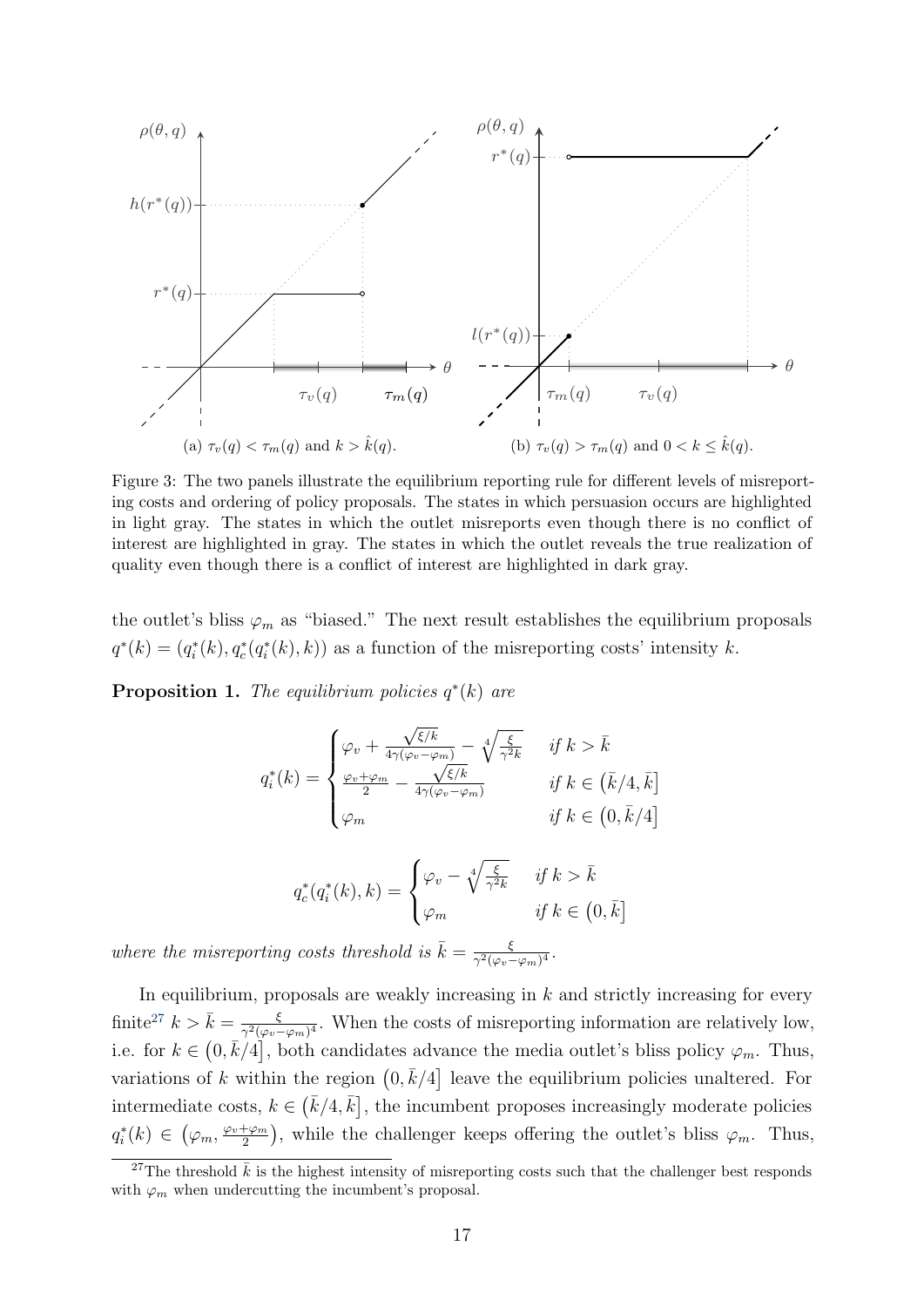

Figure 4: Equilibrium policy proposals for different intensities of misreporting costs. As k grows arbitrarily large, both proposals monotonically converge to  $\varphi_v$ .

an increase of k in the region  $(\bar{k}/4, \bar{k})$  generates policy divergence. When the costs of misreporting are relatively high,  $k > \bar{k}$ , the challenger proposes less biased policies as well. As k grows arbitrarily large, both proposals converge to the voter's preferred policy  $\varphi_v$ , with  $q_i^*(k) > q_c^*(q_i^*(k), k)$  for every finite<sup>28</sup>  $k > \bar{k}/4$ . Figure 4 illustrates the equilibrium policy proposals for different levels of misreporting costs' intensity k.

Here I discuss the intuition behind Proposition 1. Since policies outside the set  $[\varphi_m, \varphi_v]$ are always dominated, I restrict attention<sup>29</sup> to  $q_i \in [\varphi_m, \varphi_v]$ ,  $j \in \{i, c\}$ . First, consider the challenger's problem of best responding to the incumbent's proposal. When the incumbent proposes a relatively populist policy, the challenger's best response is to "undercut" the incumbent with the most biased policy  $q_c < q_i$  that endows the media outlet with fully persuasive power.<sup>30</sup> With this strategy, the challenger maximizes both the extent of the conflict of interest  $(\tau_m(q), \tau_v(q))$  and the probability of receiving the outlet's support, subject to the outlet exerting full persuasion. Even though the challenger's best response is less appealing to the voter, the loss in "popular appeal" is more than compensated by the outlet's ability to persuade the voter over a large set of contingencies. By contrast, offering a more populist policy  $q_c > q_i$  would make the challenger slightly more appealing to the voter at the expense of getting the incumbent into the good graces of a fully persuasive media outlet. Thus, offering any  $q_c > q_i$  is suboptimal in this case.

When the incumbent proposes relatively biased policies and misreporting costs are sufficiently high, the best response of the challenger is to offer the voter's bliss  $\varphi_v$ . This

<sup>&</sup>lt;sup>28</sup>Equilibrium proposals are continuous in k as  $\lim_{k\to \bar{k}^+} q_i^*(k) = \lim_{k\to \bar{k}^-} q_i^*(k)$  and  $\lim_{k\to \bar{k}/4} q_i^*(k) =$  $\lim_{k \to \bar{k}/4} q_c^*(q_i^*(k), k) = \varphi_m.$ 

<sup>&</sup>lt;sup>29</sup>The focus on policies in the set  $[\varphi_m, \varphi_v]$  is without loss of generality: for both candidates  $j \in \{i, c\}$ , proposals  $q_j > \varphi_v$  (resp.  $q_j < \varphi_m$ ) are dominated by every  $q'_j \in [\varphi_v, q_j)$  (resp.  $q'_j \in (q_j, \varphi_m]$ ) as any such  $q'_{j}$  is more appealing to both the voter and the outlet.

 $30$ Formally, the challenger offers the lowest proposal that satisfies condition (1) with equality.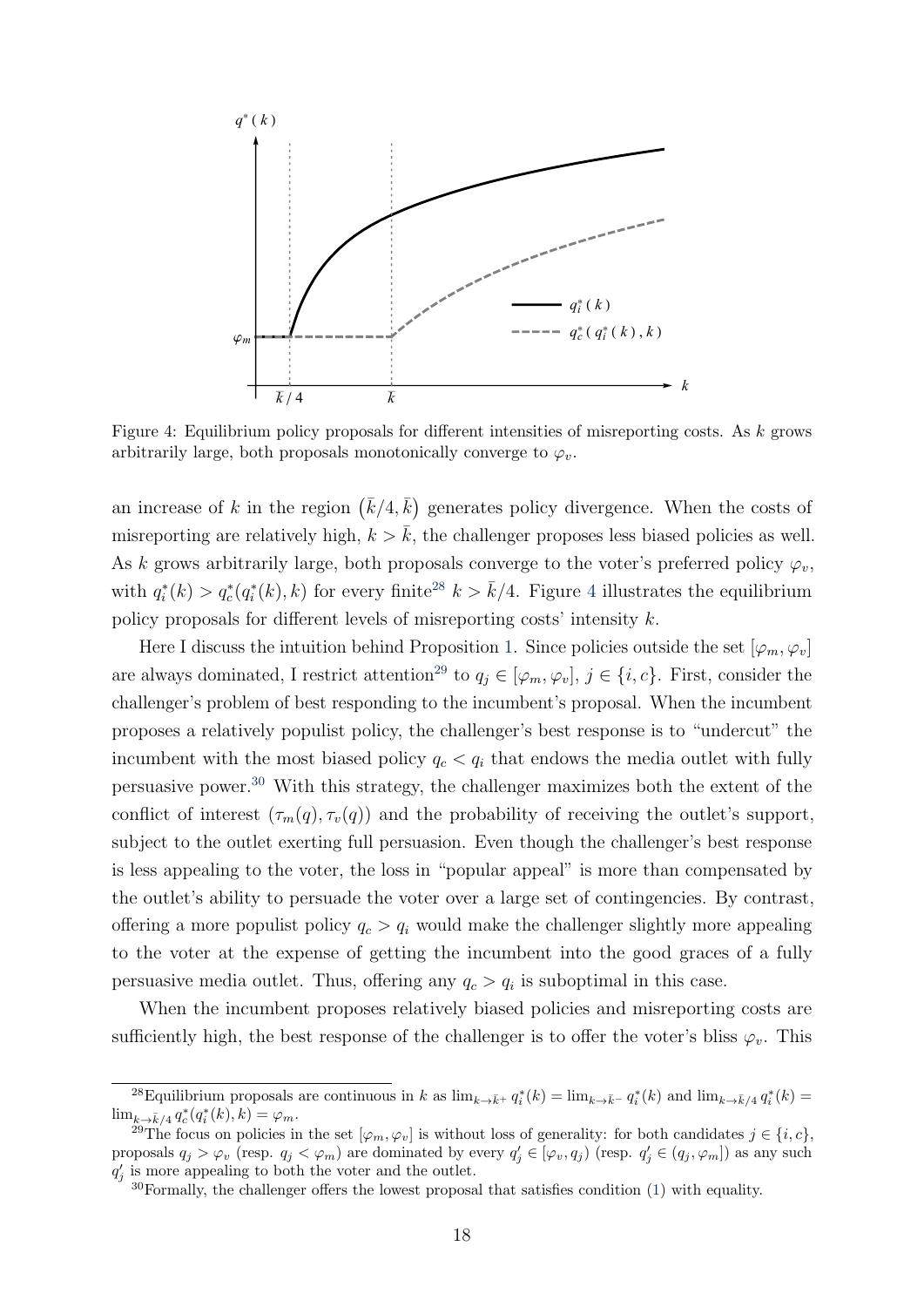

Figure 5: The challenger's best response for different intensities of misreporting costs. The best response is depicted in black for relatively high costs,  $k > \bar{k}$ ; in dashed light gray for intermediate costs,  $k \in (\bar{k}/4, \bar{k})$ ; in dark gray, for relatively low costs,  $k \in (0, \bar{k}/4]$ .

strategy generates a large conflict of interest  $\hat{\Theta}(q) = (\tau_m(q), \tau_v(q))$  such that the voter requires evidence that quality is exceptionally high in order to vote for the incumbent. The outlet is now more likely to endorse the incumbent than the challenger but, because of high misreporting costs and a sharp policy divergence, it cannot exert full persuasion. In this case, offering the voter's bliss  $\varphi_v$  is the challenger's best response because it leaves the incumbent with an unpopular policy and the support of a weakened media outlet.

Similarly, when the incumbent's policy is relatively biased but misreporting costs are sufficiently low, the challenger's best response remains that of undercutting the incumbent. The strategy of proposing the voter's bliss now backfires because with a low intensity of misreporting costs the media outlet retains its ability to persuade the voter in a relatively large share of  $\hat{\Theta}(q)$ . If the costs' intensity k is low enough, then the challenger's best response is to undercut the proposal of the incumbent to the point of offering the outlet's bliss  $\varphi_m$ . Figure 5 shows the challenger's best response for different intensities of misreporting costs.<sup>31</sup>

Consider now the incumbent's problem of selecting a policy that maximizes her probability of electoral victory, and suppose first that the intensity of misreporting costs is relatively high,  $k > \bar{k}/4$ . In this case, the optimal proposal of the incumbent  $q_i^*(k)$  is the policy that makes the challenger indifferent whether to best reply with the voter's bliss or with a relatively more biased policy (i.e., by undercutting the incumbent): higher proposals  $q_i > q_i^*(k)$  would allow the challenger to get the support of a fully persuasive outlet; lower proposals  $q_i < q_i^*(k)$  would be highly unpopular in comparison with the challenger's best response of offering the voter's bliss. By contrast, when the intensity of misreporting costs is relatively low,  $k \in (0, \bar{k}/4)$ , the media outlet exerts full persuasion

<sup>31</sup>Proposition A.2 in Appendix A.2.1 shows the challenger's best response function.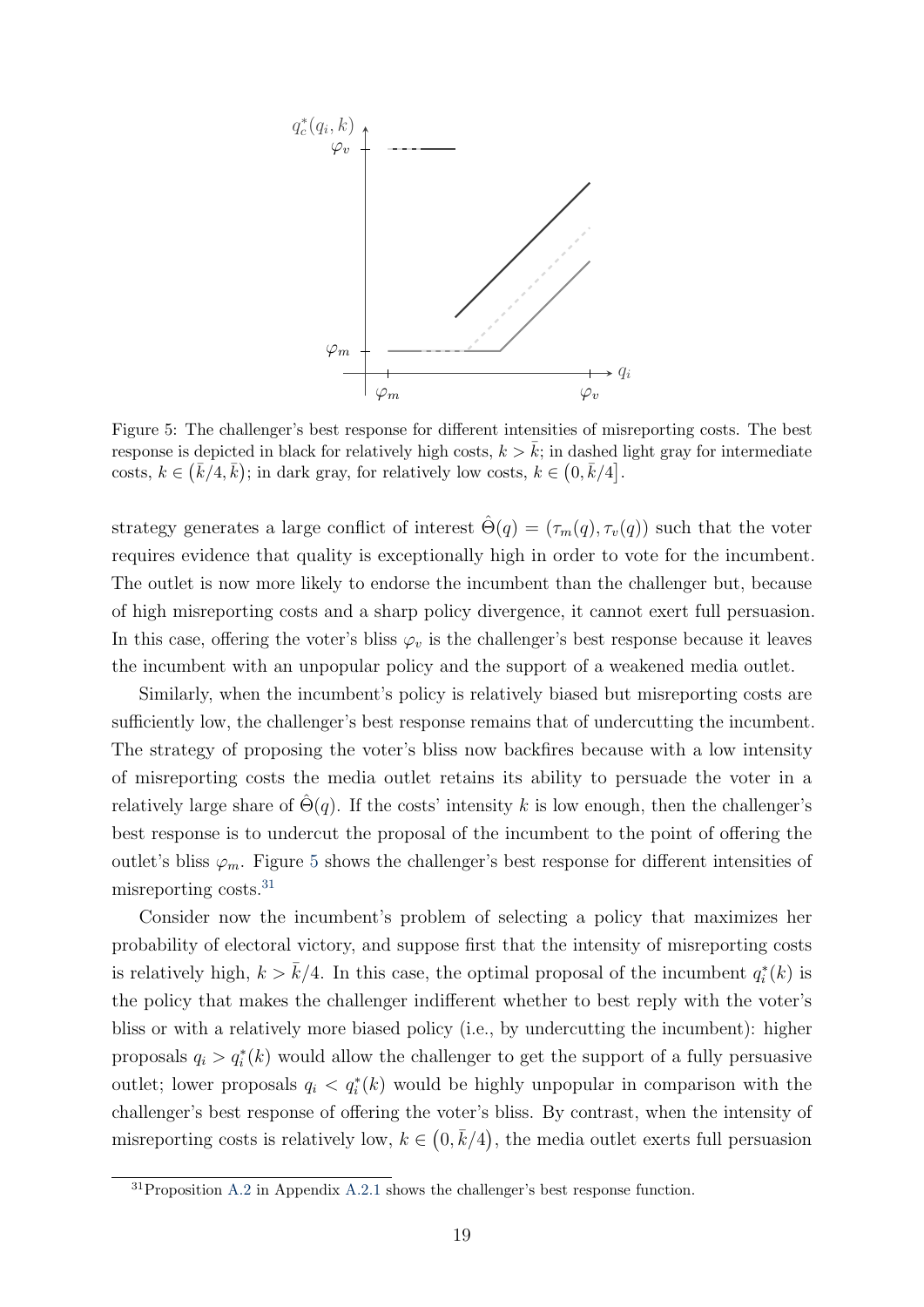for any combination of candidates' proposals  $q \in [\varphi_m, \varphi_v]^2$ . In this case, the incumbent's optimal policy is to offer the outlet's bliss, as any higher proposal  $q_i > \varphi_m$  would allow the challenger to get the support of a fully persuasive media outlet by undercutting<sup>32</sup>  $q_i$ .

The presence of a persuasive media outlet generates a distortion in the process of policy-making. Since candidates look to gain both the consensus of the voter and the support of the influential outlet, their proposals drift away from the voter's preferred policy, breaking down the centripetal force of the median voter theorem (Black, 1948; Downs, 1957). This distortion peaks when the intensity of misreporting costs is sufficiently low so that both candidates advance the media outlet's bliss policy. In this case, persuasion never takes place since there is no conflict of interest when candidates' proposals are identical (see Lemma 1). Therefore, with lower (resp. higher) intensities of misreporting costs the voter might have worse (resp. better) policies but more (resp. less) information about quality. In the next section, I study this trade-off in relation to the voter's welfare.

### 5 Welfare and Regulation

Having characterized the equilibrium of the communication subgame (Lemma 1 in Section 4.1) and the candidates' equilibrium proposals (Proposition 1 in Section 4.2), I now proceed to study their welfare implications. I denote by  $W^*_v(k)$  the voter's equilibrium expected utility and refer to  $W_v^*(k)$  simply as the voter's welfare.<sup>33</sup> As a benchmark, consider the voter's expected utility under complete information, which I denote by  $\hat{W}_v$ . Suppose that the voter perfectly observes the realized quality after the policy-making stage but before the election takes place. In this case, both candidates cannot do better than offer the voter's bliss policy as the media outlet would have no role. The candidate with the highest relative quality is always elected and the voter's favorite policy is always implemented. Therefore,  $\hat{W}_v = \phi/4$ .

In Section 5.1, I study how the intensity of misreporting costs affects different determinants of the voter's welfare. In Section 5.2, I extend the main model by allowing candidates to select the costs' intensity ahead of the policy-making stage. Formal proofs are relegated to Appendix A.3.

### 5.1 The Voter's Welfare

Consider the problem of a regulator that seeks to maximize the welfare of the voter by selecting the intensity of misreporting costs. This type of intervention can be performed,

<sup>&</sup>lt;sup>32</sup>Notice that the model does not predict that the incumbent always takes a more populist position than to the challenger. While this happens in the sender-preferred equilibrium, there are other equilibria where the challenger goes fully populist by offering the voter's favorite policy and the incumbent proposes a relatively more biased policy. See Proposition A.2.

<sup>&</sup>lt;sup>33</sup>See equation (4) in Appendix A.3 for an explicit formulation of  $W_v^*(k)$ .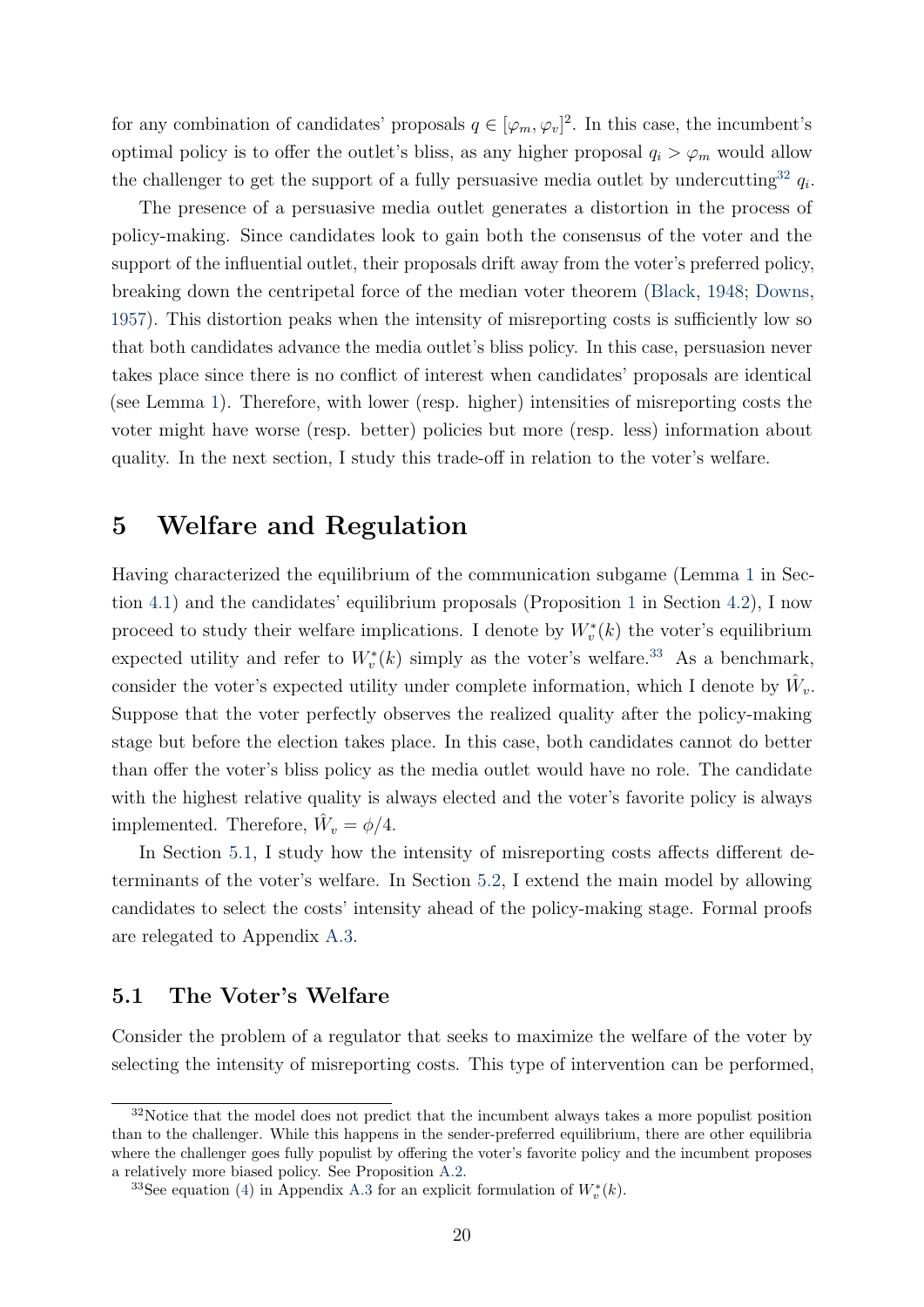for example, by issuing "fake news laws" or by subsidizing watchdogs that expose to the public those media outlets that concoct news reports. As we have seen in the previous section, the process of policy-making is strategically intertwined with the voter's informational environment. Interventions that change the misreporting costs might affect both the amount of information received by the voter and the policies advanced by the candidates.<sup>34</sup> To maximize the voter's welfare, it is crucial for regulators to understand the consequences and the trade-offs involved in these types of interventions.

Before showing the next result, it is thus useful to note some important features of the equilibria in Proposition 1 and Lemma 1. First, equilibrium policies  $q^*(k)$  satisfy condition  $(1)$  for every finite k: on the equilibrium path, the media outlet always exerts full persuasion and the candidate endorsed by the outlet,  $\hat{m}(q^*(k), \theta)$ , is always elected. Figure 6 shows the outlet's reporting rule on the equilibrium path for some finite  $k > \bar{k}/4$ . Second, an increase in the misreporting costs' intensity does not necessarily yield more information to the voter. Intuitively, since the outlet exerts full persuasion, the larger the conflict of interest  $\hat{\Theta}(q^*(k))$ , the less the information received by the voter. Recall that the share of states in which there is a conflict of interest is directly proportional to the difference between proposals.<sup>35</sup> It follows that an increase in k yields more (resp. less) information to the voter only if it generates policy convergence (resp. divergence). However, Proposition 1 shows that the distance between equilibrium proposals is nonmonotonic<sup>36</sup> in k. Hence, an increase in the misreporting costs' intensity might decrease the amount of information received by the voter in equilibrium. Third, with a relatively low intensity of misreporting costs,  $k \in (0, \bar{k}/4)$ , there is no conflict of interest because equilibrium policies are identical. In this case, persuasion never occurs and the media outlet fully reveals its private information about quality. By contrast, persuasion always takes place with positive probability for every finite  $k > \bar{k}/4$ . Therefore, in equilibrium there is persuasion only if the misreporting costs' intensity is sufficiently high.

Since an increase in the misreporting costs might yield the voter better policies at the expense of selecting the best candidate with lower probability, it is not clear how this type of intervention would affect the voter's welfare. The next proposition clears up this ambiguity by showing that increments in the costs' intensity k never harm the voter.

**Proposition 2.** The voter's equilibrium welfare  $W_v^*(k)$  is independent of k for all  $k \in$  $(0, \bar{k}/4)$ , and strictly increasing in k for all finite  $k \ge \bar{k}/4$ . As  $k \to \infty$ ,  $W_v^*(k) \to \hat{W}_v$ .

Proposition 2 shows that even in those cases where an increase in k generates more persuasion, the gain that the voter obtains from having better policies always overcomes

<sup>&</sup>lt;sup>34</sup>The voter receives more (resp. less) information if, given the outlet's reporting rule  $\rho(\cdot)$ , she casts a ballot for her preferred candidate in more (resp. less) states.

<sup>&</sup>lt;sup>35</sup>Formally,  $|\hat{\Theta}(q^*(k))| = 2\gamma(\varphi_v - \varphi_m)(q_i^*(k) - q_c^*(q_i^*(k), k)).$ 

<sup>&</sup>lt;sup>36</sup>A marginal increment in k generates policy convergence for all finite  $k > \bar{k}$ , policy divergence for all  $k \in (\bar{k}/4, \bar{k})$ , and has no effect on policies for all  $k \in (0, \bar{k}/4)$ .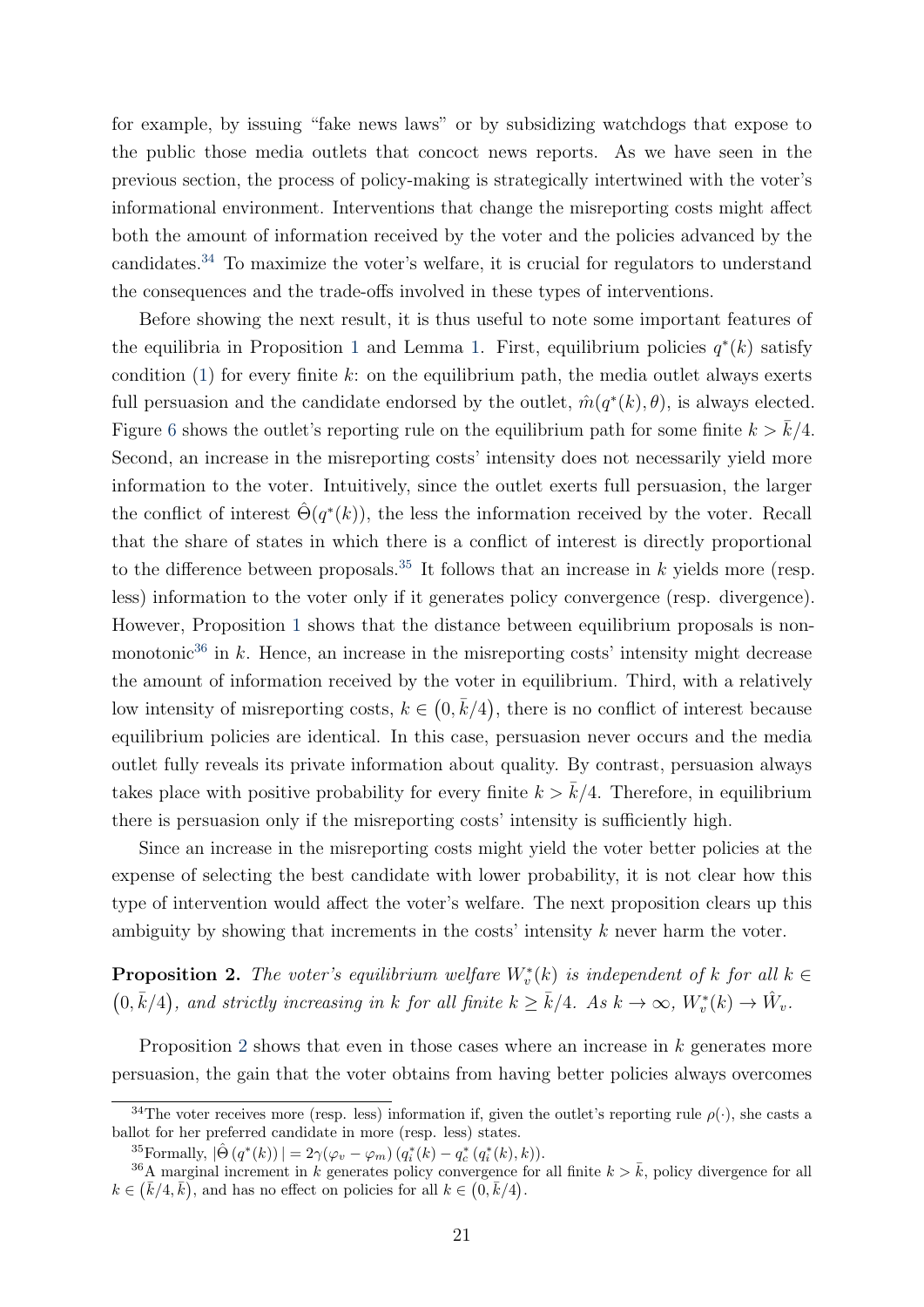

Figure 6: The media outlet's reporting rule on the equilibrium path for some finite costs' intensity  $k > \bar{k}/4$ . The outlet exerts full persuasion and its endorsed candidate is always elected.

the expected loss in quality due to worse selection. Denote by  $\chi(k)$  the ex-ante probability that persuasion occurs, called the "persuasion rate." From Proposition 1 and Lemma 1, we have that on the equilibrium path the persuasion rate is  $\chi(k) = \frac{\tau_m(q^*(k)) - \tau_v(q^*(k))}{2\phi}$  $rac{1-\tau_v(q^-(\kappa))}{2\phi}$ . As observed before, the media outlet is more likely to persuade the voter when the set of states in which there is a conflict of interest  $\hat{\Theta}(q^*(k))$  is larger. Figure 7 shows both the voter's welfare and the probability that persuasion occurs as a function of  $k$ .

The policy/information trade-off occurs when  $k \in \left[\bar{k}/4, \bar{k}\right)$ : in this case, a marginal increase in the costs' intensity k generates policy divergence, more disagreement, and thus a higher persuasion rate  $\chi(k)$ . As a consequence, the voter becomes increasingly likely to cast a ballot for the wrong candidate. The expected loss in quality due to worse selection is more than compensated by the availability of an increasingly populist policy advanced by the incumbent: since the proposals of both candidates are heavily skewed toward the media outlet's preferred policy, the voter obtains an exceptionally high gain from policies that, on average, are closer to her bliss. When  $k \geq k$ , an increase in the costs' intensity generates proposals that are both more populist and closer to each other. The resulting policy convergence reduces the conflict of interest, and thus the persuasion rate  $\chi(k)$  declines. In this case, the welfare of the voter increases because she obtains better policies and makes a better selection of candidates. By contrast, when  $k \in (0, \bar{k}/4)$ , a marginal increase in the costs' intensity has no effect on equilibrium policies and thus does not impact the voter's welfare either. As a result, lenient measures can actually decrease the voter's welfare when taking into consideration the public resources required to carry out the interventions.

The media outlet provides the voter with useful information about candidates' quality, but on the other hand it generates a policy distortion where proposals drift away from the voter's bliss. This trade-off reaches its peak when the intensity of misreporting costs is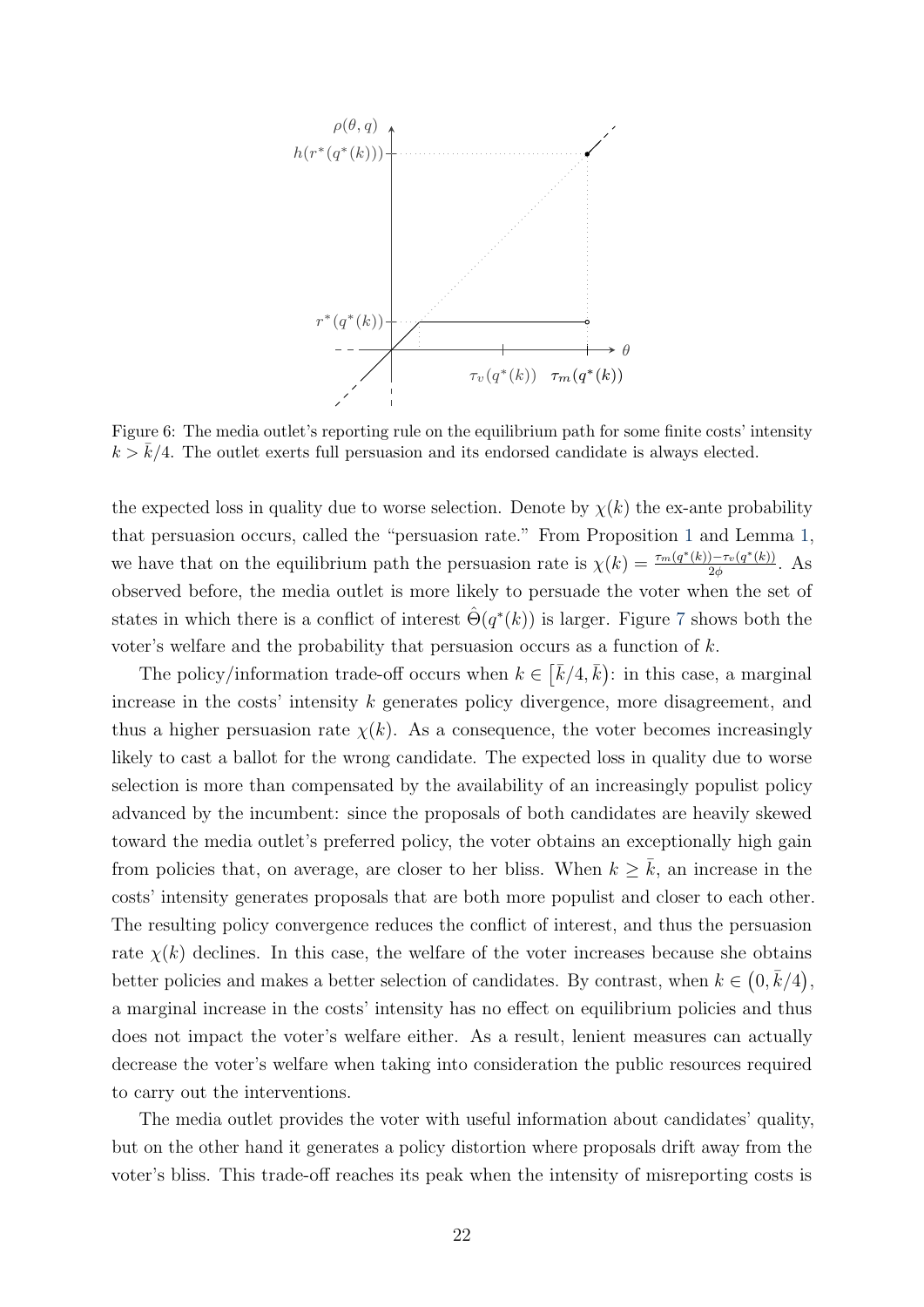

Figure 7: The voter's welfare increases with the intensity of misreporting costs even when higher costs' intensities leads to a higher persuasion rate. With relatively low intensities of misreporting costs there is no persuasion but the voter's welfare is at its minimum. As  $k$  grows arbitrarily large,  $W_v^*(k)$  and  $\chi(k)$  converge monotonically to  $\hat{W}_v = \phi/4$  and zero, respectively.

relatively low: the media outlet fully reveals its private information about quality but the proposals of both candidates collapse to the outlet's preferred policy. If the quality of the elected candidate is of little importance with respect to the implemented policy, then the voter might be better off without the media outlet: in this case, both candidates would pander to the uninformed voter by offering her preferred policy, and the voter would randomly cast a ballot for one of the two candidates. The next result shows conditions under which the voter is better off without the media outlet.

Corollary 1. If  $-\gamma(\varphi_v - \varphi_m)^2 + \phi/4 < 0$ , then there exists a finite  $k' > \bar{k}/4$  such that the voter is strictly better off without media outlet for all  $k \in (0, k')$ .

Alternatively, the voter might be better off with a "pre-election silence" period that forbids the delivery of policy-relevant news in the run-up to the election. $37$  Conditional on the intensity of misreporting costs being low enough, the voter is better off without the media outlet if: (i)  $\gamma$  is high enough, so that policies are much more important than quality; (ii) the preferred policy of the voter and the media outlet are different enough; i.e., there is a large ideological difference  $|\varphi_v - \varphi_m|$ ; (iii)  $\phi$  is small enough; that is, quality has little impact on which candidate is best. By contrast, if the costs' intensity is high enough, then the presence of the media outlet always benefits the voter. Corollary 1 is complementary to the similar findings of Chakraborty and Ghosh (2016) in a cheap talk setting, Alonso and Camara (2016) in a Bayesian persuasion framework, and Boleslavsky and Cotton (2015) for a non-strategic and exogenous media outlet.

<sup>37</sup>Several countries operate an "election silence" period where no campaigning, polling, or endorsement of candidates is allowed in the period preceding a general or presidential election.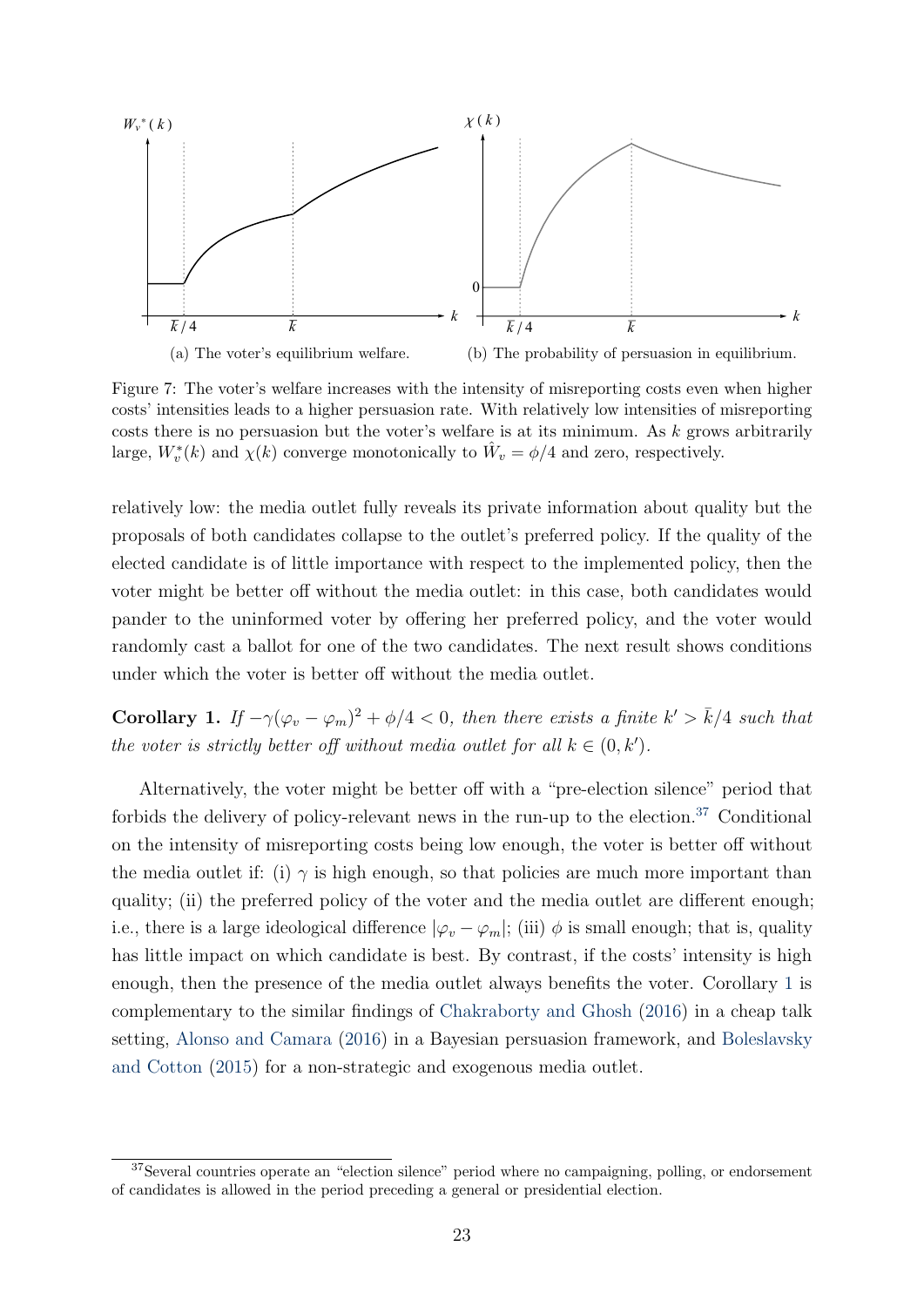#### 5.2 Endogenous Regulation

In the previous section, Proposition 2 suggests that a regulator concerned about the voter's welfare should implement an intensity of misreporting costs that is as high as possible. However, regulation is often performed by actors that are neither fully detached from the political process nor have interests that are perfectly aligned with those of voters. In fact, "fake news laws" are mostly promulgated and discussed in parliaments where the incumbent government has substantial decisive and legislative power.<sup>38</sup> I first discuss the case where the incumbent candidate selects the intensity of misreporting costs.

Consider the following extension of the main model: ahead of the policy-making stage, the incumbent sets costs' intensity  $k_i > 0$ , which is publicly observed and cannot be changed in the short run. Then, the game proceeds as described in Section 3. The incumbent, being purely office-seeking, selects  $k_i$  to maximize her chances of electoral victory. From the previous analysis, we obtain that in equilibrium the incumbent wins the election with probability  $\iota(k) = \frac{\phi - \tau_m(q^*(k))}{2\phi}$  $\frac{1}{2\phi} \frac{(q^*(k))}{2\phi}$ . I denote by  $k_i^*$  the costs' intensity that maximizes  $\iota(k)$ . The next result shows that the incumbent candidate would select a costs' intensity that is relatively low.

**Lemma 2.** The incumbent sets costs' intensity  $k_i^* \in (0, \bar{k}/4]$ , where  $\iota(k_i^*) = \frac{1}{2}$  $\lim_{k\to\infty}$   $\iota(k)$ .

To see the intuition behind this result, recall that the sequential nature of the policymaking process allows the challenger to offer policies that are more appealing to the media outlet relative to those offered by the incumbent (Proposition 1). By obtaining the outlet's support, the challenger enjoys a second-mover advantage as she becomes more likely to be elected than the incumbent.<sup>39</sup> Figure 8 shows that the incumbent's probability of electoral victory is less than a half for all finite  $k > \bar{k}/4$ . Lemma 2 shows that, when in charge of regulation, the incumbent eliminates the challenger's second-mover advantage by setting relatively low misreporting costs to force policy-convergence: when candidates advance the same policy, the media outlet never engages in misreporting, and thus the challenger cannot benefit from the outlet's support. Any higher intensity of misreporting costs would generate policy divergence and thus a conflict of interest that would benefit the challenger at the expense of the incumbent's probability of electoral victory.

Lemma 2 casts a negative light on the process of regulation. From the voter's viewpoint, the incumbent could not select a worse costs' intensity: even though  $k_i^*$  is such that misreporting and persuasion never take place, the induced policy distortion is maximized and the voter's welfare is at its minimum. The resulting outcome is as

<sup>38</sup>Funke and Famini (2018) provide a comprehensive list of measures recently taken by governments against online misinformation.

 $39$ The incumbency disadvantage effect that is behind the result in Lemma 2 is present also in equilibria that are non-sender-preferred. By definition,  $\iota(k)$  is the same even when the challenger does not break indifference in favor of the media outlet.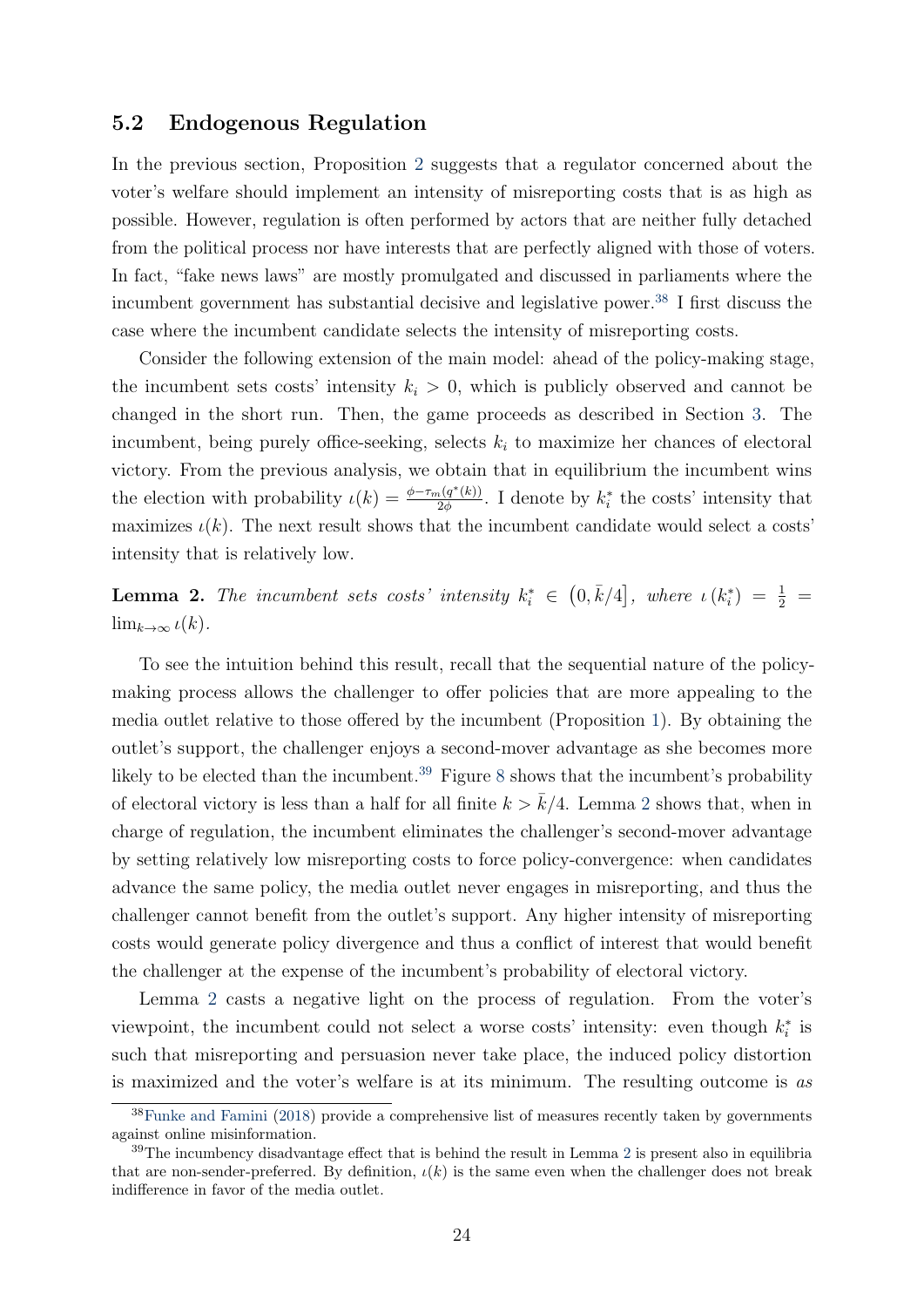if the media outlet could directly decide upon which candidate gets elected and which policy is implemented. Moreover, for such a low intensity of misreporting costs  $k_i^*$  the voter might be better off without the media outlet at all (Corollary 1). The situation is better, but still far from ideal, when the challenger is in charge of selecting the costs' intensity: in this case, the challenger maximizes her chances of electoral victory by selecting  $k_c^* = \arg \min_{k \in \mathbb{R}_+} \iota(k) > \bar{k}$ . This level of costs' intensity generates policy divergence and thus a positive persuasion rate  $\chi(k)$ . However, the voter is better off with  $k_c^*$  than with  $k_i^*$ because of a reduction in policy distortion. As long as candidates have an influence over the regulatory process, their office-seeking motivation results in a pull for implementing costs' intensities that are lower than the voter's optimal.

Lemma 2 also shows that the incumbent's probability of electoral victory gets close to half for arbitrarily large intensities of misreporting costs. By selecting costs' intensity  $k_i^* \in (0, \bar{k}/4]$ , the incumbent deliberately compromises the voter's welfare in order to increase her chances of winning just by an arbitrarily small amount. This strategy is arguably unappealing to voters, and it would be fair to assume that such behavior might eventually backfire with a substantial drop of consensus. On the other hand, interventions that impose arbitrarily high misreporting costs might be frowned upon if their implementation costs are large or when such stringency is perceived as a potential threat to freedom of speech. To incorporate these realistic elements in the present analysis, consider the following alternative extension: the voter has a preferred costs' intensity  $k_v$ that is relatively high but finite,  $k_v \geq k_c^*$ ; the incumbent's probability of electoral victory is  $\hat{\iota}(k_i) = \iota(k_i) + \nu(k_i)$ , where  $\nu(\cdot)$  indicates how the incumbent's choice of  $k_i$  affects her chances of winning the election. Suppose that  $\nu(\cdot)$  is maximized for  $k_i = k_v$ , continuously differentiable in  $k_i$ , and  $\nu(k') > \nu(k'')$  for all  $k', k''$  such that  $|k_v - k'| < |k_v - k''|$ . For concreteness, say that  $\nu(k_i) = y + x \cdot \phi(k_i; k_v, \sigma)$ , where  $y \in \mathbb{R}$ ,  $x > 0$ , and  $\phi(k; k_v, \sigma)$ is the probability density function of a normal distribution with mean  $k_v$  and standard deviation<sup>40</sup>  $\sigma$ . Even though I do not endogenize the mechanism through which the candidates' probability of victory is affected by the process of regulation, this alternative extension can offer some additional insights. When the choice of  $k_i$  does not affect much the incumbent's chances of victory (i.e., when x is low and  $\sigma$  is high), the incumbent selects  $k_i^* \approx \bar{k}/4$  as in the baseline extension; otherwise, the incumbent's optimal choice is even higher<sup>41</sup> than the costs' intensity preferred by the voter, i.e.,  $k_i^* > k_v$ . Figure 8 provides two graphical examples of this additional extension.

The above analysis suggests that if an electorate is highly concerned and responsive

<sup>&</sup>lt;sup>40</sup>Clearly, parameters y, x, and  $\sigma$  must respect  $\hat{\iota}(k_i) \in [0,1]$  for every  $k_i > 0$ .

<sup>&</sup>lt;sup>41</sup>In this last case we obtain that  $k_i^* > k_v$  because  $\frac{\partial \nu(k_i)}{\partial k_i}\Big|_{k=k_v} = 0$  and  $\frac{\partial \nu(k_i)}{\partial k_i} > 0$  for all  $k_i > k_v \geq k_c^*$ . When setting an intensity of misreporting costs that is marginally higher than  $k_v$ , the incumbent increases her chances of victory by inducing more similar policies and thus reducing the conflict of interest and persuasion. For a similar reason, in this case the challenger would select an intensity of misreporting costs that is still lower than  $k_v$ .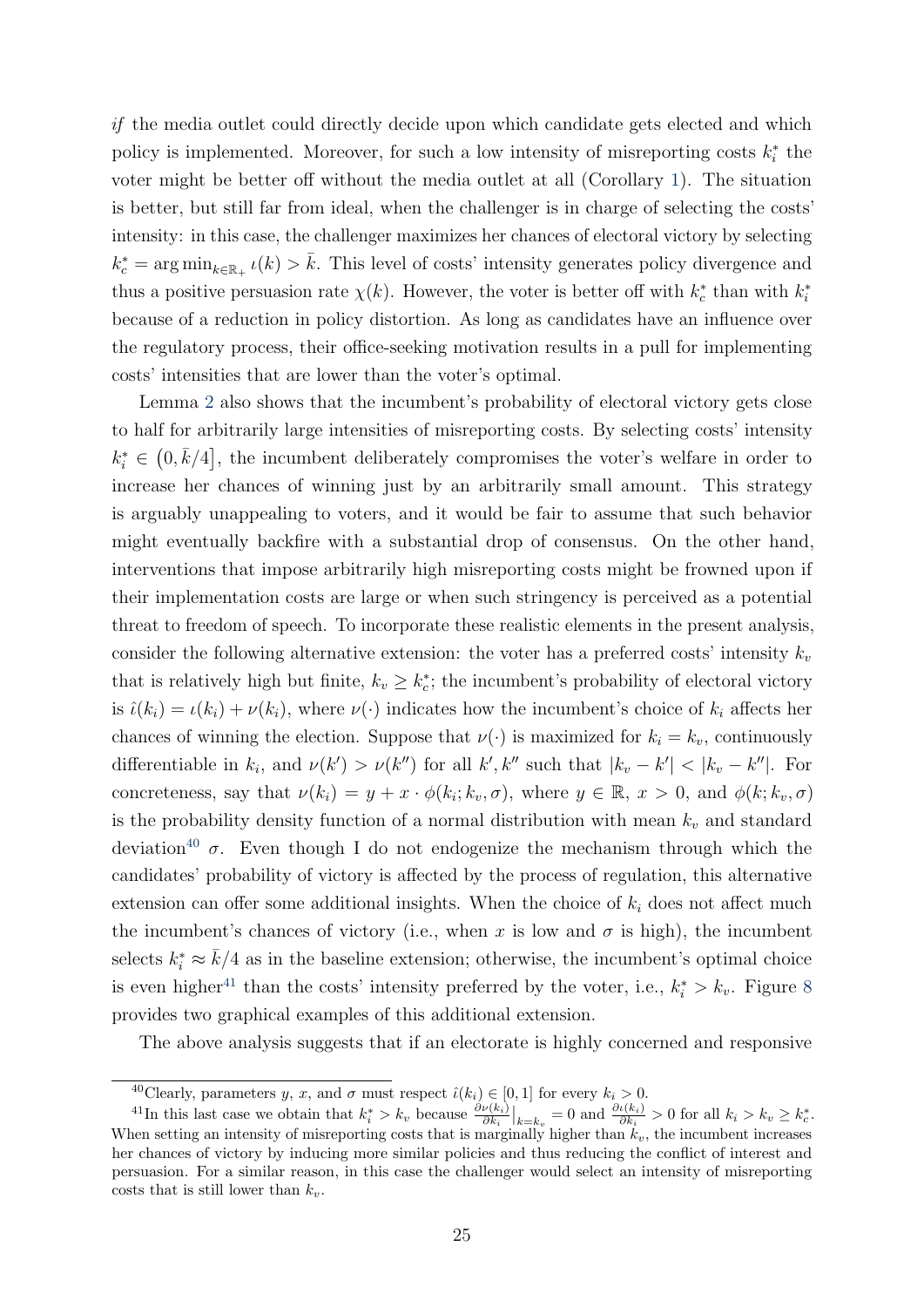

Figure 8: The incumbent's probability of electoral victory for different choices of costs' intensity. The black line represents  $\iota(k)$ , while the dashed and dotted lines represent  $\hat{\iota}(k) = \iota(k) + \nu(k)$ , where  $\nu(k) = -0.006 + 0.2 \cdot \phi(k; k_v, \sigma)$ . In the dotted line,  $\phi(\cdot)$  has a standard deviation of  $\sigma = 6$ and  $\hat{\iota}(k)$  has a global maximum at  $k^* \approx 10.5 > k_v = 10$ ; in the dashed line,  $\phi(\cdot)$  has a standard deviation of  $\sigma = 8$  and  $\hat{\iota}(k)$  has a global maximum at  $k^* \approx \bar{k}/4 = .25$  As the intensity of misreporting costs k grows arbitrarily large,  $\iota(k)$  monotonically converges to 1/2.

to the problem of "fake news," then incumbent governments might push for extreme and disproportionate interventions; otherwise, regulation might be overly lenient. This result seems to fit with the dual reaction to recent efforts made by governments against fake news and misinformation. In some countries there is a growing consensus that governments' efforts are insufficient. With regards to the US, "calls for regulation without censorship have been made by many people and many groups — it's just that there is simply no political will to make a real change" (Applebaum, 2018). On the other hand, there is a concurrent concern that some interventions are excessively stringent and can be exploited by governments for purely instrumental reasons. For example, the 2018 French anti-misinformation law endorsed by President Macron has received a pushback from the opposition party based on the argument that the law falls short of the principle of proportional justice. "As regards the French solution, there seems to be a clear risk that an incumbent government constrains the freedom of expression of its opponents" (Alemanno, 2018). Similarly, the German Network Enforcement Act (or NetzDG) has been criticized by Reporters without Borders and the UN Special Rapporteur on Freedom of Opinion for violating the right to freedom of the press and endangering human rights. The Act, which imposes fines of up to  $\epsilon$ 50 million, has been recalled for revision because too much news content was blocked. "Even the minister of justice – who helped author the NetzDG – had his tweets censored" (Funke  $&$  Famini, 2018).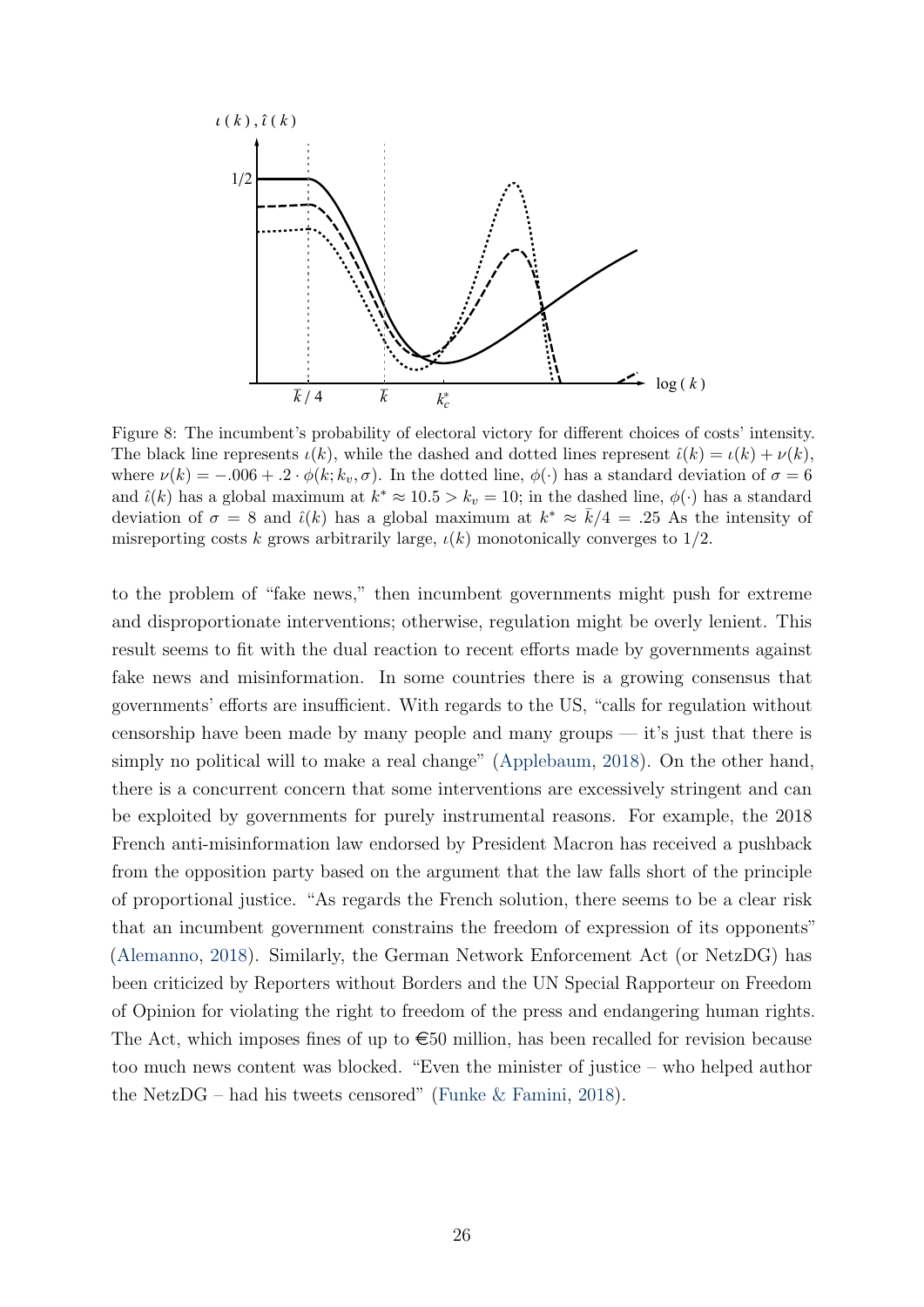### 6 Discussion and Extensions

In this section, I discuss some assumptions and extensions of the model to examine the robustness of the results. Formal proofs are relegated to the Supplementary Appendix B.

Media Competition. A monopoly best describes those cases where media outlets can have exclusive possession of policy-relevant news. Interventions that alter misreporting costs may discipline these media outlets, whereas interventions that change concentration levels do not. Whilst the analysis of a monopolistic news market is an important and natural first step to study interventions that change misreporting costs, it would be interesting to also study competitive environments. In Vaccari (2021), I extend the analysis of the communication subgame (Section 4.1) to the case of two competing media outlets that have common information and conflicting interests. The addition of a policymaking stage in a competitive environment is a challenging task because candidates can strategically create asymmetries in the conflict of interest between the media outlets and the voter. In equilibrium, the voter allocates the burden of proof across outlets accounting for their asymmetries. I leave the endeavor of endogenizing policy choices within a model of communication with multiple media outlets for future research.

**Political Gains.** If  $\xi$  are resources that the winning candidate inefficiently allocate to the media outlet as a reward for her endorsement, then we should take this into account when calculating the voter's welfare. Recall that, since equilibrium policies  $q^*(k)$  satisfy condition (1) for every finite k, the media outlet always exerts full persuasion and the candidate endorsed by the outlet is always elected. Therefore, we can simply subtract  $\xi$ from the equilibrium welfare of the voter  $W_v^*$ , and all results would be unchanged.

Regulation Costs. In this paper, I abstract from regulation costs. However, carrying out interventions typically comes at a cost that should be accounted for when computing the voter's welfare. Since results about welfare would be highly dependent from the assumptions we make on regulation costs, I leave these costs out from the current analysis.<sup>42</sup> Intuitively, assuming sufficiently high regulation costs would break down the monotonicity result in Proposition 2. However, as noted before, Proposition 2 implicitly shows that lenient interventions are detrimental for the voter's welfare when misreporting  $\cos ts \, k$  are sufficiently low. This take holds true as long as regulation costs are positive, no matter their shape and how small they are.

Ideological Media. In the model presented in Section 3, the media outlet obtains fixed policy-independent gains  $\xi > 0$  when the candidate she endorses ends up winning the election. Assuming fixed gains has two advantages: first, it simplifies the analysis and allows us to obtain closed-form solutions; second, it is an adequate approach to model a media organization that is ideologically biased (because, e.g., of the ownership or editor)

<sup>&</sup>lt;sup>42</sup>Moreover, it is not clear which functional form would be more appropriate to describe regulation costs. For example, interventions that decrease the costs' intensity k may free up resources but they would also require time and effort.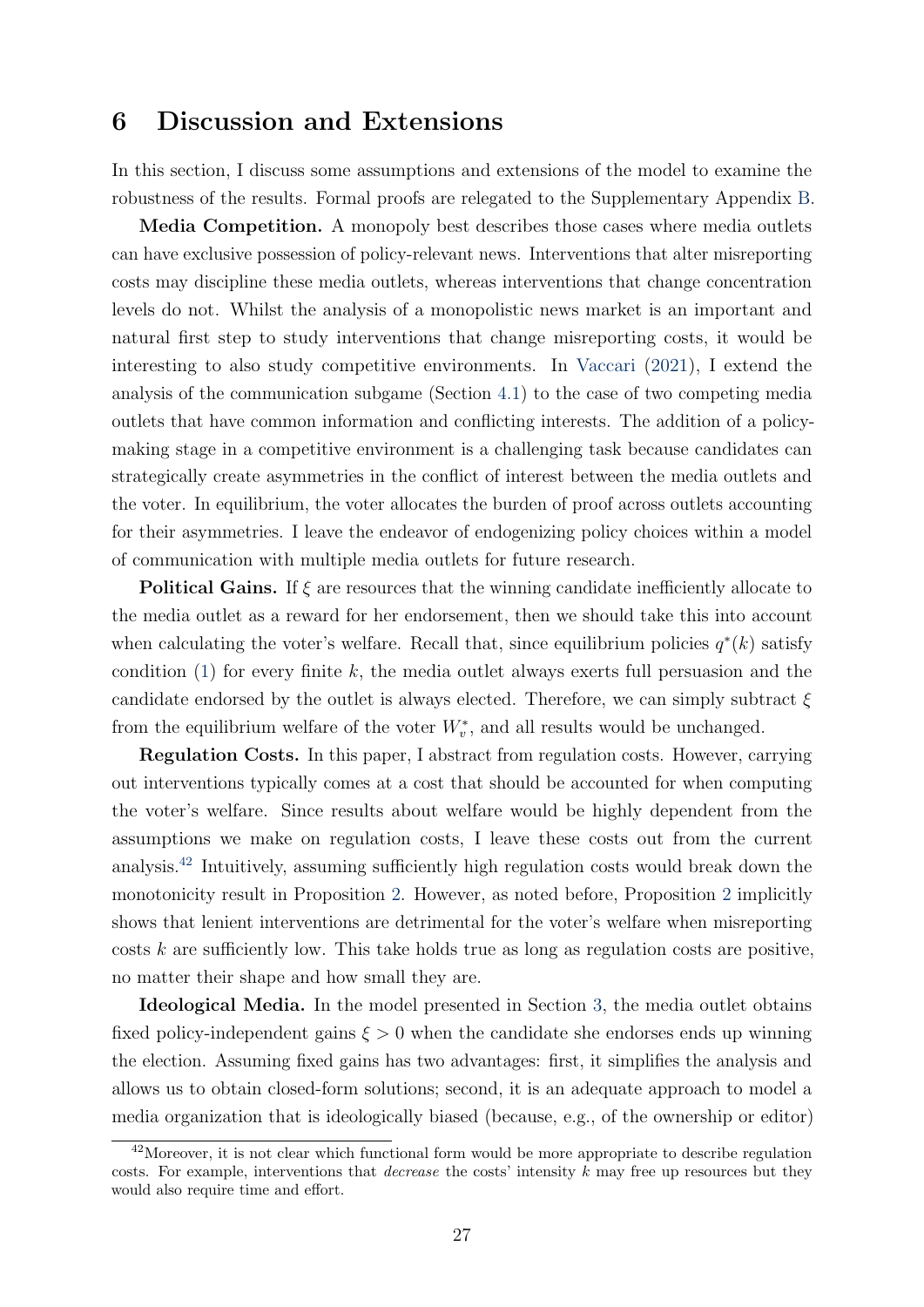but that is not affected by the candidates' policies (such as, e.g., abortion laws or gay marriage).<sup>43</sup> However, it is interesting to consider a variant of the model where the media outlet's payoff is directly affected by the policies in a similar way as the voter's. In this case, the outlet's gains from inducing the election of her favorite candidate depend on the candidates' policies q and the outlet's bliss  $\varphi_m$ . I formally study this case in Appendix B.

Given the incumbent's proposal  $q_i$ , the challenger can still garner a second-mover advantage by catering to the media outlet. Importantly, imitating the incumbent is never a best reply as long as the misreporting costs are positive and finite. By contrast, when  $k \to +\infty$  both policies converge to the voter's bliss  $\varphi_v$ , and when  $k \to 0^+$  both policies converge to  $\varphi_m$ . Therefore, as in the main analysis, policy divergence occurs for intermediate levels of misreporting costs, and convergence occurs otherwise. This implies that the qualitative results concerning policy distortion and the rate of persuasion carry through even when the outlet's gains are policy-dependent. Levels of misreporting costs that are close to zero lead to large policy distortions but a small conflict between the outlet and the media, and therefore less misreporting and persuasion. Higher misreporting costs decrease the policy distortion but generate a larger conflict of interest, which yields more misreporting and persuasion. Since equilibrium policies are now defined implicitly, it is now more difficult to analyze the voter's welfare, which I leave for future research.

Simultaneous Policy-making. I assume that candidates propose policies sequentially. The sequential nature of the policy-making process is important as it shows that the challenger enjoys a second-mover advantage. As a result, the incumbent can use regulation to eliminate the challenger's advantage at the expense of the voter. However, most qualitative results hold even when candidates propose their policies simultaneously. In Lemma B.3, I show that in this case policy convergence to  $(\varphi_m, \varphi_m)$  occurs when  $k \leq k/4$ , exactly as in the case where policy-making is sequential. Moreover, for intermediate values of k the equilibrium of the policy-making stage must be in mixed strategies (see Lemma B.4). This implies that for intermediate  $k$  policy divergence occurs with positive probability.<sup>44</sup> Finally, for  $k \to +\infty$  we still obtain convergence to  $(\varphi_v, \varphi_v)$ . Therefore, the main qualitative results about policy distortions and the rate of persuasion hold even when candidates propose their policies simultaneously rather than sequentially.

Equilibrium Selection. Conditions that ensure equilibrium uniqueness are important to perform exercises of comparative statics. However, as it is typical in communication games, here there is not a unique equilibrium. In this paper, I mainly focus on the perfect Bayesian equilibrium that is robust to the Intuitive Criterion and preferred by the

<sup>&</sup>lt;sup>43</sup>In these cases, an ideologically biased editor is budget constrained in that she cannot use more resources than the fixed political gains  $\xi$  to misreport information. Moreover, the private gains that an ideological editor or journalist obtains from policies are likely to be small or negligible next to the outlet's political gains  $\xi$ .

<sup>&</sup>lt;sup>44</sup>In a similar setting with simultaneous policy proposals and cheap talk communication, Chakraborty and Ghosh (2016) characterize the candidates' mixed-strategy equilibrium for different levels of conflict of interest between the media outlet and the voter.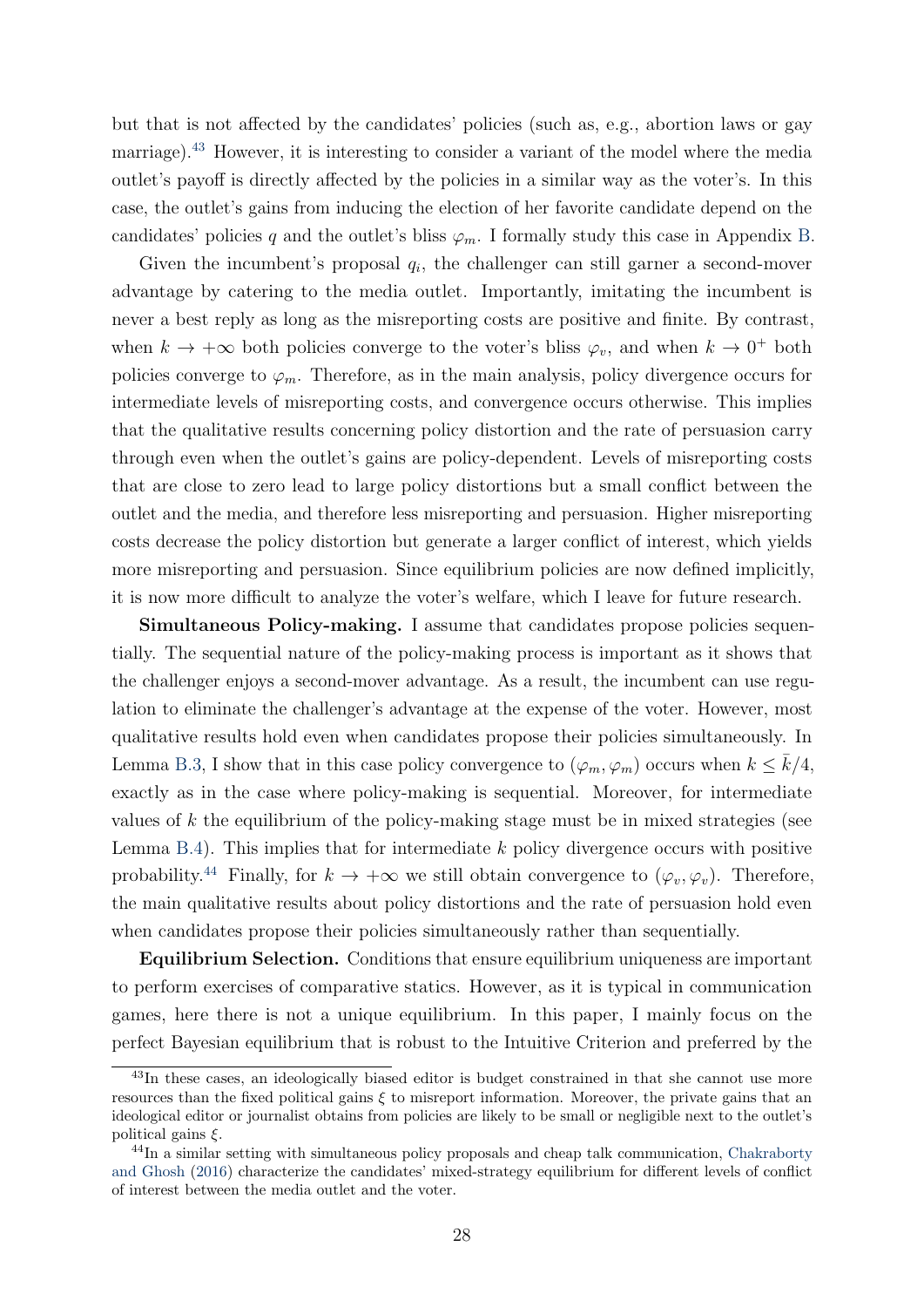sender. There are several reasons why this is a sensible choice: first, the sender-preferred equilibrium constitutes also the voter's worse case scenario, which is key for the robust approach to policy analysis (Hansen & Sargent, 2008); second, it is also the unique perfect sequential equilibrium (S. Grossman & Perry, 1986); third, among the perfect Bayesian equilibria that survive the Intuitive Criterion, the sender-preferred is the only one that is undefeated (Mailath, Okuno-Fujiwara,  $&$  Postlewaite, 1993);<sup>45</sup> finally, it is "intuitive" (Cho & Kreps, 1987). Therefore, the analysis is centered on a focal and important equilibrium that possesses a number of appealing qualities. In addition, the results about welfare would carry through even if we were to consider the whole class of perfect Bayesian equilibria that survive the Intuitive Criterion and focus on sets of equilibrium payoffs.<sup>46</sup> In Appendix A.1, I show all the perfect Bayesian equilibria of the communication subgame that survive the Intuitive Criterion (Proposition A.1).

Tie-breaking Rule. The "sender-preferred" part of the equilibrium concept implies that, when indifferent, the challenger best replies to the incumbent with a policy that is closer to the outlet's bliss  $\varphi_m$ . From Section 4.2 we know that when  $k \in (0, \bar{k}/4)$  the challenger strictly prefers to propose  $\varphi_m$ , while for finite  $k \geq \overline{k}/4$  she is indifferent between proposing the voter's bliss  $\varphi_v$  or a biased policy. Therefore, the main qualitative result would carry through even if the challenger were to break indifference in favor to the voter rather than the media outlet: in this case, policy convergence occurs at  $k \in (0, \bar{k}/4)$ , and then divergence occurs due to a discontinuity at  $k = \overline{k}/4$ , where also the voter's welfare and the persuasion rate would jump to higher values. As  $k$  increases, the incumbent's policy becomes increasingly populist while the challenger keeps proposing  $\varphi_v$ . It follows that, as k increases further, the voter's welfare increases while the persuasion rate decreases.

Misreporting Costs. I assume that the media outlet incurs misreporting costs that are continuously increasing with the size of the lie. This assumption is grounded on the following observations: first, credibly reporting a gross distortion of the truth requires more time and effort than reporting just a slight stretch of the truth; second, "bigger lies" are more likely to be detected and also lead to a larger reputation loss. More discussion on misreporting costs is provided by Kartik (2009) and Kartik et al. (2007), among others.

The use of continuous misreporting costs (and thus continuous report and state spaces) is not only a sensible assumption, but it is also important for our qualitative findings. For example, consider a discrete variant of the model with three states (high, medium, low) and a fixed lying cost  $k > 0$  that the outlet incurs when  $r \neq \theta$ . In this case, small changes in  $k$  would, in general, have no effect. When accounting for regulation costs, this implies that lenient interventions necessarily damage the voter's welfare. I show that this result

<sup>45</sup>See Lemmata B.1 and B.2 in Appendix B.

<sup>46</sup>To see this, notice that the multiplicity of PBE in the communication subgame (Proposition A.1 in Appendix A.1) yields a convex set  $\mathcal{W}(k)$  of payoffs that the voter can obtain in equilibrium (Corollary B.1) in Appendix A.3). Since changes in the intensity of misreporting costs  $k$  affect only the lower bound of  $W(k)$ , the focus on the voter's worst-case scenario is without loss of generality.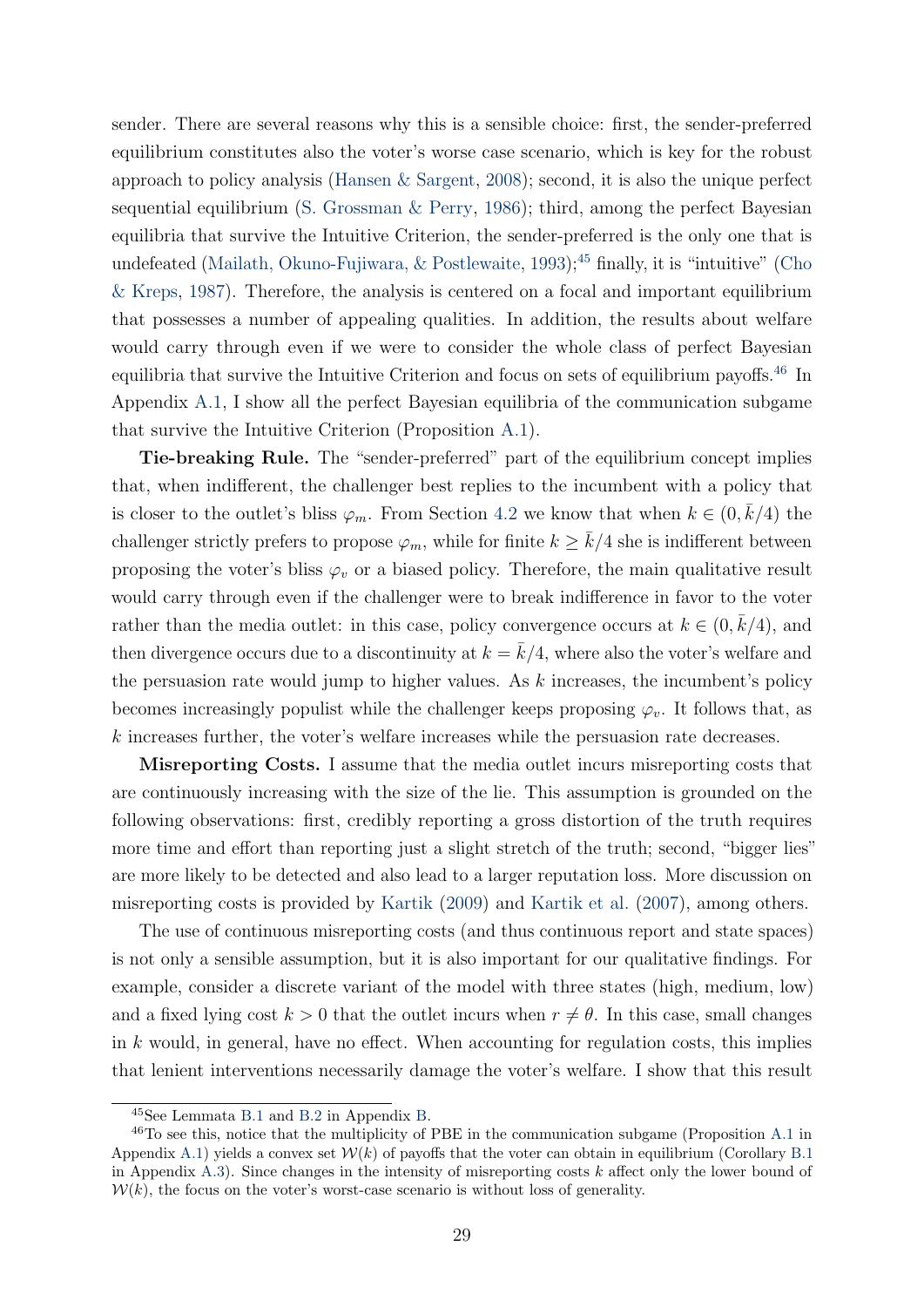is not a byproduct of having a discrete state space and fixed misreporting costs.

**Information Structure.** The distributional assumption on  $\theta$  implies that, during the policy-making stage, both the candidates and the voter have uninformative priors about the candidates' relative quality. Information about  $\theta$  is revealed to the media outlet only after the policy-making stage. There are two main interpretation of this information structure: first, it is political parties that commit to policies and then nominate their own candidates. The parties cannot acquire every piece of information about the nominees' quality, which is often hidden on purpose; second, information about the candidates' quality is publicly known, but it is not sure how their traits will advantage them in the future. In this case,  $\theta$  represents the state of the world in which the winning candidate will have to operate. For more discussion about this type of information structure, see Chakraborty and Ghosh (2016).

### 7 Conclusion

This article studies the voter's welfare in relation to interventions that affect media outlets' misreporting costs. The results provide a number of policy implications. As intuition would suggest, interventions that increase the costs of misreporting information never make the voter worse off. However, lenient regulatory efforts might be futile and thus wasteful when accounting for their implementation costs. In these cases, a regulator should either do nothing or enforce substantial measures. I provide conditions under which the voter is better off without a media outlet or with a period of pre-election silence.

The presence of an influential and biased media outlet generates both policy and informational distortions. As a result, higher misreporting costs might be associated with more persuasion and a worse selection of candidates, but they can still increase the voter's welfare because of a reduction in policy distortions. Therefore, regulatory efforts such as "fake news laws" ought not to be judged solely by their impact on misreporting behavior. This type of intervention should not be designed with the objective of reducing or eliminating misinformation: full revelation can be achieved with relatively low misreporting costs, but the induced policy distortion would minimize the voter's welfare.

Importantly, electoral incentives skew the process of regulation as politicians strategically choose interventions to maximize their own chances of electoral victory. For purely instrumental reasons, the incumbent government deliberately pursues interventions that minimize the voter's welfare. These kind of friction in the regulatory process persists even when the challenger is in charge of regulation and when the candidates' probability of electoral victory is affected in a reasonable way by which intervention they choose to advance.

This paper is a first important step toward the development of a sensible theory of regulation in news markets. I show that the process of regulation is problematic even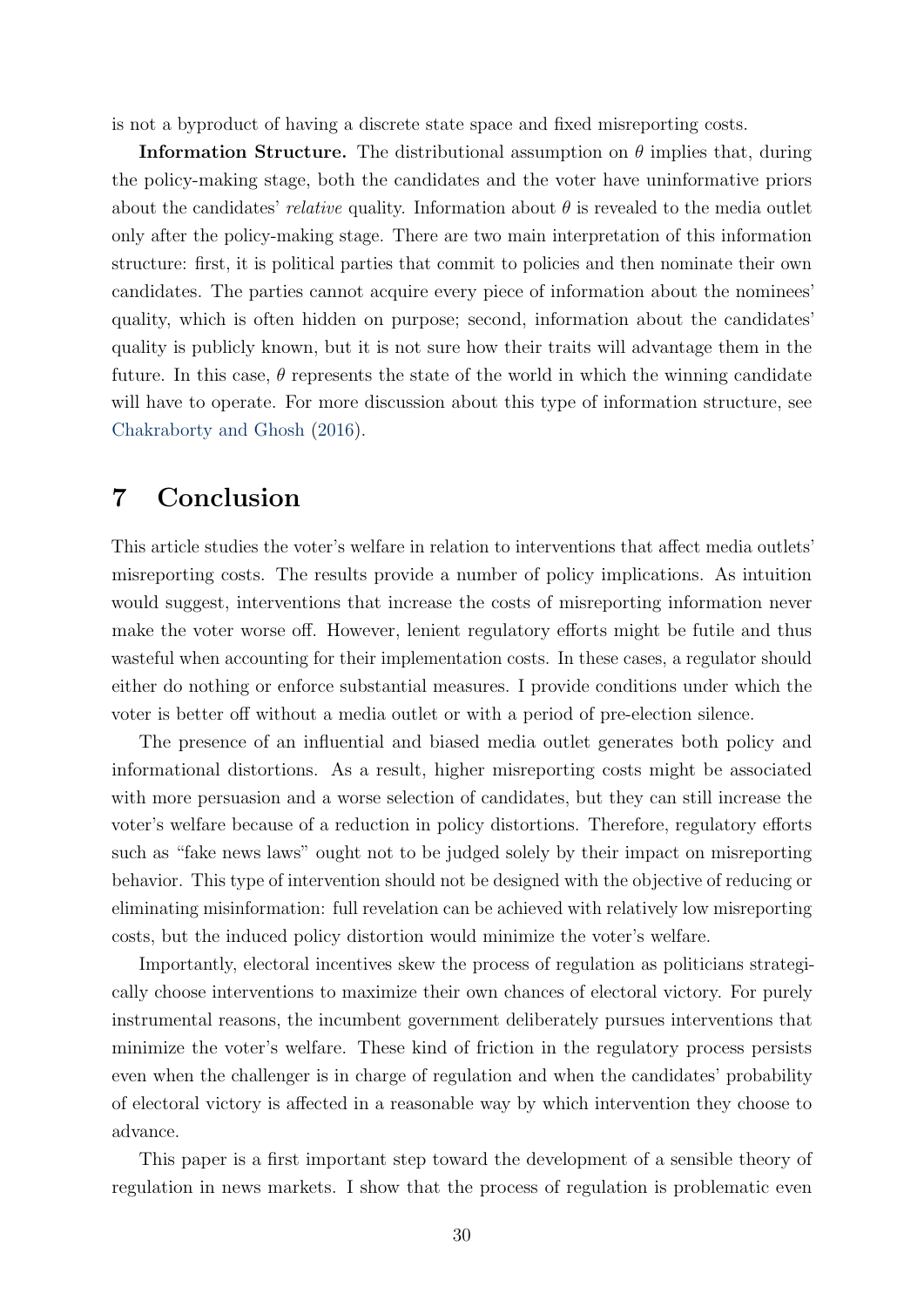when politicians have the option to implement an "ideal intervention" that maximizes the voter's welfare at no cost and without generating an additional agency problem. However, as discussed at the end of Section 5, there is a widespread concern that fake news laws might infringe free speech rights. It is often difficult to publicly assess and agree upon what is the underlying "truth" behind news reports, and thus governments can use harsh interventions to capture the media. $47$  Proceeding from this paper's findings, the next step is to take into consideration the possibility that regulation can be instrumentally used by political actors to directly control information.<sup>48</sup> I leave this for future research.

### A Appendix

### A.1 The Communication Subgame

The communication subgame  $\Gamma$  starts after the policy-making stage, where both candidates make binding commitments to policy proposals. In this section, I assume that the proposed policies  $q = (q_i, q_c)$  are such that  $\tau_m(q) < \tau_v(q)$ . Since policies are fixed, in this section I simplify the notation by using  $\tau_j \equiv \tau_j(q)$ ,  $\rho(\theta) \equiv \rho(\theta, q)$ ,  $p(\theta | r, q) \equiv p(\theta | r)$ , and  $\beta(r) \equiv \beta(r, q)$ . I use the term "generic equilibrium" to denote a perfect Bayesian equilibrium of the communication subgame  $\hat{\Gamma}$  that is robust to the Intuitive Criterion (Cho & Kreps, 1987). A "sender-preferred equilibrium" of the communication subgame  $\Gamma$ is the generic equilibrium preferred by the media outlet, as defined in Section 3.

Proposition A.1 builds on Lemmata A.1 to A.5 and shows all the generic equilibria<sup>49</sup> of Γˆ. The proofs of Proposition A.1 and of all its supporting lemmata use a general misreporting cost function  $kC(r, \theta)$ , where  $k > 0$  and  $C(\cdot, \cdot)$  is continuous on  $\mathbb{R} \times \Theta$ with  $C(r, \theta) \ge 0$  for all  $r \in \mathbb{R}$  and  $\theta \in \Theta$ ,  $C(x, x) = 0$  for all  $x \in \Theta$ . The cost function  $C(\cdot)$  satisfies  $C(r, \theta) > C(r', \theta)$  if  $|r - \theta| > |r' - \theta|$  for all  $\theta \in \Theta$ , and  $C(r, \theta) > C(r, \theta')$ if  $|r - \theta| > |r - \theta'|$  for all  $r \in \mathbb{R}$ . I redefine the functions  $l(r)$  and  $h(r)$  for a general cost  $C(r, \theta)$  as follows: for a  $r > \tau_m$ ,  $l(r) = \max{\{\tau_m, \min{\{\theta | kC(r, \theta) = \xi\}}\}}$ ; for a  $r <$  $\tau_m$ ,  $h(r) = \min \{\tau_m, \max \{\theta | kC(r, \theta) = \xi\}\}.$  For consistency with the rest of the paper, Proposition A.1 and Lemma 1 are expressed in terms of the cost function  $C(r, \theta) = (r - \theta)^2$ .

 $47$ At the end of Section 5, I incorporate the idea that voters have a distaste for harsh interventions, e.g., because of excessive implementation costs. Alternatively, voters might be afraid that the government can exploit regulation to control information. However, I do not explicitly model the agency problem between the regulator and the voter, and assume as exogenous the process by which the candidates' probability of electoral victory is affected by their choice of regulation.

<sup>&</sup>lt;sup>48</sup>For example, regulators might instrumentally punish a media outlet that delivers unwelcome news on a false account of misinformation. Note that the type of intervention considered in the present paper does not necessarily require an assessment of the media outlet's private information. Measures such as awareness campaigns aimed at informing people about misinformation and targeted educational programs make it more difficult and thus more costly for news providers to credibly misreport information.

 $^{49}$ A sufficient condition on the state space for the existence of all generic equilibria in Proposition A.1 is, for proposals q such that  $\tau_v(q) > \tau_m(q)$ ,  $\phi \ge \max\left\{\tau_v(q) + \sqrt{\xi/k}, -\tau_m(q)\right\}$ . In this section I assume that such a condition is always satisfied.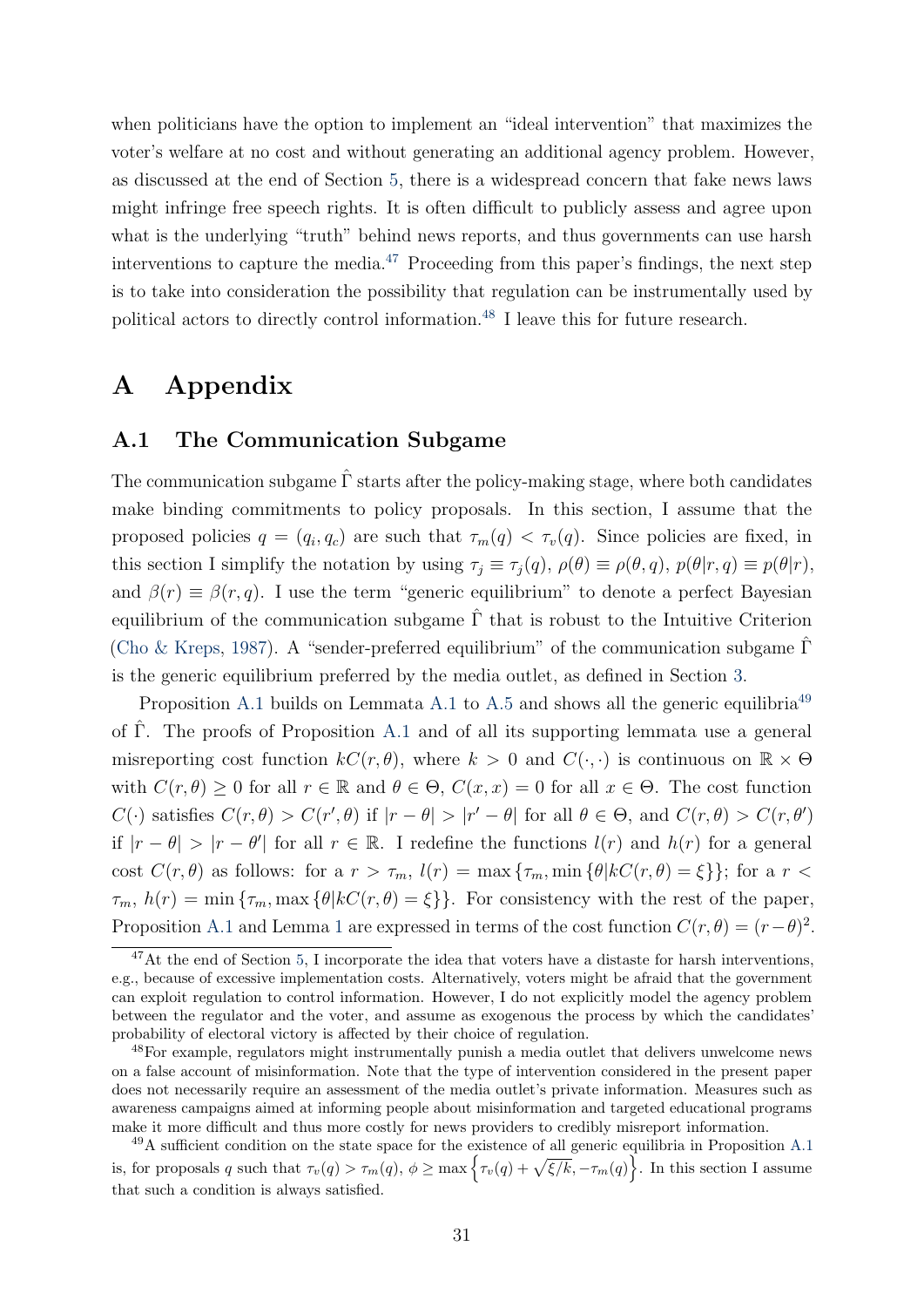The set of all the voter's pure strategy best responses to a report r and posterior beliefs  $p(\cdot|r)$  such that  $\int_{\theta \in T} p(\theta|r) d\theta = 1$  is defined as<sup>50</sup>

$$
B(T,r) = \bigcup_{p:\int_T p(\theta|r)d\theta = 1} \arg \max_{b \in \{i,c\}} \int_{\theta \in \Theta} p(\theta|r) u_v(b,\theta,q) d\theta.
$$

Fix an equilibrium outcome and let  $u_m^*(\theta)$  denote the outlet's expected equilibrium payoff in state  $\theta$ . The set of states for which delivering report r is not equilibrium-dominated for the outlet is

$$
J(r) = \left\{ \theta \in \Theta \middle| u_m^*(\theta) \le \max_{b \in B(\Theta, r)} u_m(r, b, \theta, q) \right\}.
$$

An equilibrium does not survive the Intuitive Criterion refinement if there exists a state  $\theta' \in \Theta$  such that, for some report  $r', u_m^*(\theta') < \min_{b \in B(J(r'), r')} u_m(r', b, \theta', q)$ .

In Lemma A.5, I use the following notation to denote the limits of the reporting rule  $\rho(\cdot)$  as  $\theta$  approaches state t from, respectively, above and below:  $\rho^+(t) = \lim_{\theta \to t^+} \rho(\theta)$  and  $\rho^-(t) = \lim_{\theta \to t^-} \rho(\theta).$ 

**Lemma A.1.** In a generic equilibrium of  $\hat{\Gamma}$ ,  $\rho(\theta)$  is non-decreasing in  $\theta < \tau_m$  and  $\theta > \tau_m$ .

*Proof.* Consider a generic equilibrium and suppose that there are two states  $\theta'' > \theta' > \tau_m$ such that  $\rho(\theta') > \rho(\theta'')$ . We can rule out that  $\beta(\rho(\theta')) = \beta(\rho(\theta'')) = c$ , as in such case the equilibrium would prescribe  $\rho(\theta') = \theta' < \theta'' = \rho(\theta'')$ . If  $\beta(\rho(\theta')) = \beta(\rho(\theta'')) = i$ , then in at least one of the two states  $\theta', \theta''$  the outlet could profitably deviate by delivering the report prescribed in the other state. Consider the case where  $\beta(\rho(\theta')) = i$  (c) and  $\beta(\rho(\theta'')) = c$ (i). In equilibrium, it has to be that  $\rho(\theta'') = \theta''(\rho(\theta') = \theta')$ . Given  $\rho(\theta') > \rho(\theta'') = \theta'' > \theta''$  $(\theta'' > \theta' = \rho(\theta') > \rho(\theta''))$  and  $C(\rho(\theta'), \theta'') < C(\rho(\theta'), \theta') (C(\rho(\theta''), \theta'') > C(\rho(\theta''), \theta'))$ the outlet could profitably deviate in state  $\theta''(\theta')$  by reporting  $\rho(\theta')(\rho(\theta''))$ . A similar argument applies for any two states  $\theta' < \theta'' < \tau_m$ , completing the proof.  $\Box$ 

**Lemma A.2.** In a generic equilibrium of  $\hat{\Gamma}$ , if  $\rho(\theta)$  is strictly monotonic and continuous in an open interval, then  $\rho(\theta) = \theta$  for all  $\theta$  in such an interval.

*Proof.* Consider a generic equilibrium and suppose that the reporting rule  $\rho(\cdot)$  is strictly increasing (decreasing) and continuous in an open interval  $(a, b)$ , but  $\rho(\theta) > \theta$  for some  $\theta \in (a, b)$ . There always exist an  $\epsilon > 0$  such that the media outlet prefers the same alternative in both states  $\theta$  and  $\theta - \epsilon$ , and  $\theta < \rho(\theta - \epsilon) < \rho(\theta)$  (resp.  $\rho(\theta - \epsilon) > \rho(\theta) > \theta$ ). The media outlet never pays misreporting costs to implement its least preferred alternative; therefore, it must be that  $\beta(\rho(\theta)) = \beta(\rho(\theta - \epsilon))$ . Since  $C(\rho(\theta - \epsilon), \theta) < C(\rho(\theta), \theta)$  (resp.  $C(\rho(\theta), \theta - \epsilon) < C(\rho(\theta - \epsilon), \theta - \epsilon)$ , the media outlet has a profitable deviation in state  $\theta$ (resp.  $\theta - \epsilon$ ), contradicting that  $\rho(\cdot)$  is in equilibrium.  $\Box$ 

 $50\text{For }T = \emptyset$ , I set  $B(\emptyset, r) = B(\Theta, r)$ .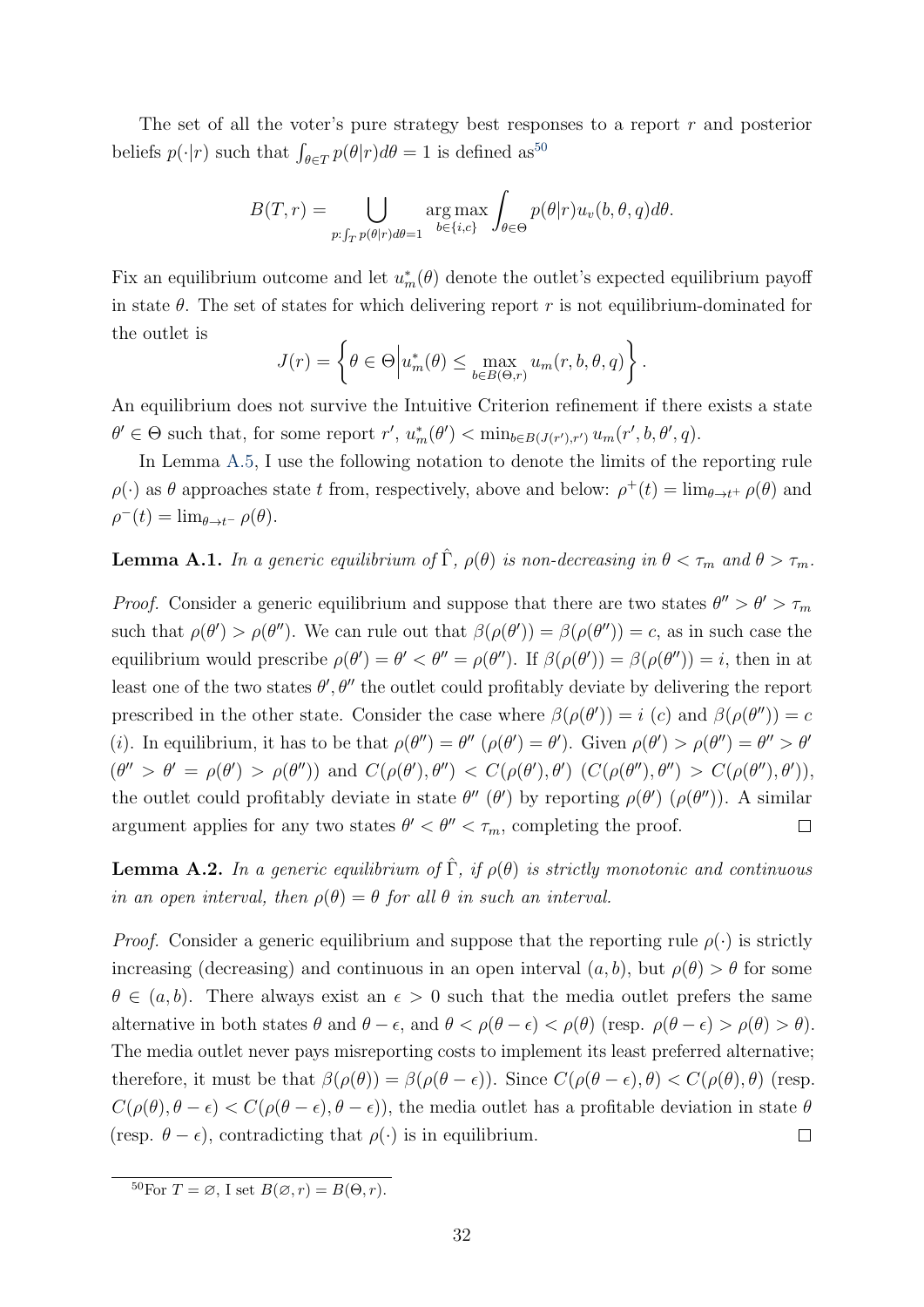#### **Lemma A.3.** In a generic equilibrium of  $\hat{\Gamma}$ ,  $\rho(\theta) = \theta$  for almost every  $\theta \leq \tau_m$ .

*Proof.* Consider a generic equilibrium and suppose that  $\rho(\theta) \neq \theta$  for all  $\theta \in S$ , where S is an open set such that sup  $S \leq \tau_m$  and  $S \subset \Theta$ . Beliefs must be such that  $\beta(r) = i$  for all  $r \in S$ . Suppose that a report  $r' \in S$  is off-path. It must be that  $u_m^*(\theta) \ge u_m(r', i, \theta, q)$ for all  $\theta \geq \tau_m$ . Since  $\sup J(r') \leq \tau_m < \tau_v$  and  $B(J(r'), r') = c$ , the outlet can profitably deviate by reporting truthfully when  $\theta = r' \in S$ . Hence, all reports  $r \in S$  must be on-path. To have  $\beta(r') = i$  for a  $r' \in S$ , it must be that  $\rho(\theta') = r'$  for some  $\theta' \geq \tau_v$ . In all states  $\theta > \tau_m$  such that  $\rho(\theta) \in S$ , the outlet must deliver the same least expensive report  $r' \in S$ such that  $\beta(r') = i$ . Thus, S has measure zero and  $\rho(\theta) = \theta$  for almost every  $\theta \le \tau_m$ .

**Lemma A.4.** In a generic equilibrium of  $\hat{\Gamma}$ ,  $\rho(\cdot)$  is discontinuous at some  $\theta \in \Theta$ .

*Proof.* Suppose by way of contradiction that there is a generic equilibrium where  $\rho(\theta)$ is continuous in Θ. From Lemma A.3, we know that  $\rho(\theta) = \theta$  for  $\theta \leq \tau_m$ . If  $\rho(\theta) = \theta$ also for all  $\theta > \tau_m$ , then the equilibrium would be fully revealing. In such case, the outlet could profitably deviate by reporting  $\tau_v$  when the state is  $\theta \in (\tau_v - \epsilon, \tau_v)$  for some  $\epsilon > 0$ . Therefore, it must be that  $\rho(\theta') \neq \theta'$  for some state  $\theta' > \tau_m$ . By Lemma A.2, it has to be that  $\rho(\theta') < \theta'$ , or otherwise  $\rho(\cdot)$  would be discontinuous; therefore Lemmata A.1 and A.2 imply that  $\rho(\theta) = \rho(\theta')$  for all  $\theta \in (\max{\{\rho(\theta'), \tau_m\}}, \sup{\Theta})$ . There always exists a report  $r' \geq \theta'$  such that inf  $J(r') \geq \max\{\rho(\theta'), \tau_m\}$ . Since  $\beta(\rho(\theta')) = i$ , it must be that  $B(J(r'), r') = i$ . Therefore, there are states where the media outlet would have a profitable deviation, contradicting that a continuous  $\rho(\cdot)$  can be part of a generic equilibrium.  $\Box$ 

**Lemma A.5.** In a generic equilibrium of  $\hat{\Gamma}$ ,  $\rho(\cdot)$  has a unique discontinuity in state  $\theta_{\delta}$ , where  $\theta_{\delta} \in [\tau_m, \tau_v]$ . The reporting rule<sup>51</sup> is such that  $\rho(\theta) = \rho^+(\theta_{\delta}) > \theta_{\delta} = l(\rho^+(\theta_{\delta}))$  for  $\theta \in (\theta_{\delta}, \rho^+(\theta_{\delta}))$  and  $\rho(\theta) = \theta$  for all  $\theta \in (\inf \Theta, \theta_{\delta}) \cup [\rho^+(\theta_{\delta}), \sup \Theta).$ 

*Proof.* I denote by  $\theta_{\delta}$  the lowest state in which a discontinuity of  $\rho(\cdot)$  occurs. By Lemmata A.3 and A.4, we know that in equilibrium such a discontinuity exists and  $\theta_{\delta} \geq \tau_m$ .

Suppose that  $\rho^-(\theta_\delta) \neq \theta_\delta$ . If  $\rho^-(\theta_\delta) < \theta_\delta$ , then by Lemmata A.1 and A.2 we have that  $\rho(\theta) = \rho^-(\theta_\delta)$  for all  $\theta \in (\max{\rho^-(\theta_\delta)}, \tau_m, \theta_\delta)$  and  $\rho(\theta) = \theta$  for  $\theta \le \max{\rho^-(\theta_\delta)}, \tau_m$ . In equilibrium, it has to be that  $\beta(\rho^{-}(\theta_{\delta})) = i$  and  $\beta(r') = c$  for every off-path  $r' \in$  $(\max{\{\rho^{-}(\theta_{\delta}), \tau_m\}, \theta_{\delta}}).$  Hence, every report  $r' \in (\max{\{\rho^{-}(\theta_{\delta}), \tau_m\}, \theta_{\delta}})$  is equilibrium dominated for all  $\theta < \theta'$ , where  $\theta' = {\theta \in \Theta | C(\rho^-(\theta_\delta), \theta) = C(r', \theta)}$ . Therefore,  $B(J(r'), r') = i$ , and the media outlet could profitably deviate by reporting r' instead of  $\rho^-(\theta_\delta)$  when  $\theta \in (\theta', \theta_\delta)$ . Suppose now that  $\rho^-(\theta_\delta) > \theta_\delta$ . By Lemma A.1 we have  $\rho^-(\tau_m) = \tau_m$ , and thus it has to be that  $\theta_\delta > \tau_m$ . Similarly to the previous case, in equilibrium it must be that  $\rho(\theta) = \rho^-(\theta_\delta)$  for all  $\theta \in (\tau_m, \theta_\delta)$ . This is in contradiction to  $\theta_{\delta}$  being the lowest discontinuity, as we would have  $\rho^+(\tau_m) > \tau_m$ . Therefore, in every generic equilibrium,  $\rho^-(\theta_\delta) = \theta_\delta \ge \tau_m$  and  $\rho(\theta) = \theta$  for  $\theta < \theta_\delta$ .

<sup>&</sup>lt;sup>51</sup>Recall that  $\rho^+(t) = \lim_{\theta \to t^+} \rho(\theta)$  and  $\rho^-(t) = \lim_{\theta \to t^-} \rho(\theta)$ .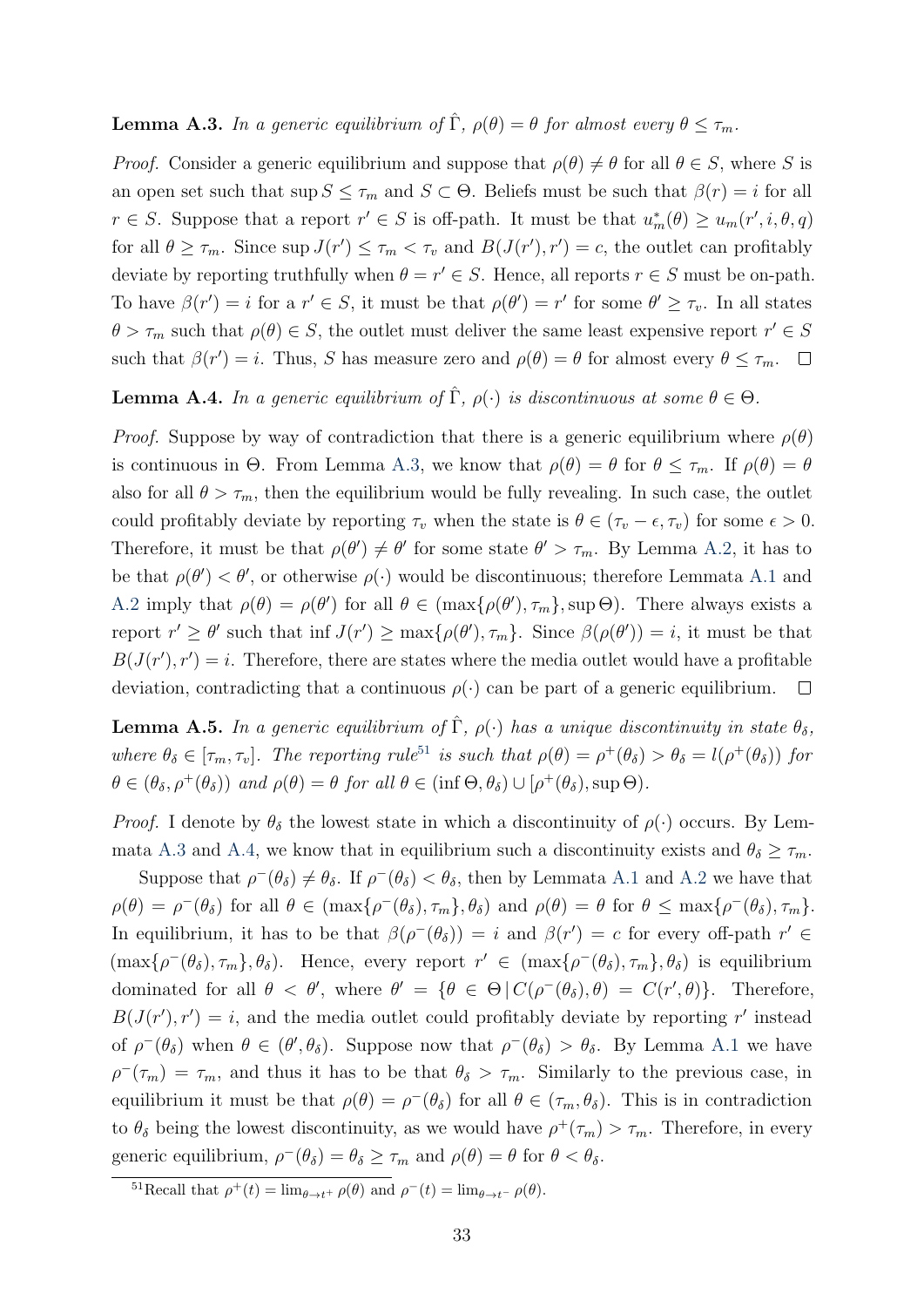From Lemmata A.1 and A.2, it follows that  $\rho^+(\theta_\delta) > \theta_\delta$  and  $\rho(\theta) = \rho^+(\theta_\delta)$  for every  $\theta \in (\theta_\delta, \rho^+(\theta_\delta))$ : since it must be that  $\beta(\rho^+(\theta_\delta)) = i$ , the outlet would profitably deviate by reporting  $\rho^+(\theta_\delta)$  in every state  $\theta \in (\theta_\delta, \rho^+(\theta_\delta))$  such that  $\rho(\theta) > \rho^+(\theta_\delta)$ . To prevent other profitable deviations,  $\rho^+(\theta_\delta)$  must be such that  $\xi \leq kC(\rho^+(\theta_\delta), \theta)$  for  $\theta \in (\tau_m, \theta_\delta)$ and  $\xi \geq kC(\rho^+(\theta_\delta), \theta)$  for all  $\theta \in [\theta_\delta, \rho^+(\theta_\delta)]$ . Together, these conditions imply that  $\theta_{\delta} = l(\rho^+(\theta_{\delta}))$ . Any off-path report  $r' > \rho^+(\theta_{\delta})$  would be equilibrium-dominated by all  $\theta \leq \rho^+(\theta_\delta)$ , yielding  $B(J(r'), r') = i$ . Therefore, it must be that  $\rho(\theta) = \theta$  for all  $\theta \geq \rho^+(\theta_\delta)$ , and  $\rho(\theta) = \rho^+(\theta_\delta)$  for  $\theta \in (\theta_\delta, \rho^+(\theta_\delta))$ .

Suppose now that  $\theta_{\delta} > \tau_v$ . Given the reporting rule, posterior beliefs p must be degenerate on  $\theta = r$  for all  $r \in [\tau_v, \theta_\delta)$ . In this case, there always exists an  $\epsilon > 0$  such that the outlet can profitably deviate by reporting  $\tau_v$  instead of  $\theta$  in states  $\theta \in (\tau_v - \epsilon, \tau_v)$ . Therefore,  $\theta_{\delta} \in [\tau_m, \tau_v].$  $\Box$ 

**Proposition A.1.** A pair  $(\rho(\theta), p(\theta | r))$  is a generic equilibrium of  $\hat{\Gamma}$  if and only if, for a given  $\lambda \in$  $\sqrt{ }$  $\tau_v, \tau_v+\frac{1}{2}$ 2  $\sqrt{\xi}$ k Τ ,

i) The reporting rule  $\rho(\theta)$  is, for a  $\lambda \in$  $\sqrt{ }$  $\tau_v, \tau_v + \frac{1}{2}$ 2  $\sqrt{\xi}$ k <sup>-</sup> ,

$$
\rho(\theta) = \begin{cases} \hat{r}(\lambda) = \min\left\{\lambda + \frac{1}{2}\sqrt{\frac{\xi}{k}}, 2\lambda - \tau_m\right\} & \text{if } \theta \in (l(\hat{r}(\lambda)), \hat{r}(\lambda)) \\ \theta & \text{otherwise.} \end{cases}
$$

When 
$$
\lambda = \tau_v + \frac{1}{2} \sqrt{\frac{\xi}{k}}
$$
,  $\rho(\theta) = \hat{r}(\lambda)$  for  $\theta \in [l(\hat{r}(\lambda)), \hat{r}(\lambda))$ , and  $\rho(\theta) = \theta$  otherwise.<sup>52</sup>

ii) Posterior beliefs  $p(\theta | r)$  are according to Bayes' rule whenever possible and such that  $\mathbb{E}_p[\theta | \hat{r}(\lambda)] = \lambda$ ,  $\mathbb{E}_p[\theta | r] < \tau_v$  for every off-path r, and  $p(\theta | r)$  are degenerate on  $\theta = r$  otherwise.

*Proof.* Given the reporting rule  $\rho(\cdot)$  described in Lemma A.5, beliefs p must be such that  $\beta(\rho^+(\theta_\delta)) = i$ , and thus  $\mathbb{E}_p[\theta \mid \rho^+(\theta_\delta)] = \frac{\rho^+(\theta_\delta)+\theta_\delta}{2} \geq \tau_v$ . With square loss misreporting costs  $C(r, \theta) = (r - \theta)^2$ , we have that  $l(\rho^+(\theta_\delta)) = \max \left\{ \rho^+(\theta_\delta) - \sqrt{\frac{\xi}{k}} \right\}$  $\frac{\xi}{k}, \tau_m$  $\mathcal{L}$  $\leq \tau_v$ . Since  $\theta_{\delta} = l(\rho^+(\theta_{\delta})) \leq \tau_v$ , we also obtain that  $\mathbb{E}_p[\theta | \rho^+(\theta_{\delta})] \leq \tau_v + \frac{1}{2}$ 2  $\sqrt{\xi}$  $\frac{\xi}{k}$ . Therefore, the expectation  $\mathbb{E}_p[\theta \mid \rho^+(\theta_\delta)]$  induced by the report  $\rho^+(\theta_\delta)$  has to be between  $\tau_v$  and  $\tau_v+\frac{1}{2}$ 2  $\sqrt{\xi}$  $\frac{\xi}{k}$ . Similarly, for a general misreporting cost function  $C(r, \theta)$ , the expectation  $\mathbb{E}_p[\theta \mid \rho^+(\theta_\delta)]$  has to be between  $\tau_v$  and  $\frac{\tau_v + \bar{r}(\tau_v)}{2}$ , where  $\bar{r}(\theta)$  is defined for a  $\theta > \tau_m$  as  $\bar{r}(\theta) = \max \{r \in \mathbb{R} | kC(r, \theta) = \xi\}.$  I define the pooling report  $\hat{r}(\lambda)$  as

$$
\hat{r}(\lambda) := \{r \in \mathbb{R} \mid \mathbb{E}_f[\theta \,|\, l(r) < \theta < r] = \lambda\}.
$$

<sup>&</sup>lt;sup>52</sup>Up to changes of measure zero in  $\rho(\theta)$  due to the media outlet being indifferent between reporting  $l(\hat{r}(\lambda))$  and  $\hat{r}(\lambda)$  when the state is  $\theta = l(\hat{r}(\lambda)) > \tau_m$ .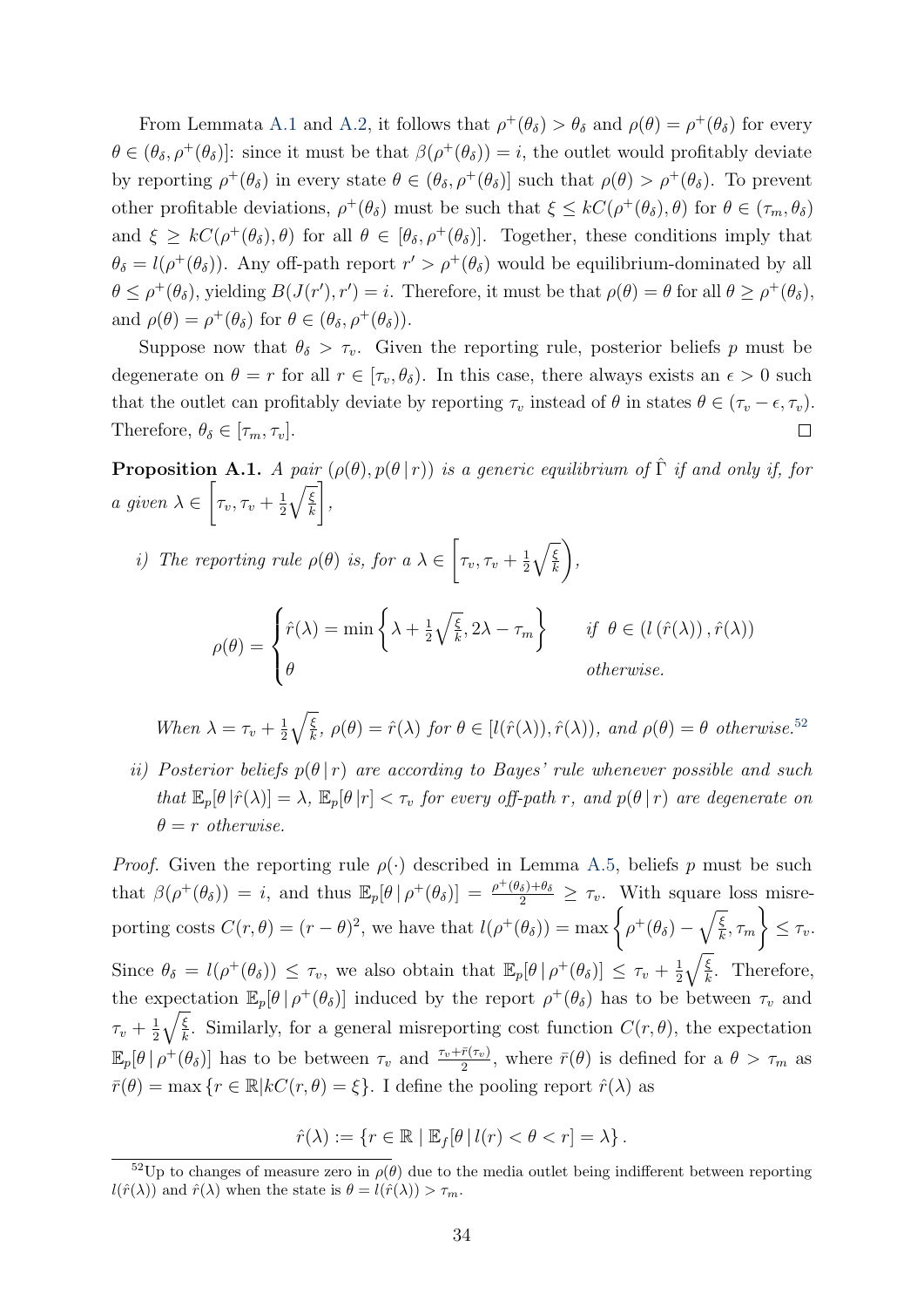For a  $\lambda \in \left[\tau_v, \frac{\tau_v + \bar{r}(\tau_v)}{2}\right]$ 2 , we can rewrite the reporting rule described in Lemma A.5 as

$$
\rho(\theta) = \begin{cases} \hat{r}(\lambda) & \text{if } \theta \in (l(\hat{r}(\lambda)), \hat{r}(\lambda)) \\ \theta & \text{otherwise.} \end{cases}
$$
\n(2)

Alternatively, (2) can have  $\rho(l(\hat{r}(\lambda))) = \hat{r}(\lambda)$  as long as  $l(\hat{r}(\lambda)) > \tau_m$ . If  $\lambda = \frac{\tau_v + \bar{r}(\tau_v)}{2}$  $\frac{r(\tau_v)}{2}$ , then it must be that (2) has  $\rho(l(\hat{r}(\lambda))) = \hat{r}(\lambda)$ ; otherwise the outlet would profitably deviate by reporting  $\tau_v$  when the state is  $\theta \in (\tau_v - \epsilon, \tau_v + \epsilon)$  for some  $\epsilon > 0$ . Since  $\theta \sim \mathcal{U}$ , when  $C(r, \theta) = (r - \theta)^2$  we have  $\hat{r}(\lambda) = \lambda + \frac{1}{2}$ 2  $\sqrt{\xi}$  $\frac{k}{k}$  if  $l(\hat{r}(\lambda)) > \tau_m$  and  $\hat{r}(\lambda) = 2\lambda - \tau_m$  otherwise.

By applying Bayes' rule to (2), we obtain that posterior beliefs  $p(\theta|r)$  are such that  $\mathbb{E}_p[\theta | \hat{r}(\lambda)] = \lambda \in \left[ \tau_v, \frac{\tau_v + \bar{r}(\tau_v)}{2} \right]$ ], and are degenerate on  $\theta = r$  for all  $r \notin [l(\hat{r}(\lambda)), \hat{r}(\lambda))$ . For 2 every off-path report  $r' \in (l(\hat{r}(\lambda)), \hat{r}(\lambda))$  it must be that  $\mathbb{E}_p[\theta | r'] < \tau_v$  to have  $\beta(r') = c$ . These off-path beliefs are consistent with the Intuitive Criterion since for every  $r' \in$  $(l(\hat{r}(\lambda)), \hat{r}(\lambda))$  we have that inf  $J(r') < l(\hat{r}(\lambda)) \leq \tau_v$ , and thus  $c \in B(J(r'), r')$ . The proof is completed by the observation that the pair  $(\rho(\theta), p(\theta|r))$  described in Proposition A.1 is indeed a generic equilibrium of  $\hat{\Gamma}$  for every  $\lambda \in \left[ \tau_v, \frac{\tau_v + \bar{r}(\tau_v)}{2} \right]$ i .  $\Box$ 2

**Proof of Lemma 1.** For the case  $\tau_m < \tau_v$ , Proposition A.1 shows that there is a continuum of generic equilibria of  $\hat{\Gamma}$  parameterized by the expectation  $\lambda = \mathbb{E}[\theta|\hat{r}(\lambda)]$ . Given costs  $\sqrt{ }$ 1  $\sqrt{\xi}$  $C(r, \theta) = (r - \theta)^2, \lambda \in$  $\tau_v, \tau_v+\frac{1}{2}$ , and  $\tau_m < \tau_v$ , in a generic equilibrium there is per-2 k suasion when  $\theta \in (l(\hat{r}(\lambda)), \tau_v)$ . Therefore,  $\lambda = \tau_v$  maximizes the media outlet's expected  $\sqrt{ }$ Ί  $\sqrt{\xi}$  $\tau_v, \tau_v+\frac{1}{2}$ equilibrium payoff: for every  $\lambda \in$ , if  $l(\hat{r}(\tau_v)) > \tau_m$ , then  $l(\hat{r}(\lambda)) > l(\hat{r}(\tau_v))$ ; 2 k if  $l(\hat{r}(\tau_v)) = \tau_m$ , then  $l(\hat{r}(\lambda)) \geq \tau_m$  and  $\hat{r}(\lambda) > \dot{\hat{r}}(\tau_v)$ . That is, in the generic equilibrium where  $\lambda = \tau_v$ , the media outlet is either more likely to persuade the voter at the same expected cost, or is at least equally likely to persuade the voter at a strictly lower cost compared to generic equilibria where  $\lambda > \tau_v$ . The sender-preferred equilibrium reporting rule  $\rho(\cdot)$  and beliefs p follow from Proposition A.1, where the case  $\tau_m > \tau_v$  is obtained in a similar way as  $\tau_m < \tau_v$ , and the case  $\tau_m = \tau_v$  follows by setting  $\tau_m \to \tau_v$  in the generic equilibrium of Proposition A.1 where  $\lambda = \tau_v$ .  $\Box$ 

#### A.2 The Policy-making Stage

#### A.2.1 The Challenger's Best Response

Given the equilibrium of the communication subgame  $\hat{\Gamma}$  (see Lemma 1) and a policy proposal by the incumbent  $q_i$ , the expected utility of the challenger is  $V_c(q) = l(r^*(q))$ if  $\tau_m(q) < \tau_v(q)$ , and  $V_c(q) = h(r^*(q))$  if  $\tau_m(q) > \tau_v(q)$ . We have that  $\tau_m(q) = \tau_v(q)$ only if  $q_c = q_i$ ; in this case, the challenger ensures her electoral victory half the time by mimicking the incumbent's proposal, and  $V_c(q) = 0$ . By contrast,  $\tau_v(q) > \tau_m(q)$  when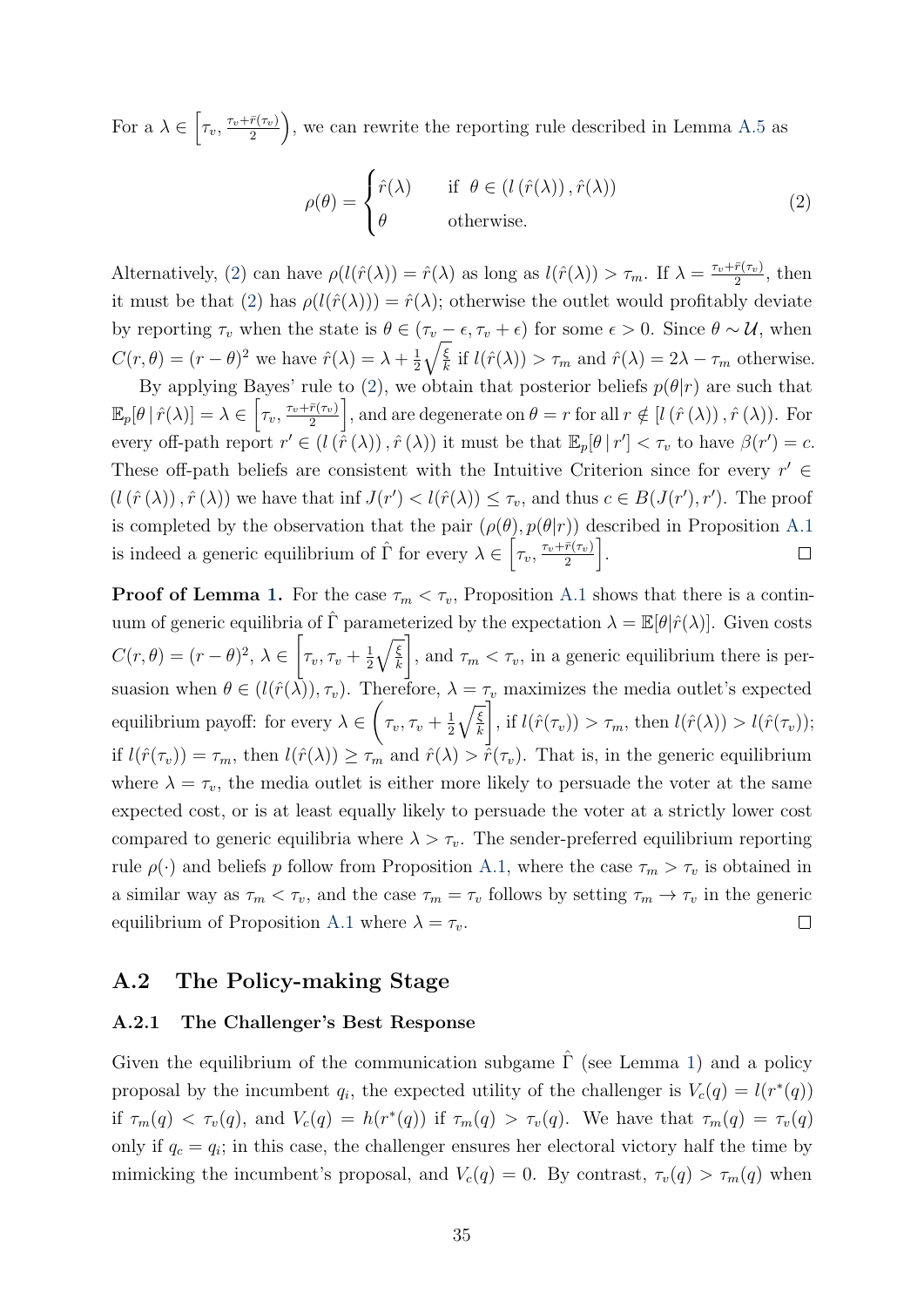$q_c > q_i$ , and  $\tau_v(q) < \tau_m(q)$  otherwise. I define the "best response to the left"  $BR_c^L(q_i)$  as the best response of the challenger to policy  $q_i$  subject to the constraint that  $q_c \leq q_i$ , that is,  $BR_c^L(q_i) = \arg \max_{q_c \le q_i} V_c(q)$ . The "best response to the right" is similarly defined as  $BR_c^R(q_i) = \arg \max_{q_c \ge q_i} V_c(q).$ 

**Step 1.** The challenger's "best response to the left"  $BR_c^L(q_i)$  is,

$$
BR_c^L(q_i) = \begin{cases} q_i & \text{if } q_i \leq \varphi_m \\ \varphi_m & \text{if } q_i \in \left[ \varphi_m, \varphi_m + \frac{\sqrt{\frac{\xi}{k}}}{4\gamma(\varphi_v - \varphi_m)} \right] \\ \tilde{q}_c(q_i) = q_i - \frac{\sqrt{\frac{\xi}{k}}}{4\gamma(\varphi_v - \varphi_m)} & \text{if } q_i \in \left[ \varphi_m + \frac{\sqrt{\frac{\xi}{k}}}{4\gamma(\varphi_v - \varphi_m)}, \varphi_v + \frac{\sqrt{\frac{\xi}{k}}}{4\gamma(\varphi_v - \varphi_m)} \right] \\ \varphi_v & \text{if } q_i \geq \varphi_v + \frac{\sqrt{\frac{\xi}{k}}}{4\gamma(\varphi_v - \varphi_m)} \end{cases}
$$

*Proof.* Given  $q_c < q_i$  and the equilibrium in Lemma 1, the challenger wins when  $\theta$  <  $h(r^*(q))$ , where  $h(r^*(q)) = \min \left\{ r^*(q) + \sqrt{\frac{\xi}{k}}, \tau_m(q) \right\}$  $\mathcal{L}$ and  $r^*(q) = \max \left\{ \tau_v(q) - \frac{1}{2} \right\}$ 2  $\sqrt{\xi}$  $\frac{\xi}{k}, 2\tau_v(q) - \tau_m(q)$  $\mathcal{L}$ . When  $h(r^*(q)) < \tau_m(q)$ , the pooling report is  $r^*(q) = \tau_v(q) - \frac{1}{2}$ 2  $\sqrt{\xi}$  $\frac{\overline{\xi}}{k}$ , and thus  $\frac{\partial h(r^*(q))}{\partial q_c}$  $\frac{\left( r^{\perp}\left( q\right) \right) }{\partial q_{c}}=$  $2\gamma(\varphi_v - q_c) > 0$  and  $\frac{\partial \tau_m(q)}{\partial q_c} = 2\gamma(\varphi_m - q_c) < 0$  for all  $q_c \in [\varphi_m, \varphi_v]$ . Thus, the expected utility of the challenger  $V_c(q) = h(r^*(q))$  is maximized, subject to  $q_c < q_i$ , when  $q_c$  is such that  $h(r^*(q)) = \tau_m(q)$ . This last equality is satisfied when  $q_c = \tilde{q}_c(q_i)$ , where

$$
\tilde{q}_c(q_i) = q_i - \frac{\sqrt{\frac{\xi}{k}}}{4\gamma(\varphi_v - \varphi_m)}.
$$
\n(3)

Therefore, as long as  $\tilde{q}_c(q_i) \in [\varphi_m, \varphi_v]$ , we have that  $BR_c^L(q_i) = \tilde{q}_c(q_i)$ . Since policies  $q_j \notin [\varphi_m, \varphi_v], j \in \{i, c\},\$ are never optimal, it follows that if  $\tilde{q}_c(q_i) < \varphi_m \le q_i$ , then  $BR_c^L(q_i) = \varphi_m$ ; if  $q_i < \varphi_m$ , then  $BR_c^L(q_i) = q_i$ ; if  $\tilde{q}_c(q_i) > \varphi_v$ , then  $BR_c^L(q_i) = \varphi_v$ . The proof is completed by solving for these inequalities. П

**Step 2.** The challenger's "best response from the right"  $BR_c^R(q_i)$  is,

$$
BR_c^R(q_i) = \begin{cases} \varphi_v & \text{if } q_i < \varphi_v - \sqrt{\frac{1}{2\gamma}\sqrt{\frac{\xi}{k}}} \\ q_i & \text{otherwise.} \end{cases}
$$

*Proof.* Given  $q_c > q_i$  and the equilibrium in Lemma 1, the challenger wins the election when  $\theta < l(r^*(q))$ . Since  $\frac{\partial l(r^*(q))}{\partial q_q}$  $\frac{\partial r^*(q)}{\partial q_c} = \frac{\partial h(r^*(q))}{\partial q_c}$  $\frac{(r^{\alpha}(q))}{\partial q_c}$ , we can proceed as in Step 1: the policy  $q_c$ such that  $l(r^*(q)) = \tau_m(q)$  minimizes  $V_c(q)$  subject to  $q_c \ge q_i$ , and thus  $BR_c^R(q_i) = \varphi_v$  as long as  $l(r^*(q_i, \varphi_v)) > 0$ . Otherwise, the challenger would be better off by imitating the incumbent with  $q_c = q_i$ , thereby ensuring herself a payoff of  $V_c(q) = 0$ . The condition  $l(r^*(q_i, \varphi_v)) > 0$  is satisfied by  $q_i < \varphi_v - \sqrt{\frac{1}{2}}$  $\frac{1}{2\gamma}\sqrt{\xi/k}$ , completing the proof.  $\Box$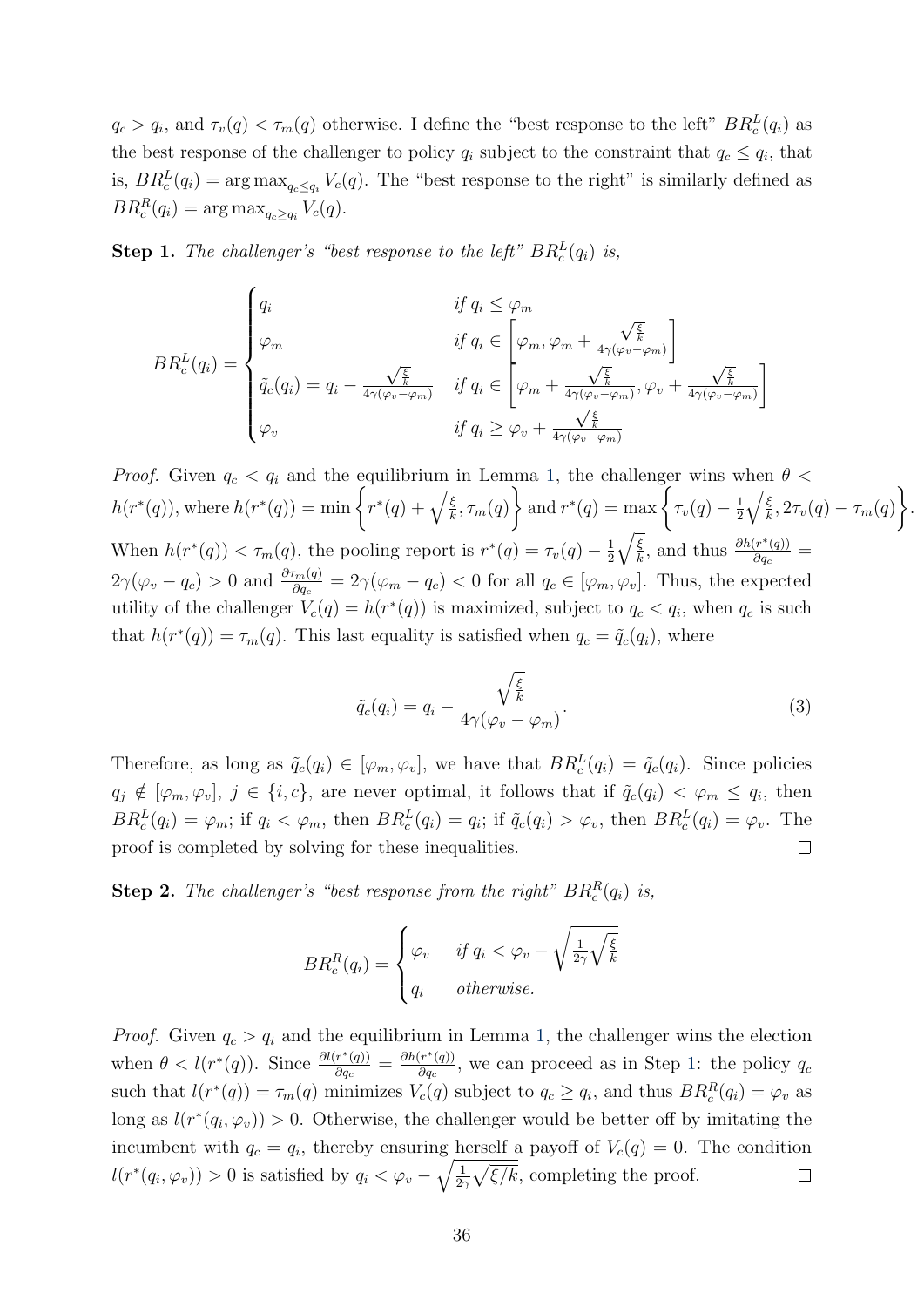**Proposition A.2.** The challenger's best response  $BR_c(q_i)$  to a policy  $q_i \in [\varphi_m, \varphi_v]$  is,

$$
BR_c(q_i) = \begin{cases} \varphi_v & \text{if } q_i \in \left[ \varphi_m, \varphi_v + \eta(k) - \sqrt[4]{\frac{\xi}{\gamma^2 k}} \right] \text{ and } k \ge \bar{k} \\ q_i - \eta(k) & \text{if } q_i \in \left[ \varphi_v + \eta(k) - \sqrt[4]{\frac{\xi}{\gamma^2 k}}, \varphi_v \right] \text{ and } k \ge \bar{k} \\ \varphi_v & \text{if } q_i \in \left[ \varphi_m, \frac{\varphi_v + \varphi_m}{2} - \eta(k) \right] \text{ and } k \in \left( 0, \bar{k} \right] \\ \varphi_m & \text{if } q_i \in \left[ \frac{\varphi_v + \varphi_m}{2} - \eta(k), \varphi_m + \eta(k) \right] \text{ and } k \in \left( 0, \bar{k} \right] \\ q_i - \eta(k) & \text{if } q_i \in \left[ \varphi_m + \eta(k), \varphi_v \right] \text{ and } k \in \left( 0, \bar{k} \right], \end{cases}
$$

where  $\eta(k) =$  $\frac{\sqrt{\frac{\xi}{k}}}{4\gamma(\varphi_v-\varphi_m)}$  and  $\bar{k}=\frac{\xi}{\gamma^2(\varphi_v-\xi)}$  $\frac{\xi}{\gamma^2(\varphi_v-\varphi_m)^4}.$ 

*Proof.* Given a policy  $q_i \in [\varphi_m, \varphi_v]$  and best responses  $BR_c^L(q_i)$ ,  $BR_c^R(q_i)$  as in Steps 1 and 2, we have that  $\frac{\partial V_c(q_i, BR_c^R(q_i))}{\partial q_i}$  $\frac{\beta BR_c^R(q_i) \big)}{\partial q_i} \leq 0 \leq \frac{\partial V_c(q_i, BR_c^L(q_i))}{\partial q_i}$  $\frac{\partial P_{\alpha}(q_i)}{\partial q_i}$ . Therefore, if there is a  $q'_i \in [\varphi_m, \varphi_v]$ such that  $V_c(g'_i, BR_c^R(q'_i)) = V_c(g'_i, BR_c^L(q'_i))$ , then  $BR_c(q_i) = BR_c^R(q_i)$  for all  $q_i \in [\varphi_m, q'_i]$ and  $BR_c(q_i) = BR_c^L(q_i)$  for all  $q_i \in [q'_i, \varphi_v]$ . As a first step, I compare  $V_c(q_i, \tilde{q}_c(q_i))$  and  $V_c(q_i,\varphi_v)$ . When  $q_c < q_i$  and  $(q_c - q_i)^2 \leq \frac{\xi}{16\gamma^2 k(\varphi_i)}$  $\frac{\xi}{16\gamma^2k(\varphi_m-\varphi_v)^2}$ , we have that  $h(r^*(q_i,q_c))$  =  $\tau_m(q_i, q_c)$ , and therefore  $V_c(q_i, \tilde{q}_c(q_i)) = \tau_m(q_i, \tilde{q}_c(q_i))$  and  $V_c(q_i, \varphi_v) = l(r^*(q_i, \varphi_v))$  $\gamma(\varphi_v-q_i)^2-\frac{1}{2}$ 2  $\sqrt{\xi}$  $\frac{k}{k}$ . The challenger's expected utility from "best replying to the left" with  $\tilde{q}_{c}(q_i)$  is

$$
V_c(q_i, \tilde{q}_c(q_i)) = \frac{1}{2} \sqrt{\frac{\xi}{k}} - \gamma \left[ 2(\varphi_v - q_i) + \frac{\sqrt{\frac{\xi}{k}}}{4\gamma(\varphi_v - \varphi_m)} \right] \frac{\sqrt{\frac{\xi}{k}}}{4\gamma(\varphi_v - \varphi_m)}.
$$

Thus, the condition  $\tau_m(q_i, \tilde{q}_c(q_i)) = l(r^*(q_i, \varphi_v))$  can be rewritten as

$$
\gamma(\varphi_v - q_i)^2 + 2\gamma \frac{\sqrt{\frac{\xi}{k}}}{4\gamma(\varphi_v - \varphi_m)}(\varphi_v - q_i) + \gamma \left(\frac{\sqrt{\frac{\xi}{k}}}{4\gamma(\varphi_v - \varphi_m)}\right)^2 - \sqrt{\frac{\xi}{k}} = 0.
$$

By solving a quadratic equation in  $(\varphi_v - q_i)$ , I obtain that the threshold  $\bar{q}'$  such that  $V_c(\bar{q}', BR_c^R(\bar{q}')) = V_c(\bar{q}', BR_c^L(\bar{q}'))$  is,

$$
\bar{q}' = \varphi_v + \frac{\sqrt{\frac{\xi}{k}}}{4\gamma(\varphi_v - \varphi_m)} - \sqrt[4]{\frac{\xi}{\gamma^2 k}}.
$$

Since  $V_c(q_i, q_i) = 0$ , I do not need to consider the case where  $BR_c^R(q_i) = q_i$  as the challenger can always get a positive expected utility  $V_c(q_i, q'_c) = \gamma (q'_c - q_i)^2 \geq 0$  by proposing  $q'_c = \max\{\varphi_m, \tilde{q}_c(q_i)\}\.$  Since  $BR_c^L(q_i) = \varphi_m$  when  $\tilde{q}_c(q_i) < \varphi_m$  and  $q_i \in [\varphi_m, \varphi_v],$ the comparison between  $V_c(q_i, \tilde{q}_c(q_i))$  and  $V_c(q_i, \varphi_v)$  makes sense as long as  $\tilde{q}_c(q_i) \ge \varphi_m$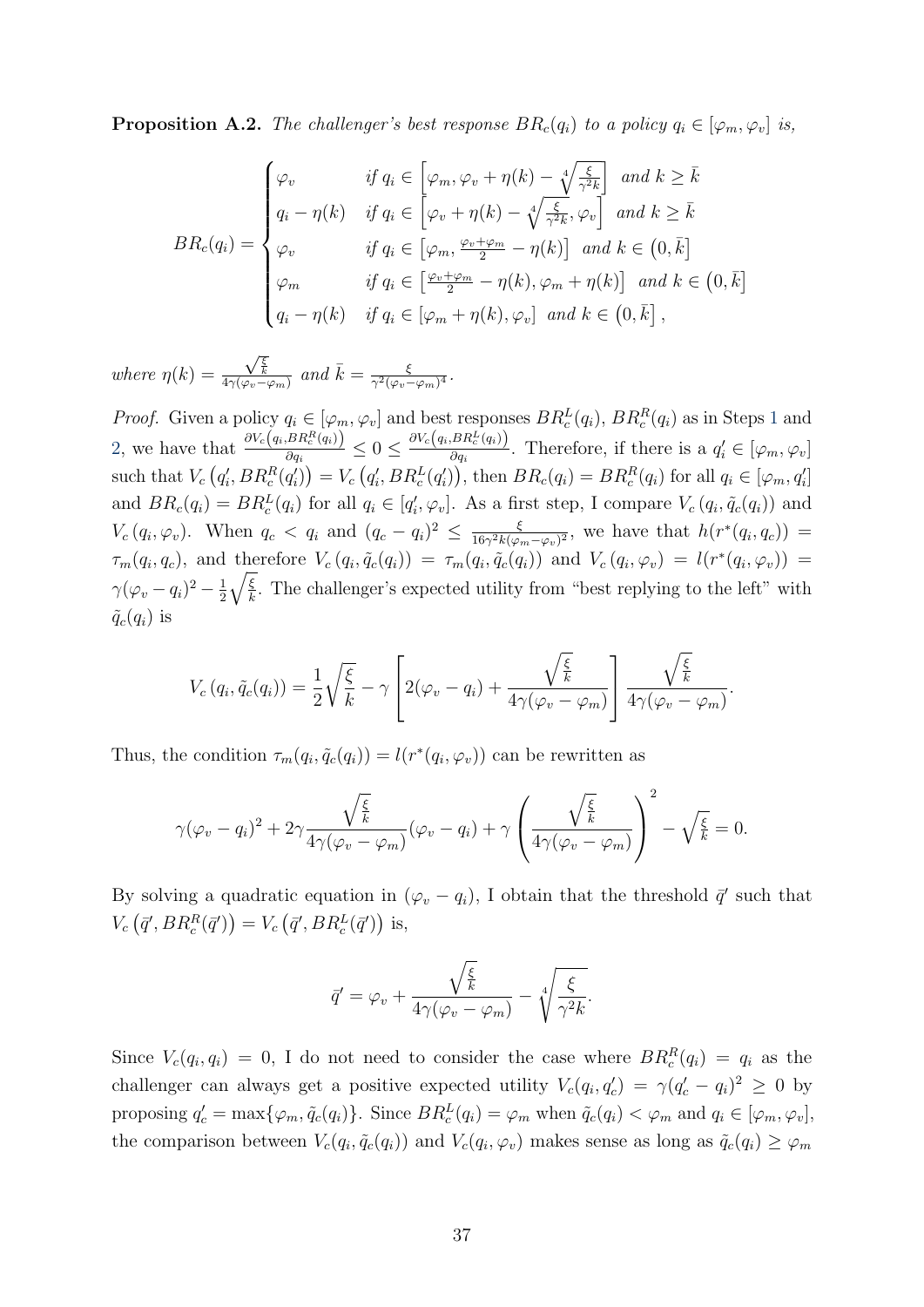for all  $q_i \in [\bar{q}', \varphi_v]$ . Given that  $\frac{\partial \tilde{q}_c(q_i)}{\partial q_i} = 1$ , the condition is  $\tilde{q}_c(\bar{q}') \geq \varphi_m$  or  $k \geq \bar{k}$ , where

$$
\bar{k} = \frac{\xi}{\gamma^2 (\varphi_v - \varphi_m)^4}.
$$

If  $k \in (0, \bar{k})$ , then we have that  $\tilde{q}_c(q_i) < \varphi_m$  and thus  $BR_c^L(q_i) = \varphi_m$  for some  $q_i \geq \bar{q}'$ . In this case, the relevant comparison is between  $V_c(q_i, \varphi_m) = \tau_m(q_i, \varphi_m)$  and  $V_c(q_i, \varphi_v)$ : by equating  $\tau_m(q_i, \varphi_m) = l(r^*(q_i, \varphi_v))$  we get that the threshold is

$$
\bar{q}'' = \frac{\varphi_v + \varphi_m}{2} - \frac{\sqrt{\frac{\xi}{k}}}{4\gamma(\varphi_v - \varphi_m)}.
$$

Note that  $\bar{q}' = \bar{q}'' = \varphi_m +$  $\frac{\sqrt{\frac{\xi}{k}}}{4\gamma(\varphi_v - \varphi_m)}$  when  $k = \bar{k}$ . Therefore, when  $k \in (0, \bar{k})$  we have that  $BR_c(q_i) = \varphi_v$  for all  $q_i \in [\varphi_m, \bar{q}'']$  and  $BR_c(q_i) = BR_c^L(q_i)$  for  $q_i \in [\bar{q}'', \varphi_v]$ . Moreover,  $BR_c^L(q_i) = \tilde{q}_c(q_i)$  as long as  $\tilde{q}_c(q_i) \ge \varphi_m$ , and  $BR_c^L(q_i) = \varphi_m$  otherwise. We have that  $\tilde{q}_c(q_i) \ge \varphi_m$  when  $q_i \ge \bar{q}''$ , where

$$
\bar{q}''' = \varphi_m + \frac{\sqrt{\frac{\xi}{k}}}{4\gamma(\varphi_v - \varphi_m)}.
$$

The proposition follows by replacing  $\eta(k) =$  $\frac{\sqrt{\frac{\xi}{k}}}{4\gamma(\varphi_v-\varphi_m)}.$ 

#### A.2.2 Equilibrium Policy-making

**Proof of Proposition 1.** I denote by  $\hat{V}_i(q_i) \equiv V_i(q_i, BR_c(q_i))$  the utility of the incumbent given that  $q_i \in [\varphi_m, \varphi_v]$  and  $q_c = BR_c(q_i)$ , where the challenger's best response  $BR_c(q_i)$  is as in Proposition A.2. Since an equilibrium is a sender-preferred PBE, when the challenger is indifferent between some policies, she selects the policy that is closer to the media outlet's bliss  $\varphi_m$ . Given that  $h(r^*(q_i, q_c)) = \tau_m(q_i, q_c)$  for  $q_c = \max{\{\varphi_m, \tilde{q}_c(q_i)\}},$ we have that

$$
\hat{V}_i(q_i) = \begin{cases}\n-l(r^*(q_i, \varphi_v)) & \text{if } q_i \in \left[\varphi_m, \varphi_v + \eta(k) - \sqrt[4]{\frac{\xi}{\gamma^2 k}}\right) \text{ and } k \ge \bar{k} \\
-\tau_m(q_i, \tilde{q}_c(q_i)) & \text{if } q_i \in \left[\varphi_v + \eta(k) - \sqrt[4]{\frac{\xi}{\gamma^2 k}}, \varphi_v\right] \text{ and } k \ge \bar{k} \\
-l(r^*(q_i, \varphi_v)) & \text{if } q_i \in \left[\varphi_m, \frac{\varphi_v + \varphi_m}{2} - \eta(k)\right) \text{ and } k \in \left(0, \bar{k}\right] \\
-\tau_m(q_i, \varphi_m) & \text{if } q_i \in \left[\frac{\varphi_v + \varphi_m}{2} - \eta(k), \varphi_m + \eta(k)\right] \text{ and } k \in \left(0, \bar{k}\right] \\
-\tau_m(q_i, \tilde{q}_c(q_i)) & \text{if } q_i \in \left[\varphi_m + \eta(k), \varphi_v\right] \text{ and } k \in \left(0, \bar{k}\right],\n\end{cases}
$$

where  $\eta(k) =$  $\sqrt{\xi/k}$  $\frac{\sqrt{\xi/k}}{4\gamma(\varphi_v-\varphi_m)}$  and  $\bar{k}=\frac{\xi}{\gamma^2(\varphi_v-\varphi_m)}$  $\frac{\xi}{\gamma^2(\varphi_v-\varphi_m)^4}$ . Henceforth, I will use the following notation:  $\bar{q}' = \varphi_v + \eta(k) - \sqrt[4]{\frac{\xi}{\gamma^2}}$  $\frac{\xi}{\gamma^2 k}, \bar{q}'' = \frac{\varphi_v + \varphi_m}{2} - \eta(k)$ , and  $\bar{q}''' = \varphi_m + \eta(k)$ .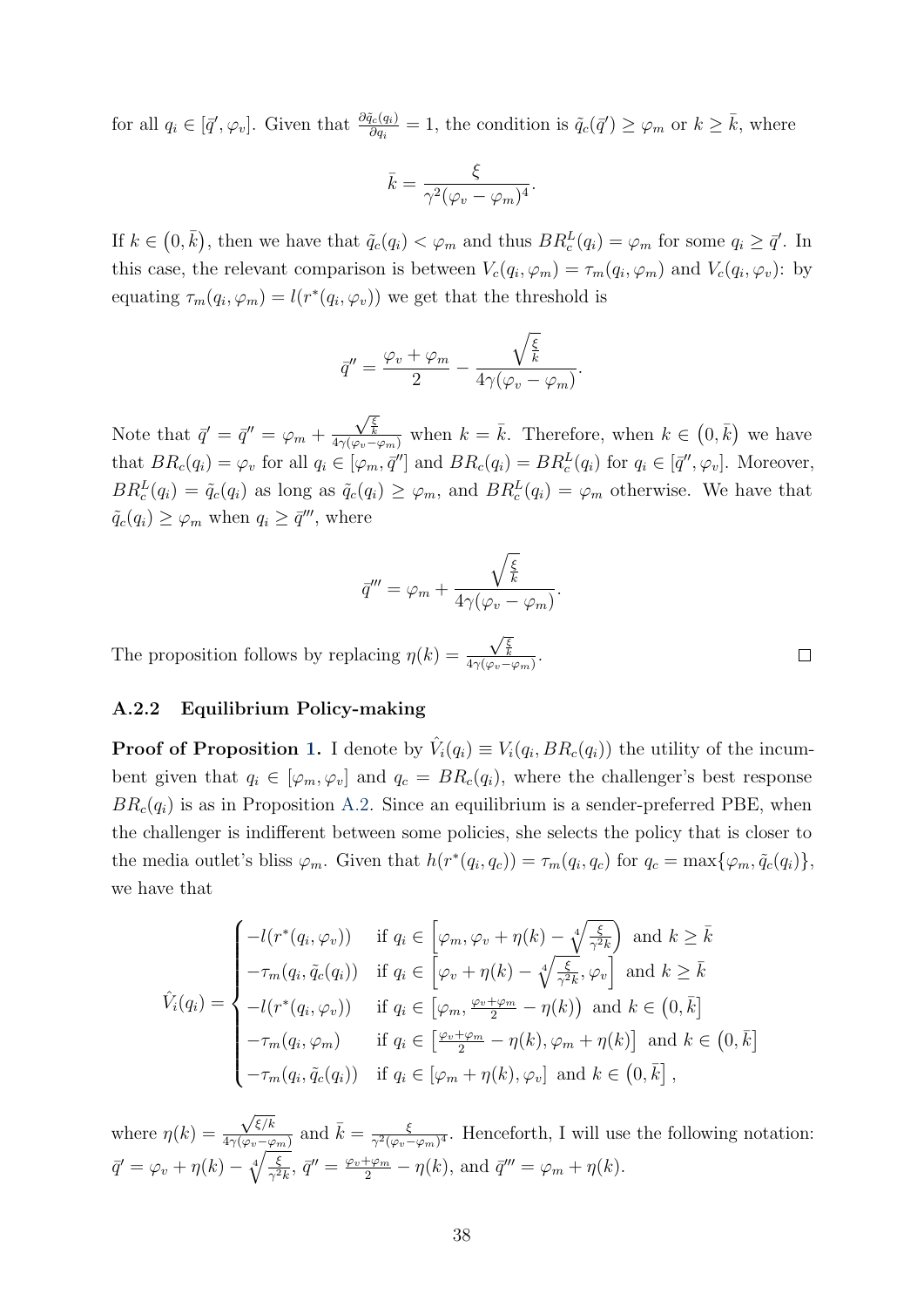When  $k \geq \bar{k}$ , the utility  $\hat{V}_i(q_i)$  is increasing in  $q_i$  until  $q_i = \bar{q}'$ , and decreasing afterwards, as  $\frac{\partial \hat{V}_i(q_i)}{\partial q_i}$  $\frac{\hat{V}_i(q_i)}{\partial q_i} = 2\gamma(\varphi_v - q_i) > 0 \,\, \text{for} \,\, q_i \in [\varphi_m, \bar{q}'] \,\, \text{and} \,\, \frac{\partial \hat{V}_i(q_i)}{\partial q_i}$  $\frac{\partial \varphi_i(q_i)}{\partial q_i} = 2\gamma(\varphi_m - q_i) < 0 \text{ for } q_i \in [\bar{q}', \varphi_v].$ Since  $-l(r^*(\bar{q}',\varphi_v)) = -\tau_m(q_i,\tilde{q}_c(q_i))$ , it follows that  $q_i = \bar{q}'$  maximizes  $\hat{V}_i(q_i)$  for  $k \geq \bar{k}$ . The challenger replies to  $q_i = \bar{q}'$  with the sender-preferred policy  $q_c = \tilde{q}_c(\bar{q}')$ .

There are three different configurations to consider when the misreporting costs are lower than  $\bar{k}$ : (i) when  $\frac{\bar{k}}{4} \leq k < \bar{k}$ , the relevant thresholds are contained within the bliss policies of the voter and the media outlet,  $\varphi_m \leq \bar{q}'' < \bar{q}''' < \varphi_v$ ; (ii) when  $\frac{\bar{k}}{16} \leq k < \frac{\bar{k}}{4}$ , the threshold  $\bar{q}''$  is lower than the media outlet's bliss  $\varphi_m$ , and we have  $\bar{q}'' < \varphi_m < \bar{q}''' \leq \varphi_v$ ; (iii) when  $0 < k < \frac{\bar{k}}{16}$ , both thresholds are beyond the bliss policies,  $\bar{q}'' < \varphi_m < \varphi_v < \bar{q}'''$ .

In the first case, where  $k \in \left[\bar{k}/4, \bar{k}\right)$ , we have that  $\frac{\partial \hat{V}_i(q_i)}{\partial q_i}$  $\frac{\hat{V}_i(q_i)}{\partial q_i} = \frac{\partial - l(r^*(q_i,\varphi_v))}{\partial q_i}$  $\frac{\partial \Gamma(q_i,\varphi_v))}{\partial q_i} = 2\gamma(\varphi_v-q_i) >$ 0 for  $q_i \in [\varphi_m, \bar{q}'']$ ;  $\frac{\partial \hat{V}_i(q_i)}{\partial q_i}$  $\frac{\partial V_i(q_i)}{\partial q_i} = \frac{\partial - \tau_m(q_i,\varphi_m)}{\partial q_i}$  $\frac{a_i(q_i,\varphi_m)}{\partial q_i} = 2\gamma(\varphi_m - q_i) < 0$  for  $q_i \in [\bar{q}'', \bar{q}''']$ ; and  $\frac{\partial \hat{V}_i(q_i)}{\partial q_i}$  $\frac{V_i(q_i)}{\partial q_i} =$  $\partial - h(r^*(q_i, \tilde{q}_c(q_i)))$  $\frac{(q_i, q_c(q_i)))}{\partial q_i} = \frac{\sqrt{\xi/k}}{2(\varphi_v-\varphi_m)} < 0 \,\text{ for } \,q_i \, \in \, [\bar{q}''',\varphi_v]. \,\,\,\text{Since } -l(r^*(\bar{q}'',\varphi_v))\,=\, -\tau_m(\bar{q}'',\varphi_m)$ and  $-h(r^*(q_i, \tilde{q}_c(q_i))) = -\tau_m(\bar{q}''', \varphi_m)$ , we have that when  $k \in [\bar{k}/4, \bar{k})$  the incumbent maximizes  $\hat{V}_i(q_i)$  by selecting  $q_i = \bar{q}''$ , and the challenger best responds to  $\bar{q}''$  by proposing the sender-preferred policy  $q_c = \varphi_m$ .

The same line of reasoning can be extended to the other two cases: when  $\frac{\bar{k}}{16} \leq k < \frac{\bar{k}}{4}$ , the incumbent proposes  $q_i = \bar{q}''$  and the challenger replies with  $q_c = \varphi_m$ ; when  $0 < k < \frac{\bar{k}}{16}$ , both the incumbent and the challenger propose  $q_j = \varphi_m$ ,  $j \in \{i, c\}$ . The proposition follows by denoting  $q_i^*(k) = \arg \max_{q_i \in \mathbb{R}} \hat{V}_i(q_i)$  and  $q_c^*(q_i, k) = \min BR_c(q_i)$ .  $\Box$ 

Corollary A.1. The equilibrium in Proposition 1 exists if and only if

$$
\phi \ge \min \left\{ \gamma(\varphi_v - \varphi_m)^2 + \frac{1}{2} \sqrt{\xi/k}, 3\gamma(\varphi_v - \varphi_m)^2 \right\}.
$$

*Proof.* Consider the sender-preferred equilibrium of  $\hat{\Gamma}$  in Lemma 1 and the equilibrium policies in Proposition 1. When  $k \in (0, \bar{k}/4]$ , we have that  $q^*(k) = (\varphi_m, \varphi_m)$ . Suppose that the challenger deviates from the prescribed equilibrium strategy by proposing  $q_c = \varphi_v$ . If  $\phi < r^*(\varphi_m, \varphi_v)$ , then there is no report that can convince the voter to cast a ballot for the incumbent, and the deviation would be profitable. Therefore, to ensure the existence of an equilibrium as in Proposition 1, it is necessary that  $\phi \geq r^*(\varphi_m, \varphi_v)$ . Given that for q such that  $q_j \in [\varphi_m, \varphi_v], j \in \{i, c\}, \tau_v(q)$  is maximized when  $q_i = \varphi_m$  and  $q_c = \varphi_v$ , the condition is also sufficient. The proof is completed by  $\tau_v(\varphi_m, \varphi_v) = \gamma(\varphi_v - \varphi_m)^2 = -\tau_m(\varphi_m, \varphi_v)$ .

#### A.3 Voter's Welfare

To ease notation, in this section I will use  $q_c^*(q_i^*(k), k) \equiv q_c^*(q_i^*(k)).$ 

**Proof of Proposition 2.** Proposition 1 shows that equilibrium policies  $q^*(k)$  are such that  $q_i^*(k) \ge q_c^*(q_i^*(k))$  for every  $k > 0$ . Moreover, since  $(q_c^*(q_i^*(k)) - q_i^*(k))^2 \le \frac{\xi}{16\gamma^2k(\varphi_k)}$  $\frac{\xi}{16\gamma^2k(\varphi_m-\varphi_v)^2},$ we have that  $h(r^*(q^*(k))) = \tau_m(q^*(k))$  for every  $k > 0$ . Given the equilibrium of the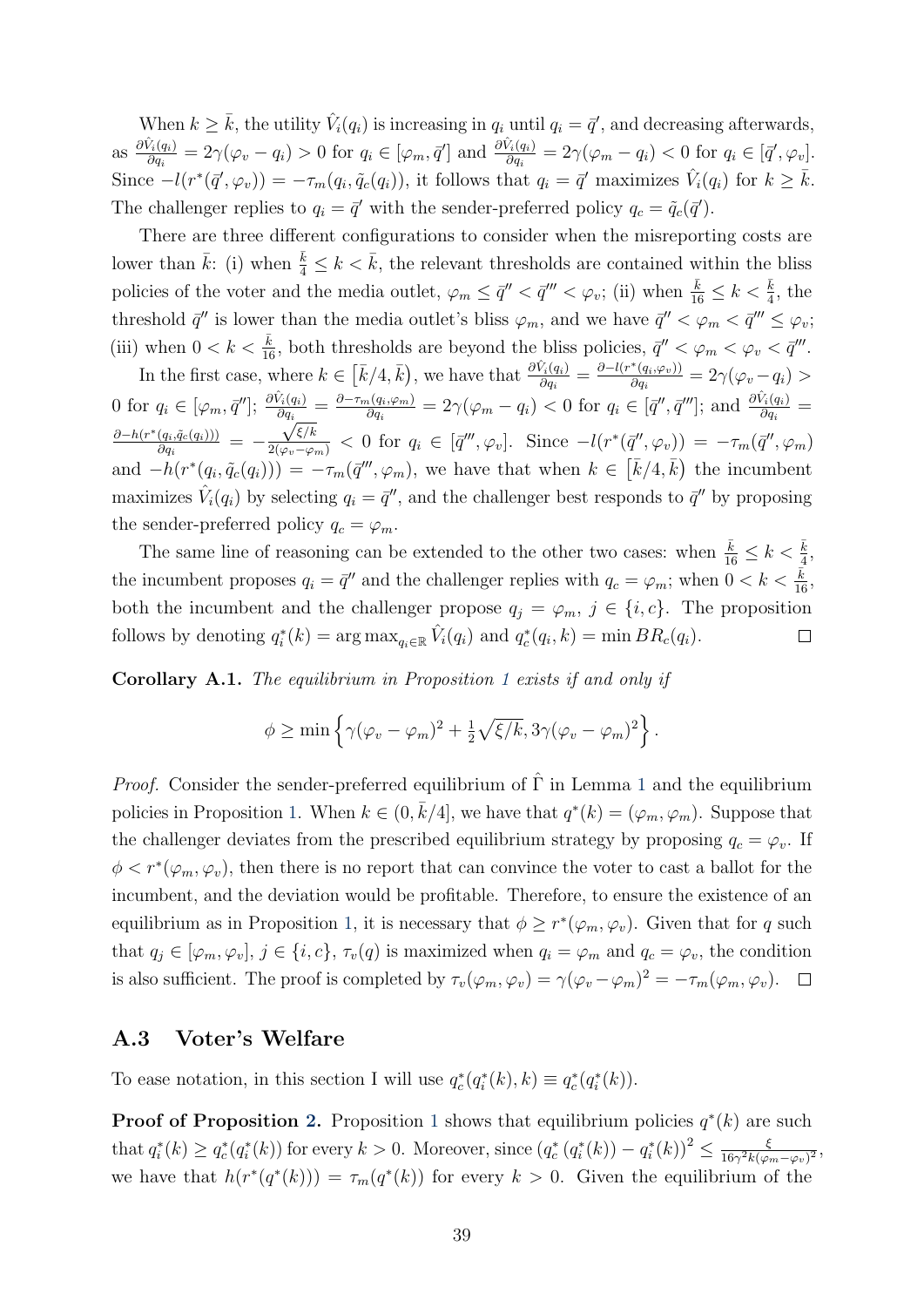communication subgame  $\hat{\Gamma}$  (Proposition A.1 and Lemma 1) and that  $\theta \sim \mathcal{U}[-\phi, \phi]$ , the incumbent wins with ex-ante probability  $\frac{\phi-\tau_m(q^*(k))}{2\phi}$  $\frac{\partial \{q^k(k)\}}{\partial \phi}$ . When the incumbent is elected, the voter receives an expected utility of  $-\gamma(\varphi_v - q_i^*(k))^2 + \mathbb{E}_f [\theta | \theta > \tau_m(q^*(k))],$  where  $\mathbb{E}_f [\theta | \theta > \tau_m(q^*(k))] = \frac{\phi + \tau_m(q^*(k))}{2}$  $\frac{(q^r(k))}{2}$ . When the challenger is elected, the voter obtains a utility of  $-\gamma(\varphi_v - q_c^*(q_i^*(k)))^2$ . Therefore, the voter's equilibrium welfare can be written as

$$
W_v^*(k) = \left(\frac{\tau_m(q^*(k)) + \phi}{2\phi}\right) \left[ -\gamma(\varphi_v - q_c^*(q_i^*(k)))^2 \right] + \left(\frac{\phi - \tau_m(q^*(k))}{2\phi}\right) \left[ -\gamma(\varphi_v - q_i^*(k))^2 + \frac{\phi + \tau_m(q^*(k))}{2} \right].
$$
\n(4)

When  $k \in (0, \bar{k}/4)$ , since  $\tau_m(q) = 0$  for  $q = (\varphi_m, \varphi_m)$ , equation (4) reduces to  $W_v^*(k) = -\gamma(\varphi_v - \varphi_m)^2 + \varphi/4$ . Therefore, the voter's equilibrium welfare  $W_v^*(k)$  is independent of k for all  $k \in (0, \bar{k}/4)$ .

Consider now the case where  $k \in \left[\bar{k}/4, \bar{k}\right]$ . The derivative of the voter's welfare with respect to the misreporting costs  $k$  is

$$
\frac{\partial W_v^*(k)}{\partial k} = \left(\frac{\phi - \tau_m(q^*(k))}{2\phi}\right) \left[\frac{1}{2} \frac{\partial \tau_m(q^*(k))}{\partial k} - \frac{\partial \tau_v(q^*(k))}{\partial k}\right] - \left(\frac{1}{2\phi} \frac{\partial \tau_m(q^*(k))}{\partial k}\right) \left[\frac{\phi + \tau_m(q^*(k))}{2} - \tau_v(q^*(k))\right].
$$
\n(5)

For  $k \in \left[\bar{k}/4, \bar{k}\right]$ , we obtain the following derivatives:  $\frac{\partial q_i^*(k)}{\partial k} = \frac{1}{4\gamma(\varphi_v \cdot k)}$  $4\gamma(\varphi_v-\varphi_m)$ 1  $\frac{1}{2\sqrt{\frac{\xi}{k}}}$ ξ  $\frac{\xi}{k^2} > 0,$  $\frac{\partial \tau_m(q^*(k))}{\partial k} = 2\gamma(q_i^*(k) - \varphi_m) \frac{\partial q_i^*(k)}{\partial k} > 0$ , and  $\frac{\partial \tau_v(q^*(k))}{\partial k} = -2\gamma(\varphi_v - q_i^*(k)) \frac{\partial q_i^*(k)}{\partial k} < 0$ . Moreover, notice that  $\tau_v(q^*(k)) - \tau_m(q^*(k)) = 2\gamma(\varphi_m - q_i^*(k))(\varphi_v - \varphi_m)$  and  $\tau_m(q^*(k)) = \gamma(\varphi_m - \varphi_m)$  $q_i^*(k)$ <sup>2</sup>. Therefore, equation (5) can be rewritten as

$$
\frac{\partial W_v^*(k)}{\partial k} = \frac{\gamma}{\phi} \frac{\partial q_i^*(k)}{\partial k} \left[ (\phi - \tau_m(q^*(k))) (\varphi_v - q_i^*(k)) - 2\gamma (q_i^*(k) - \varphi_m)^2 (\varphi_v - \varphi_m) \right]. \tag{6}
$$

As k increases within  $\left[\bar{k}/4,\bar{k}\right]$ , the term  $(\phi - \tau_m(q^*(k)))(\varphi_v - q_i^*(k))$  continuously decreases while the term  $(q_i^*(k) - \varphi_m)^2(\varphi_v - \varphi_m)$  continuously increases. Therefore, the derivative in equation (6) is decreasing in k as  $\frac{\gamma}{\phi}$  $\frac{\partial q_i^*(k)}{\partial k} > 0$  and  $\frac{\partial^2 q_i^*(k)}{\partial k^2} < 0$ . Hence, to show that  $\frac{\partial W_v^*(k)}{\partial k} > 0$  for all  $k \in \left[\bar{k}/4, \bar{k}\right]$ , it is sufficient to show that  $\frac{\partial W_v(k)}{\partial k}\Big|_{k=\bar{k}} > 0$ . Since by assumption  $\phi > \gamma(\varphi_v - \varphi_m)^2$ , I replace  $\phi$  by  $\gamma(\varphi_v - \varphi_m)^2$  and  $q_i^*$   $(\bar{k})$  by  $\frac{\varphi_v + 3\varphi_m}{4}$  in equation (6) to obtain that

$$
\left[\gamma(\varphi_v-\varphi_m)^2-\tau_m\left(q_i^*\left(\bar{k}\right),\varphi_m\right)\right]\left(\varphi_v-q_i^*\left(\bar{k}\right)\right)-2\gamma\left(q_i^*\left(\bar{k}\right)-\varphi_m\right)^2\left(\varphi_v-\varphi_m\right)>0.
$$

Therefore, the voter's welfare  $W_v(k)$  is strictly increasing in k for every  $k \in \left[\bar{k}/4, \bar{k}\right]$ .

Consider now the case where the misreporting costs are relatively high,  $k \geq \overline{k}$ . I rewrite the welfare function in equation (4) by explicitly separating the expected gains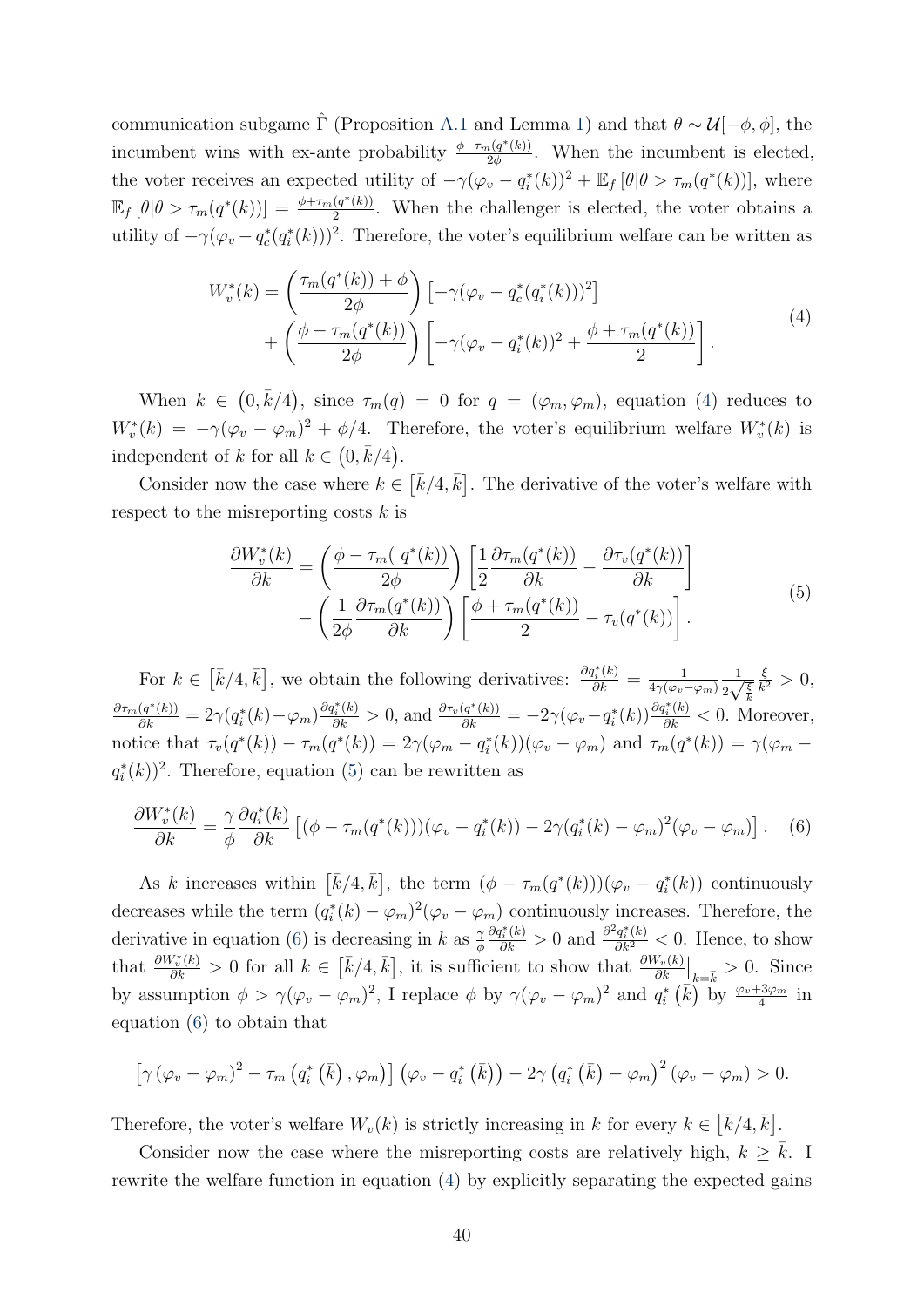from quality, i.e.,

$$
W_v^*(k) = \left(\frac{\tau_m(q^*(k)) + \phi}{2\phi}\right) \left[-\gamma(\varphi_v - q_c^*(q_i^*(k)))^2\right] + \left(1 - \frac{\tau_m(q^*(k)) + \phi}{2\phi}\right) \left[-\gamma(\varphi_v - q_i^*(k))^2\right] + \frac{\phi^2 - \tau_m^2(q^*(k))}{4\phi}.
$$
 (7)

The threshold  $\tau_m(q^*(k)) = \gamma (2\varphi_m - q_c^*(q_i(k)) - q_i^*(k)) (q_c^*(q_i(k)) - q_i^*(k))$  is positive as  $q_i^*(k) > q_c^*(q_i(k)) \geq \varphi_m$  for every finite  $k \geq \bar{k}$ . I write the derivative  $\frac{\partial \tau_m(q^*(k))}{\partial k}$  as

$$
\frac{\partial \tau_m(q^*(k))}{\partial k} = \gamma \bigg[ \bigg( -\frac{\partial q_c^*(q_i^*(k))}{\partial k} - \frac{\partial q_i^*(k)}{\partial k} \bigg) (q_c^*(q_i^*(k)) - q_i^*(k)) \n+ (2\varphi_m - q_c^*(q_i^*(k)) - q_i^*(k)) \bigg( \frac{\partial q_c^*(q_i^*(k))}{\partial k} - \frac{\partial q_i^*(k)}{\partial k} \bigg) \bigg] \n= \frac{\gamma}{(q_c^*(q_i^*(k)) - q_i^*(k))} \bigg[ \bigg( -\frac{\partial q_c^*(q_i^*(k))}{\partial k} - \frac{\partial q_i^*(k)}{\partial k} \bigg) (q_c^*(q_i^*(k)) - q_i^*(k))^2 \n+ \tau_m(q^*(k)) \bigg( \frac{\partial q_c^*(q_i^*(k))}{\partial k} - \frac{\partial q_i^*(k)}{\partial k} \bigg) \bigg] < 0,
$$

where we obtain  $\frac{\partial \tau_m(q^*(k))}{\partial k} < 0$  because, for every finite  $k \geq \bar{k}$ , it is the case that  $q_c^*(q_i^*(k)) <$  $q_i^*(k)$ ,  $\frac{\partial q_c^*(q_i^*(k))}{\partial k} > \frac{\partial q_i^*(k)}{\partial k} > 0$ ,  $\tau_m(q^*(k)) > 0$ , and  $\frac{\partial q_c^*(q_i^*(k))}{\partial k}$  $\frac{\partial q_i^*(k)}{\partial k} = \frac{\xi}{8\gamma k^2(\omega - \xi)}$  $rac{S}{8\gamma k^2(\varphi_v-\varphi_m)\sqrt{\frac{\xi}{k}}}$  $> 0.$ 

Since  $\frac{\partial}{\partial k} \left( \frac{\tau_m(q^*(k)) + \phi}{2\phi} \right)$  $= \frac{1}{2}$  $\frac{\partial \tau_m(q^*(k))}{\partial k}$  < 0, the probability that the challenger (in-2φ 2φ cumbent) wins the election decreases (increases) as k increases. Both policies  $q_i^*(k)$ and  $q_c^*(q_i^*(k))$  increase with  $k \geq \bar{k}$ , with  $\lim_{k \to \infty} q_i^*(k) = \lim_{k \to \infty} q_c^*(q_i^*(k)) = \varphi_v$ . Since  $\varphi_v > q_i^*(k) > q_c^*(q_i^*(k))$  for every finite  $k \geq \bar{k}$ , the voter always prefers policy  $q_i^*(k)$ to  $q_c^*(q_i^*(k))$ . Moreover, the expected gains from quality are increasing in k since  $\frac{\partial}{\partial k}\left(\frac{\phi^2-\tau_m^2(q^*(k))}{4\phi}\right)$  $= -\frac{\tau_m(q^*(k))}{2\phi}$  $\frac{\partial \tau_m(q^*(k))}{\partial k} > 0$ . Therefore, as k increases, the voter has 4φ 2φ better policy proposals, a higher probability of implementing her favorite policy, and higher expected gains from quality. It follows that, for every finite  $k \geq \bar{k}$ ,  $\frac{\partial W_v^*(k)}{\partial k} > 0$ . The proof is completed by noting from equation (4) that  $\lim_{k\to\infty} W_v^*(k) = \hat{W}_v = \phi/4$ .  $\Box$ 

**Proof of Corollary 1.** In the absence of a media outlet, the median voter theorem holds and both candidates offer  $\varphi_v$ . The voter, being uninformed, cannot do better than select candidates randomly given proposals  $q = (\varphi_v, \varphi_v)$ . Therefore, the voter's expected payoff without a media outlet is  $-\gamma(\varphi_v - \varphi_v)^2 + \mathbb{E}_f[\theta] = 0$ . From Proposition 2 we have that the welfare of the voter is at its minimum for  $k \in (0, \bar{k}/4]$ . Moreover,  $W_v^*(k)$  is continuous and increasing in k, and  $W_v^*(k) = -\gamma(\varphi_v - \varphi_m)^2 + \phi/4$  for all  $k \in (0, \bar{k}/4]$ . Therefore, if  $-\gamma(\varphi_v - \varphi_m)^2 + \phi/4 < 0$  there exists a  $k' > \bar{k}/4$  such that  $W_v^*(k) < 0$  for all  $k \in (0, k')$ and  $W_v^*(k) > 0$  for all  $k > k'$ .  $\Box$ 

**Proof of Lemma 2.** The proof follows directly from maximizing  $\iota(k) = \frac{\phi - \tau_m(q^*(k))}{2\phi}$  with respect to k, where  $q^*(k)$  is as in Proposition 1. Since  $\tau_m(q^*(k)) > 0$  for every finite  $k > \bar{k}/4$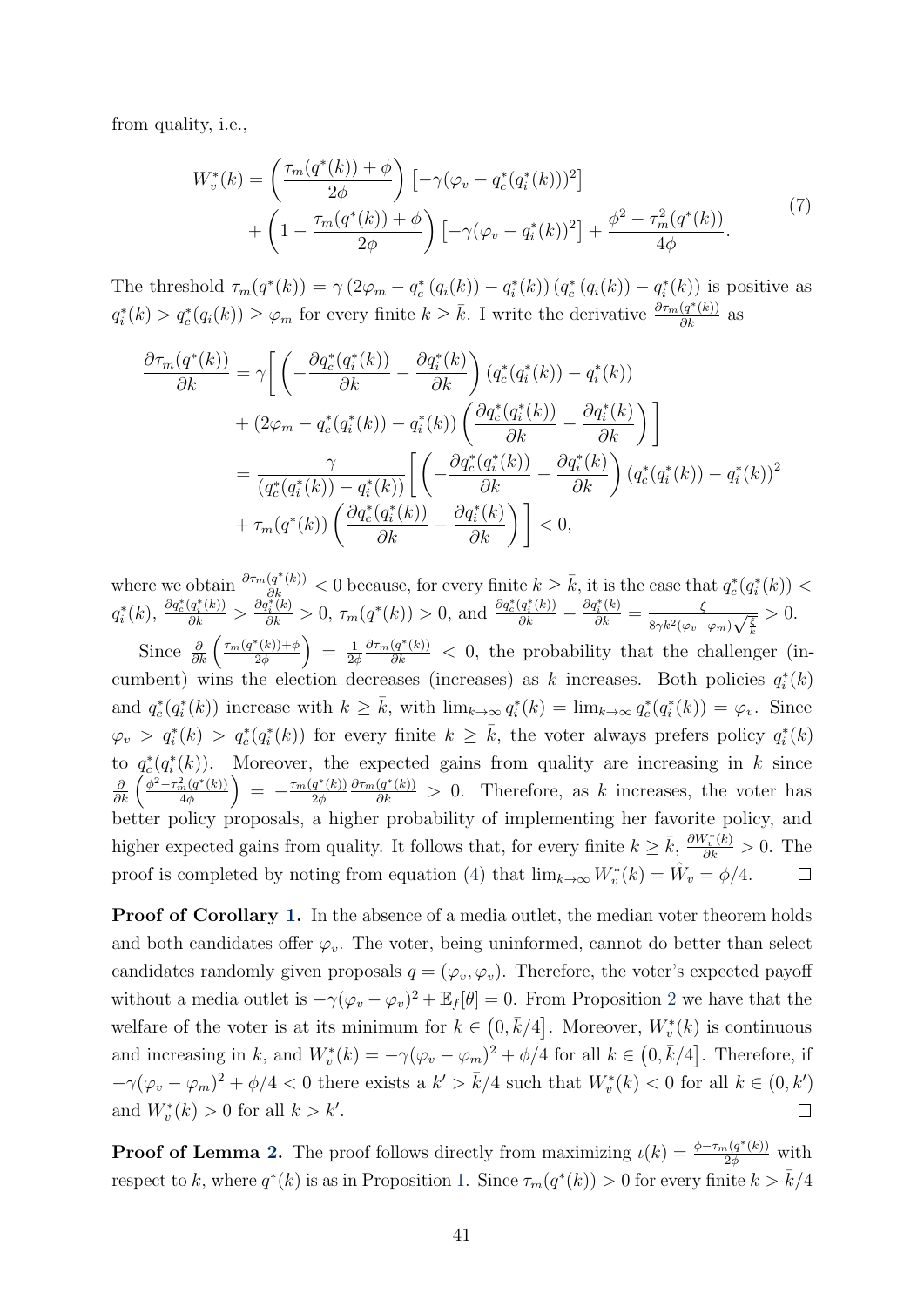and  $\tau_m(q^*(k)) = 0$  for every  $k \in (0, \bar{k}/4]$ , it follows that  $\iota(k)$  is maximized in  $k \in (0, \bar{k}/4]$ , where  $\iota(k) = \frac{1}{2}$ . Moreover, since  $\lim_{k \to \infty} \tau_m(q^*(k)) = 0$ , then  $\lim_{k \to \infty} \iota(k) = 1/2$ .  $\Box$ 

### B Supplementary Appendix

### B.1 Ideological Media

In this section, I consider the case where the media outlet's political gains are purely policy dependent. Consider the media outlet's preferences over candidates as stated in Section 3. Given the realized state  $\theta$ , the outlet payoff from persuading the voter is  $\theta - \tau_m(q)$  if  $\theta \in (\tau_v(q), \tau_m(q))$  and  $\tau_m(q) - \theta$  if  $\theta \in (\tau_m(q), \tau_v(q))$ . From the candidates' perspective, the expected amount of resources that—given policies  $q$ —the media outlet can use for misreporting information is therefore  $|\tau_m(q)|$ , as  $\mathbb{E}_f[\theta] = 0$ . Hereafter, I indicate the media outlet's expected political gains with  $\hat{\xi}(q) = |\tau_m(q)|$ . When  $q_i = q_c$  the media outlet always reports truthfully the value of the state  $\theta$  as there are no gains from persuasion (this is true also at the interim stage). When instead policies are different from each other, the outlet has an incentive to persuade the voter that is proportional to  $|\tau_m(q)|$ . Notice that, given any pair of policies  $q$ , the analysis of the communication subgame is unaltered.

I now turn to study the policy-making stage when  $\xi(q) = |\tau_m(q)|$ . Hereafter, I refer to the analysis previously performed in Appendix A.2. Consider the challenger's "best response to the left," with  $q_c \leq q_i$ . In this case, we have that  $\hat{\xi}(q) = \tau_m(q) > 0$ . Recall that, in equilibrium, the challenger wins the election when  $\theta < h(r^*(q))$ , where  $h(r^*(q)) = \tau_v(q) + \frac{1}{2}\sqrt{\tau_m(q)/k}$ . Differently than the case where the media outlet's gains  $\xi$ are fixed, now the derivative  $\frac{dh(r^*(q))}{dq}$  $\frac{r^*(q))}{dq_c}$  is not always positive. Since  $h(r^*(q))$  is concave in  $q_c, h(r^*(\cdot))$  has a maximum when  $q_c$  is such that  $\frac{dh(r^*(q))}{dq_c}$  $\frac{f''(q)}{dq_c} = 0$ . Therefore, the challenger maximizes her payoff when  $q_c$  is such that either  $\frac{dh(r^*(q))}{dq_c}$  $\frac{(r^*(q))}{dq_c} = 0$  and  $h(r^*(q)) < \tau_m(q)$ , or such that  $\frac{dh(r^*(q))}{dq}$  $\frac{r^*(q)}{dq_c} > 0$  and  $h(r^*(q)) = \tau_m(q)$ . In particular, we have that

$$
\frac{dh(r^*(q))}{dq_c} = \underbrace{2\gamma(\varphi_v - q_c)}_{\geq 0} + \underbrace{\frac{1}{4k}\sqrt{\frac{k}{\tau_m(q)}}} 2\gamma(\varphi_m - q_c).
$$

When  $\frac{dh(r^*(q_i,q_c^*))}{dq_a}$  $\frac{\partial^*(q_i, q_c^*)}{dq_c} = 0$ , then the solution  $q_c^*$  implicitly satisfies

$$
\frac{\varphi_v - q_c^*}{q_c^* - \varphi_m} = \frac{1}{4k} \sqrt{\frac{k}{\tau_m(q_i, q_c^*)}}.
$$

The left-hand side of the above equation is always positive for  $q_c \in (\varphi_m, \varphi_v)$ , it is decreasing in  $q_c$ , and it has a vertical asymptote at  $\varphi_m$ . In particular, the LHS goes to  $\infty$  as  $q_c \downarrow \varphi_m$ . The right-hand side of the above equation is always positive, increasing in  $q_c$ , and it has a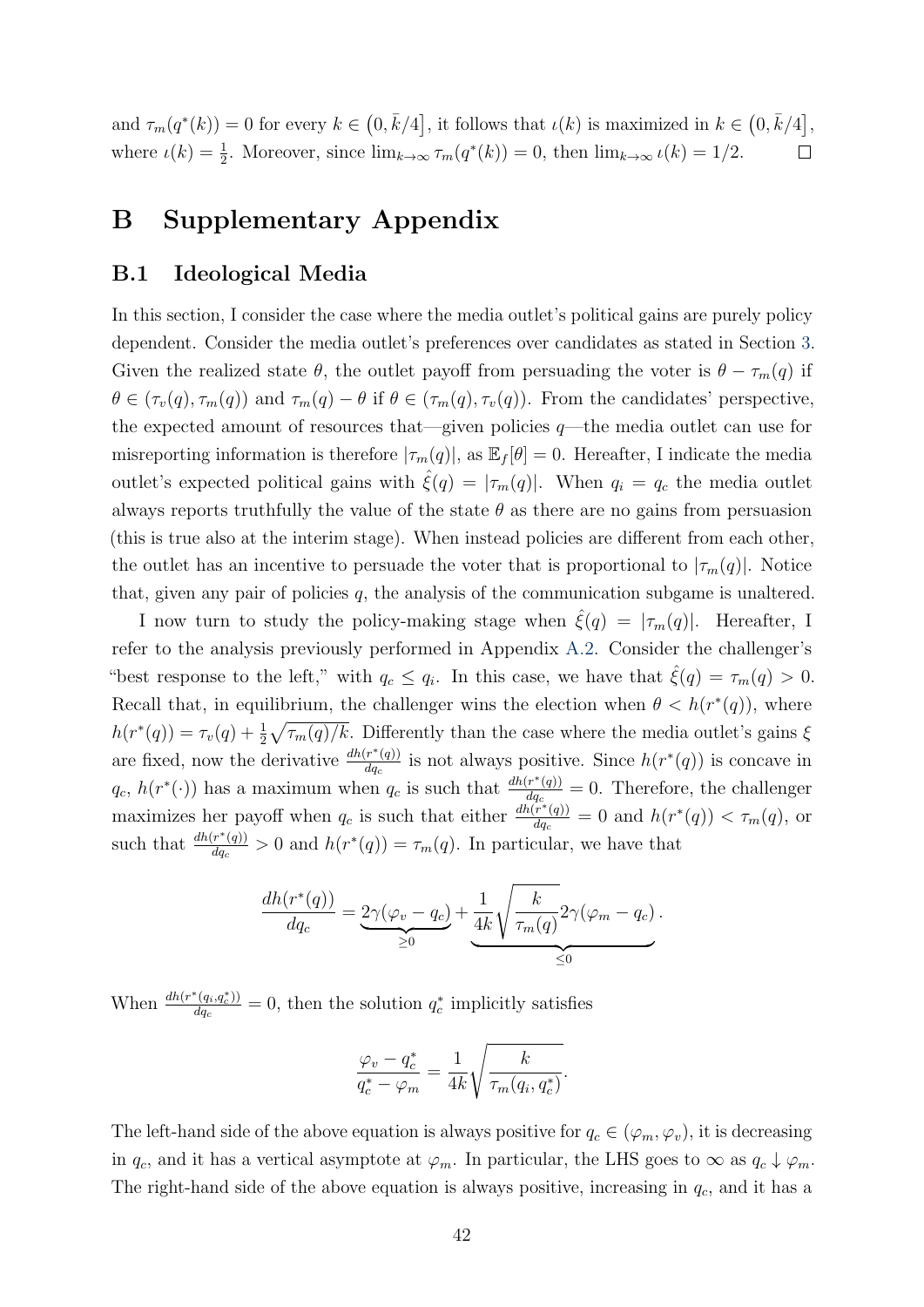vertical asymptote such that the RHS goes to  $\infty$  as  $q_c \uparrow q_i$ . Therefore, the solution to the above equation is some  $q_c^* \in (\varphi_m, q_i)$  such that  $V_c(q_i, q_c^*) = h(r^*(q_i, q_c^*)) > 0$ .

Suppose that the challenger's best response "from the left" is some  $q_c^* \leq q_i$  such that  $h(r^*(q_i, q_c^*)) = \tau_m(q_i, q_c^*)$ . In this case, there are two solutions to the condition  $h(r^*(q)) =$  $\tau_m(q)$ : the first is the trivial one where  $q_c = q_i$ , and  $V_c(q) = h(r^*(q)) = \tau_m(q) = 0$ ; the second (implicit) solution is again some  $q_c^* \in (\varphi_m, q_i)$ . To see this, notice that  $\tau_m(q)$  is positive and continuously decreasing in  $q_c$ , with  $\tau_m(q_c = q_i) = 0$ . Instead,  $h(r^*(q))$  has a global maximum at some  $q_c^h < q_i$ , with  $h(r^*(q_i, q_c^h)) > 0$  while<sup>53</sup>  $h(r^*(q_i, q_c = \varphi_m)) < 0$ . Therefore, if  $h(r^*(\cdot))$  and  $\tau_m(\cdot)$  cross at a  $q_c^*$  such that  $\frac{dh(r^*(q_i,q_c^*))}{dq_c}$  $\frac{d(q_i, q_c)}{dq_c} > 0$ , then it must be that  $q_c^* \in (\varphi_m, q_i)$  and  $V_c(q_i, q_c^*) = h(r^*(q_i, q_c^*)) > 0$ . This second solution gives a higher payoff to the challenger than  $q_c = q_i$ . Therefore,  $q_c = q_i$  is never a best response "to the left," and  $BR_c^L(q_i)$  always ensures the challenger a second mover advantage as  $V_c(BR_c^L(q_i), q_i) > 0$ . In contrast with the case where political gains  $\xi$  are fixed, here the challenger does not offer the outlet's preferred policy  $\varphi_m$  even when k is relatively small.

The analysis of the "best response to the right"  $BR_c^R(q_i)$ , where  $q_c \ge q_i$ , is similar (see also Appendix A.2.1). In this case, we have that  $\hat{\xi}(q) = -\tau_m(q)$  and, in equilibrium, the challenger wins when  $\theta < l(r^*(q)) = \tau_v(q) - \frac{1}{2}$  $\frac{1}{2}\sqrt{-\tau_m(q)/k}$ . Therefore, as in the analysis in Appendix A.2.1, we still have that  $\frac{d l(r^*(q))}{dq}$  $\frac{r^*(q))}{dq_c} = \frac{dh(r^*(q))}{dq_c}$  $\frac{r^-(q))}{dq_c}$  .

As in the case where political gains are fixed, the incumbent seeks to minimize the challenger's expected payoff. From the above analysis, we know that the challenger can secure an expected payoff of  $V_c(q_i, BR_c(q_i)) > 0$  with a  $q_c = BR_c(q_i) \neq q_i$ . By proposing policies that are closer to  $\varphi_v$ , the incumbent reduces the challenger's payoff from proposing  $BR_c^R(q_i)$  but increases the challenger's payoff from proposing  $BR_c^L(q_i)$ . To see this, consider  $q'_i > q_i$  such that  $\varphi_m \le q_i < q'_i \le \varphi_v$ . When the incumbent proposes  $q'_i$ , the challenger has the option of proposing a  $q'_{c} \in (BR_c^L(q_i), q'_i)$  such that  $q'_i - q'_c = q_i - BR_c^L(q_i)$ . This strategy maintains unaltered the size of conflict of interest  $|\tau_v(q) - \tau_m(q)| \propto |q_c - q_i|$ , it increases the outlet's political gains  $\hat{\xi}(q) = \tau_m(q)$ , and it also increases the voter's threshold  $\tau_v(q)$ . Therefore,  $V_c(q'_i, q'_c) = h(r^*(q'_i, q'_c)) > h(r^*(q_i, BR_c^L(q_i))) = V_c(q_i, BR_c^L(q_i))) > 0$ . A similar argument holds for the challenger's best response to the right  $BR_c^R(q'_i)$ .

The extent to which the media outlet can persuade the voter depends on the ratio  $\hat{\xi}(q)/k$ . When misreporting costs grow arbitrarily large,  $k \to +\infty$ , the outlet always reveals the state and the policies of both candidates converge to  $\varphi_v$ . By contrast, when  $k \to 0^+$ , the policies of both candidates converge to  $\varphi_m$ . To see this, suppose that  $q_i = \varphi_m$ and  $q_c \in (\varphi_m, \varphi_v]$ . No matter how close  $q_i$  and  $q_c$  are, the outlet obtains full persuasion as  $k \to 0^+$ , and therefore the incumbent wins when  $\theta > l(r^*(\varphi_m, q_c)) = \tau_m(\varphi_m, q_c)$ . Since  $\tau_m(\varphi_m, q_c)$  < 0, the expected payoff of the challenger is lower than the payoff she would get by proposing  $\varphi_m$  as well,  $V_c(\varphi_m, q_c) < 0 = V_c(\varphi_m, \varphi_m)$ . A similar argument applies to

$$
{}^{53}\text{Notice that }h(r^*(q_i,q_c=\varphi_m))=(\varphi_m-q_i)\left[\gamma(\varphi_v-\varphi_m+\varphi_v-q_i)+\sqrt{\gamma/4k}\right]<0.
$$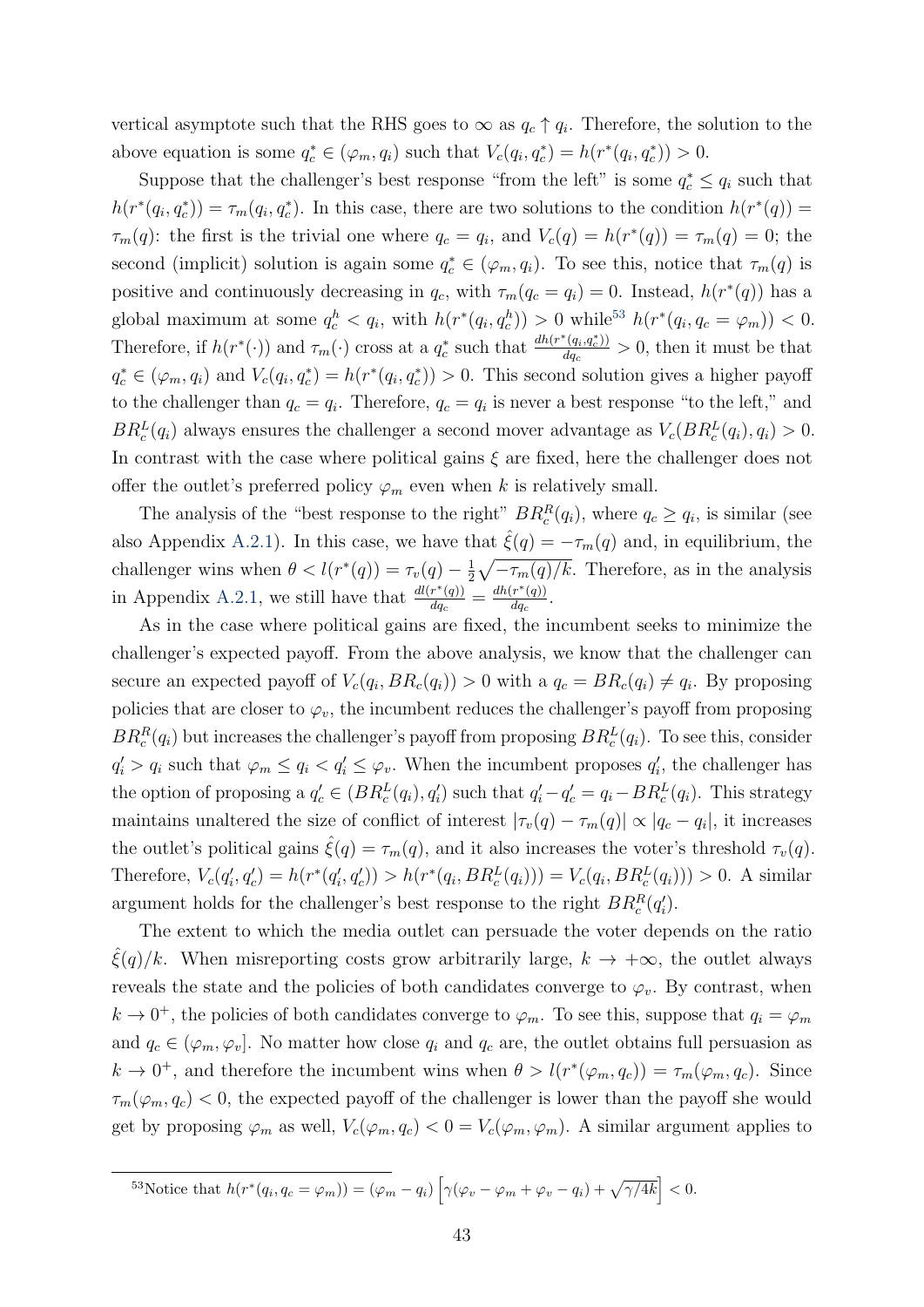the case where  $q_c = \varphi_m$  and  $q_i \in (\varphi_m, \varphi_v]$ . Therefore, when  $k \to 0^+$ , candidates best reply to each other by proposing  $\varphi_m$ .

We obtain that equilibrium policies converge to  $\varphi_v$  as  $k \to +\infty$ , to  $\varphi_m$  as  $k \to 0^+$ , and diverge otherwise for intermediate levels of k, with  $q_i^*(k) \neq q_c^*(q_i^*(k), k)$ . As in the main analysis, policy divergence implies an increased conflict of interest between the media outlet and the voter, and thus more misreporting and persuasion.<sup>54</sup> Therefore, the main results of this paper about the relationship between the rate of persuasion and the level of misreporting costs carry through even when using policy dependent political gains  $\zeta(q)$ for the media outlet.

### B.2 Equilibrium of the Communication Subgame

**Lemma B.1.** The sender-preferred generic equilibrium of  $\hat{\Gamma}$ , where  $\lambda = \tau_v$ , is also the unique perfect sequential equilibrium (S. Grossman & Perry, 1986) of  $\hat{\Gamma}$ .

Proof. First, since the concept of perfect sequential equilibrium (PSE) is stronger than the Intuitive Criterion, every PBE of the communication subgame that is eliminated by the Intuitive Criterion is not perfectly sequential. Consider now a generic equilibrium of  $\hat{\Gamma}$  with  $\lambda \in \left[ \tau_v, \tau_v + \frac{1}{2} \right]$  $\frac{1}{2}\sqrt{\xi/k}$  as in Proposition A.1. I define  $K(r, \lambda)$  as the set of types that can potentially gain by deliverning an off-path report  $r \in (l(\hat{r}(\lambda)), \hat{r}(\lambda))$ . Formally,  $K(r, \lambda) = (l(r), \vartheta(r))$ , where  $\vartheta(r) = {\theta' | C(r, \theta') = C(\hat{r}(\lambda), \theta')}$  and  $r < \theta' < \hat{r}(\lambda)$ . Notice that  $\hat{r}(\tau_v) \in (l(\hat{r}(\lambda)), \hat{r}(\lambda))$  for every  $\lambda \in (\tau_v, \tau_v + \frac{1}{2})$  $\frac{1}{2}\sqrt{\xi/k}$ , and it is thus off-path in these equilibria. Given that  $\mathbb{E}_f[\theta|\theta \in (l(\hat{r}(\tau_v)), \hat{r}(\tau_v))] = \tau_v$  (see Proposition A.1), it follows that  $\mathbb{E}_f[\theta|\theta \in (l(\hat{r}(\tau_v)), \vartheta(\hat{r}(\tau_v)))] > \tau_v$ . Suppose that, in a generic equilibrium of  $\hat{\Gamma}$  with  $\lambda \in \left(\tau_v, \tau_v+\frac{1}{2}\right)$  $\frac{1}{2}\sqrt{\xi/k}$ , upon observing the off-path report  $\hat{r}(\tau_v)$  the voter conjectures that such a report has been delivered from types of sender in the set  $K(\hat{r}(\tau_v), \lambda)$ . The voter's updated "consistent" beliefs  $p<sub>K</sub>$  are the conditional distribution of the outlet's type given that  $\theta \in K(\hat{r}(\tau_v), \lambda)$ . Given beliefs  $p_K$ , the voter casts a ballot for the incumbent, as  $\mathbb{E}_{p_K}[\theta] = \mathbb{E}_f[\theta | \theta \in (l(\hat{r}(\tau_v)), \vartheta(\hat{r}(\tau_v)))] > \tau_v$ . This makes a deviation to  $\hat{r}(\tau_v)$  profitable only for types  $\theta \in K(\hat{r}(\tau_v), \lambda)$ . Therefore, all generic equilibria of  $\hat{\Gamma}$  with  $\lambda \in (\tau_v, \tau_v + \frac{1}{2})$  $\frac{1}{2}\sqrt{\xi/k}$ are not perfectly sequential. Finally, consider the generic equilibrium with  $\lambda = \tau_v$ . In this case, every off-path report  $r' \in (l(\hat{r}(\tau_v)), \hat{r}(\tau_v))$  induces consistent beliefs such that  $\mathbb{E}_{p_K}[\theta] = \mathbb{E}_f[\theta | \theta \in (l(r'), \vartheta(r'))] < \tau_v$ , and the voter casts a ballot for the challenger after observing r ′ . No type of sender would benefit from delivering any off-path report  $r' \in (l(\hat{r}(\tau_v)), \hat{r}(\tau_v))$ , and thus this equilibrium is perfectly sequential. Therefore, the generic equilibrium of  $\Gamma$  with  $\lambda = \tau_v$  is the only perfect sequential equilibrium of  $\Gamma$ .  $\Box$ 

**Lemma B.2.** The undefeated (Mailath et al., 1993) generic equilibrium of  $\hat{\Gamma}$  is unique and it has  $\lambda = \tau_v$ .

<sup>&</sup>lt;sup>54</sup>Notice that, for this argument, it is irrelevant whether the challenger best responds to the left or to the right. Therefore, the results are robust to the challenger's tie breaking rule.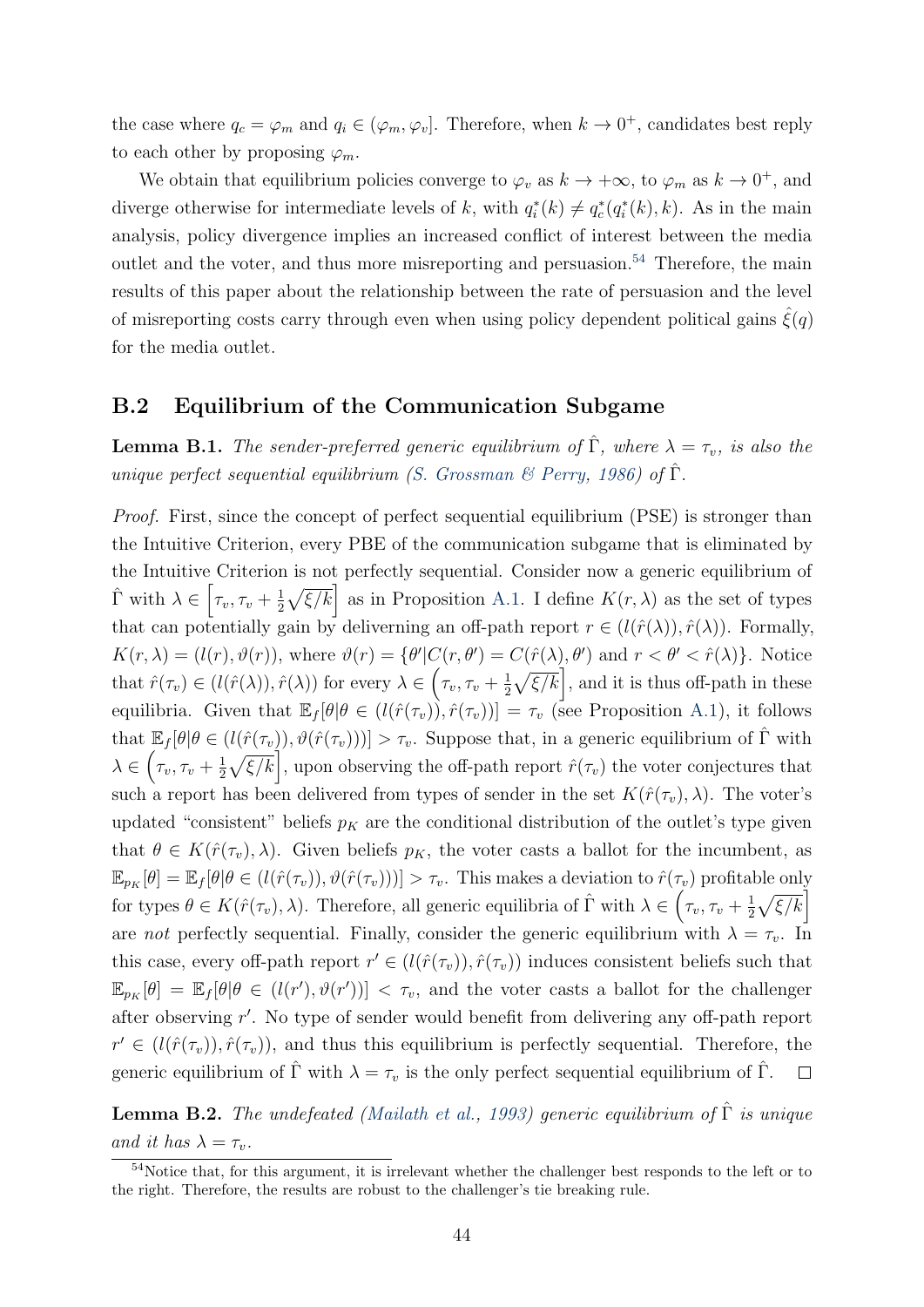*Proof.* Denote the set of generic equilibria of  $\hat{\Gamma}$  with  $GE(\hat{\Gamma})$  (see Proposition A.1). With a slight abuse of notation, say that  $u_m(\rho, p, \lambda, \theta)$  denotes the media outlet's payoff in the generic equilibrium  $(\rho, p)$  with parameter  $\lambda$  and when the state is  $\theta$ . From Mailath et al. (1993),  $(\rho, p) \in GE(\hat{\Gamma})$  defeats  $(\rho', p') \in GE(\hat{\Gamma})$  if there exists a report  $r \in \Theta$  such that (i)  $\rho'(\theta) \neq r$  for every  $\theta \in \Theta$ , and  $\kappa(r) \equiv {\theta \in \Theta | \rho(\theta) = r} \neq \emptyset$ ; (ii) for every  $\theta \in \kappa(r)$ ,  $u_m(\rho, p, \lambda, \theta) \ge u_m(\rho', p', \lambda, \theta)$ , with the inequality being strict for some  $\theta \in \kappa(r)$ ; (iii) there is some  $\theta \in \kappa(r)$  such that  $p'(\theta|r)$  is different from the conditional probability that the state is in  $\kappa(r)$ .

Consider now the generic equilibrium of  $\hat{\Gamma}$  with  $\lambda = \tau_v$ , and notice that  $\hat{r}(\tau_v)$  is off-path in every other generic equilibrium of  $\hat{\Gamma}$  with  $\lambda' \in \left(\tau_v, \tau_v + \frac{1}{2}\right)$  $\frac{1}{2}\sqrt{\xi/k}$ . For every  $\theta \in (l(\hat{r}(\tau_v)), \hat{r}(\tau_v))$ , we have that  $u_m(\cdot, \lambda = \tau_v, \theta) = \xi - kC(\hat{r}(\tau_v), \theta) > u_m(\cdot, \lambda', \theta)$  as either  $u_m(\cdot, \lambda', \theta) = 0$  or  $u_m(\cdot, \lambda', \theta) = \xi - kC(\hat{r}(\lambda'), \theta)$ . Finally,  $\mathbb{E}_f[\theta | \theta \in \kappa(\hat{r}(\tau_v))] = \tau_v$ , and therefore  $p'(\theta|\hat{r}(\tau_v))$  must differ from the conditional probability of  $\theta \in \kappa(\hat{r}(\tau_v))$  for the voter to select the challenger upon observing  $\hat{r}(\tau_v)$  in generic equilibria with  $\lambda' \neq \tau_v$ . Hence, the generic equilibrium of  $\Gamma$  with  $\lambda = \tau_v$  defeats every other generic equilibria of  $\Gamma$ .

Reports in  $(l(\hat{r}(\tau_v)), l(\hat{r}(\lambda')))$  are the only reports that are on-path in a generic equilibrium of  $\hat{\Gamma}$  with  $\lambda' \in \left(\tau_v, \tau_v + \frac{1}{2}\right)$  $\frac{1}{2}\sqrt{\xi/k}$  but not when  $\lambda = \tau_v$ . In all these generic equilibria, upon observing a  $r' \in (l(\hat{r}(\tau_v)), l(\hat{r}(\lambda^{\bar{I}})))$  the voter casts a ballot for the challenger. Therefore, no generic equilibrium of  $\hat{\Gamma}$  with parameter  $\lambda'$  can defeat the one with  $\lambda = \tau_v$ . Hence, the generic equilibrium of  $\hat{\Gamma}$  with parameter  $\lambda = \tau_v$  is the only undefeated generic equilibrium of the communication subgame.  $\Box$ 

Corollary B.1. The set of equilibrium payoffs that the voter can obtain in a PBE robust to the Intuitive Criterion is  $\mathcal{W}(k) = \left[W_v^*(k), \hat{W}_v\right]$ , where  $W_v^*(k)$  is as in equation (4) and  $\hat{W}_v = \phi/4$  is the full-information welfare.

Proof. By definition, equation (4) describes the lowest payoff the voter can receive in a PBE robust to the Intuitive Criterion. As assumed in Appendix A.2.2, suppose that the challenger selects the voter's least preferred policy when indifferent, and consider a generic equilibrium of  $\hat{\Gamma}$  as in Proposition A.1. By the continuity of  $l(r)$  and  $h(r)$ with respect to r, and of  $r^*(\lambda)$  with respect to  $\lambda$ , we obtain that the voter's equilibrium welfare is continuously (weakly) increasing in  $\lambda \in \left[ \tau_v(q), \tau_v(q) + \frac{1}{2} \sqrt{\xi/k} \right]$ : for higher  $\lambda$ , the set of states in which persuasion occurs (weakly) shrinks and both the incumbent and the challenger's policies get (weakly) closer to the voter's bliss policy  $\varphi_v$ . When  $\lambda = \tau_v(q) + \frac{1}{2}\sqrt{\xi/k}$  there is no persuasion at all, and the voter always votes for her preferred candidate as if under complete information. Since the media outlet has no persuasive power, the median voter theorem holds and both candidates propose  $\varphi_v$ . In this case the voter's welfare is  $\hat{W}_v = \phi/4$ , and therefore in a PBE robust to the Intuitive Criterion the voter can obtain any payoff in the set  $\left[W_v^*(k), \hat{W}_v\right]$ .  $\Box$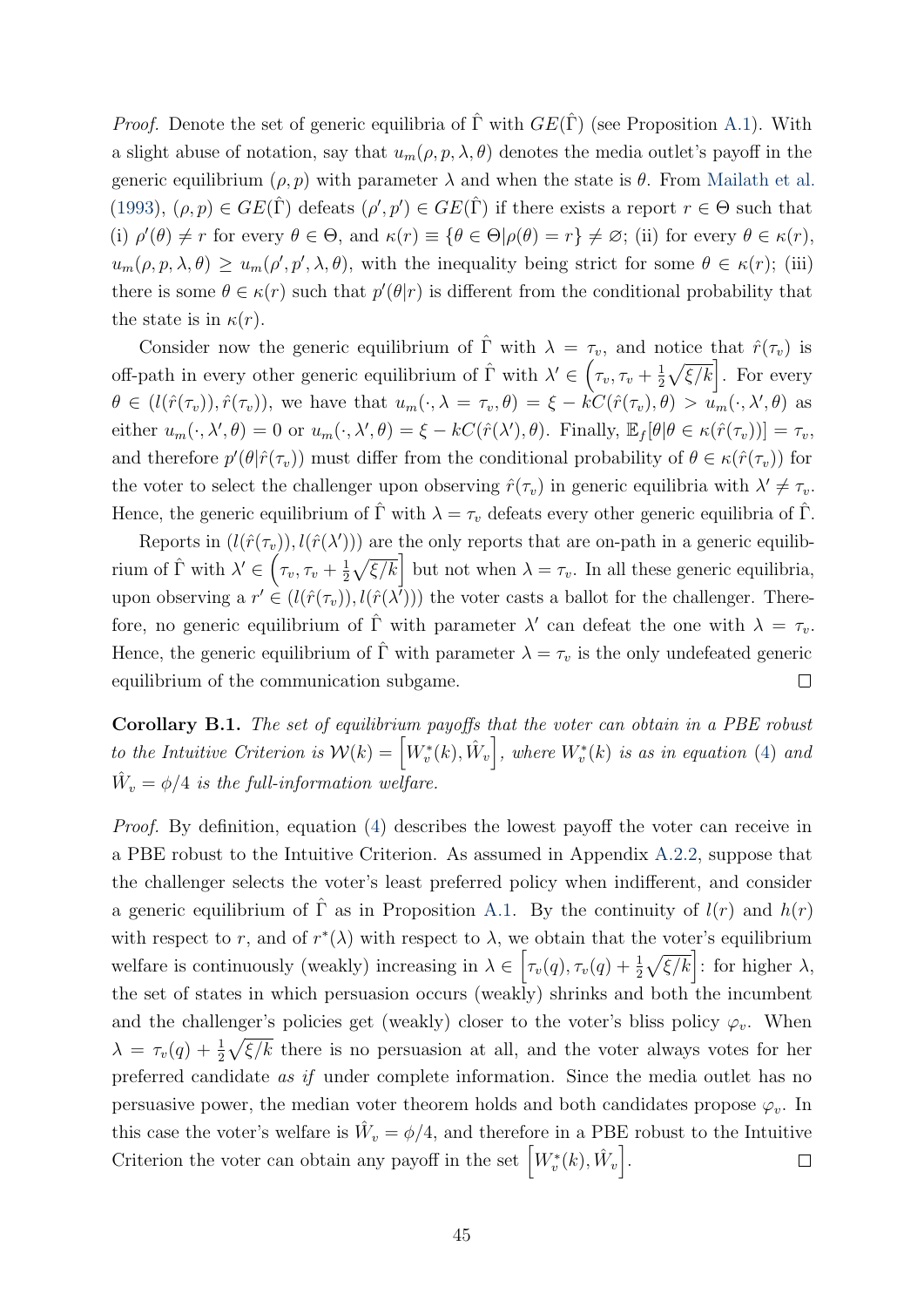#### B.3 Simultaneous Policy-making

**Lemma B.3.** Suppose that candidates propose policies simultaneously. Then, if  $k \leq \overline{k}/4$ there is an equilibrium where both policies converge to  $\varphi_m$ .

Proof. Consider a variation of the model in Section 3 such that candidates propose policies simultaneously rather than sequentially. Suppose that there is an equilibrium where  $q' = (\varphi_m, \varphi_m)$ , and notice that  $\tau_v(q') = \tau_m(q') = V_j(q') = 0, j \in \{i, c\}$ . A deviation by the challenger to some  $q_c > \varphi_m$  cannot be profitable if  $V_c(\varphi_m, q_c) = l(r^*(\varphi_m, q_c)) \leq 0$ , where  $l(r^*(\varphi_m, q_c)) = \max\{r^*(\varphi_m, q_c) - \sqrt{\xi/k}, \tau_m(\varphi_m, q_c)\}\$ and  $r^*(\varphi_m, q_c) = \min\{\tau_v(\varphi_m, q_c) + \tau_m(\varphi_m, q_c)\}$  $\frac{1}{2}\sqrt{\xi/k}, 2\tau_v(\varphi_m, q_c) - \tau_m(\varphi_m, q_c)\}.$  Since for a  $q_c \in (\varphi_m, \varphi_v)$  we have that  $\partial \tau_m(\varphi_m, q_c)/\partial q_c <$ 1  $0 < \partial \tau_v(\varphi_m, q_c)/\partial q_c$ , and  $\partial \tau_v(\varphi_m, q_c)/\partial q_c = 0$  when  $q_c = \varphi_v$ , the challenger's payoff  $V_c(\varphi_m, q_c)$  has a maximum either at  $q_c = \varphi_m$  or at  $q_c = \varphi_v$ . The condition  $V_c(\varphi_m, \varphi_v) \leq 0$ gives us  $k \leq \xi/4\gamma^2(\varphi_v - \varphi_m)^4 = \bar{k}/4$ . Therefore, when  $k \leq \bar{k}/4$  there is an equilibrium where policies converge to  $(\varphi_m, \varphi_m)$ .  $\Box$ 

**Lemma B.4.** Suppose that candidates propose policies simultaneously. Then, there is no pure strategy equilibrium in the policy-making stage when  $k \geq \overline{k}$ .

*Proof.* Suppose that candidates propose policies simultaneously and that  $k \geq k$ . Since candidates are symmetric, their best response functions are symmetric as well. From Proposition A.2 the best response of the challenger to a  $q_i$  is either  $\varphi_v$  or  $q_i - \eta(k)$ . Since  $q_j - \eta(k)$  is always below the  $q_j$  line for every finite  $k \geq \bar{k}$ , a pure strategy equilibrium of the policy-making stage must have one of the two candidates proposing  $\varphi_v$ . Suppose that  $q_i = \varphi_v$ , and therefore  $BR_c(\varphi_v) = \varphi_v - \eta(k)$ . From Proposition A.2 we obtain that  $BR_i(BR_c(\varphi_v)) = \varphi_v$  only if  $\varphi_v - \eta(k) \leq \varphi_v + \eta(k) - \sqrt[4]{\xi/\gamma^2 k}$ . By rearranging and plugging  $\eta(k) = \sqrt{\xi/k}/4\gamma(\varphi_v - \varphi_m)$ , we obtain the condition  $\sqrt[4]{\xi/\gamma^2k} \leq \sqrt{\xi/k}/2\gamma(\varphi_v - \varphi_m)$ . Such a condition is not satisfied at  $k = \bar{k}$ , and therefore it is not satisfied for any finite  $k > \bar{k}$ .  $\Box$ 

### References

- Alemanno, A. (2018). How to counter fake news? A taxonomy of anti-fake news approaches. European Journal of Risk Regulation,  $9(1)$ , 1–5.
- Alonso, R., & Camara, O. (2016). Persuading voters. American Economic Review,  $106(11), 3590 - 3605.$
- Anderson, S. P., & McLaren, J. (2012). Media mergers and media bias with rational consumers. Journal of the European Economic Association,  $10(4)$ , 831–859.
- Andina-Díaz, A. (2006). Political competition when media create candidates' charisma. Public Choice, 127(3–4), 345–366.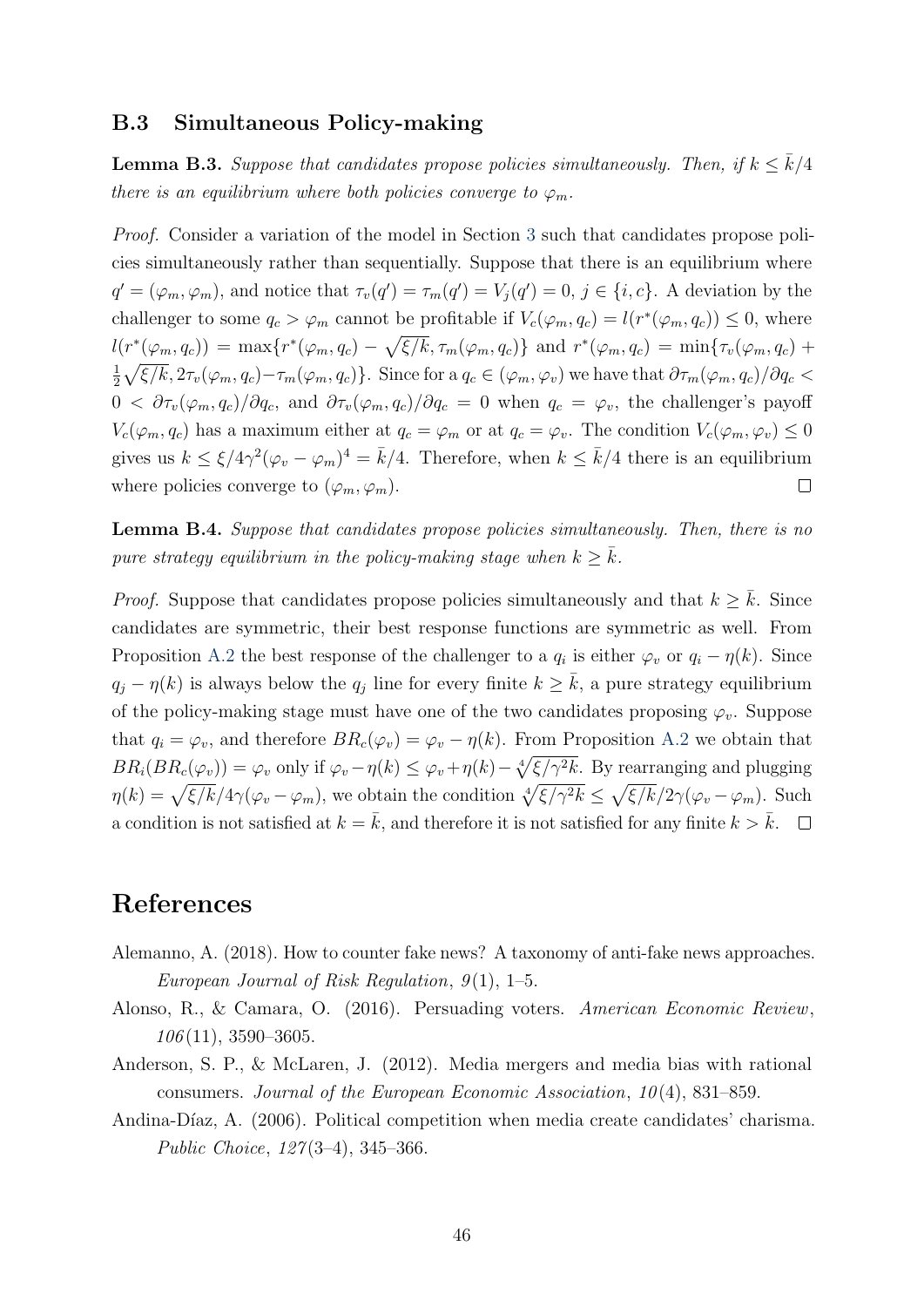- Applebaum, A. (2018). We have learned a lot about online disinformation and we are doing nothing. The Washington Post. Retrieved 29 April 2020, from https://www.washingtonpost.com/news/global-opinions/wp/2018/11/02/ we-have-learned-a-lot-about-online-disinformation-and-we-are-doing -nothing/
- Ashworth, S., & Shotts, K. W. (2010). Does informative media commentary reduce politicians' incentives to pander? Journal of Public Economics, 94 (11), 838–847.
- Baron, D. P. (2006). Persistent media bias. Journal of Public Economics,  $90(1-2)$ , 1–36.
- Bernhardt, D., Krasa, S., & Polborn, M. (2008). Political polarization and the electoral effects of media bias. Journal of Public Economics, 92 (5–6), 1092–1104.
- Besley, T., & Prat, A. (2006). Handcuffs for the grabbing hand? the role of the media in political accountability. American Economic Review, 96 (3), 720–736.
- Black, D. (1948). On the rationale of group decision-making. The Journal of Political Economy,  $56(1)$ ,  $23-34$ .
- Boleslavsky, R., & Cotton, C. (2015). Information and extremism in elections. American Economic Journal: Microeconomics,  $7(1)$ , 165-207.
- Calvert, R. L. (1985). The value of biased information: A rational choice model of political advice. The Journal of Politics,  $47(02)$ , 530–555.
- Carrillo, J. D., & Castanheira, M. (2008). Information and strategic political polarisation. The Economic Journal, 118 (530), 845–874.
- Chakraborty, A., & Ghosh, P. (2016). Character endorsements and electoral competition. American Economic Journal: Microeconomics,  $8(2)$ , 277–310.
- Chakraborty, A., Ghosh, P., & Roy, J. (2020). Expert-captured democracies. American Economic Review, 110 (6), 1713-51. doi: 10.1257/aer.20181396
- Chan, J., & Suen, W. (2008). A spatial theory of news consumption and electoral competition. The Review of Economic Studies, 75 (3), 699–728.
- Chen, Y. (2011). Perturbed communication games with honest senders and naive receivers. Journal of Economic Theory,  $146(2)$ ,  $401-424$ .
- Cho, I.-K., & Kreps, D. M. (1987). Signaling games and stable equilibria. The Quarterly Journal of Economics, 102 (2), 179–221.
- DellaVigna, S., & Kaplan, E. (2007). The Fox News effect: Media bias and voting. The Quarterly Journal of Economics, 122 (3), 1187–1234.
- Downs, A. (1957). An Economic Theory of Democracy. New York Harper & Row.
- Drago, F., Nannicini, T., & Sobbrio, F. (2014). Meet the press: How voters and politicians respond to newspaper entry and exit. American Economic Journal: Applied Economics,  $6(3)$ , 159–188.
- Duggan, J., & Martinelli, C. (2011). A spatial theory of media slant and voter choice. The Review of Economic Studies, 78 (2), 640–666.
- Fudenberg, D., & Tirole, J. (1991). Game Theory. MIT Press.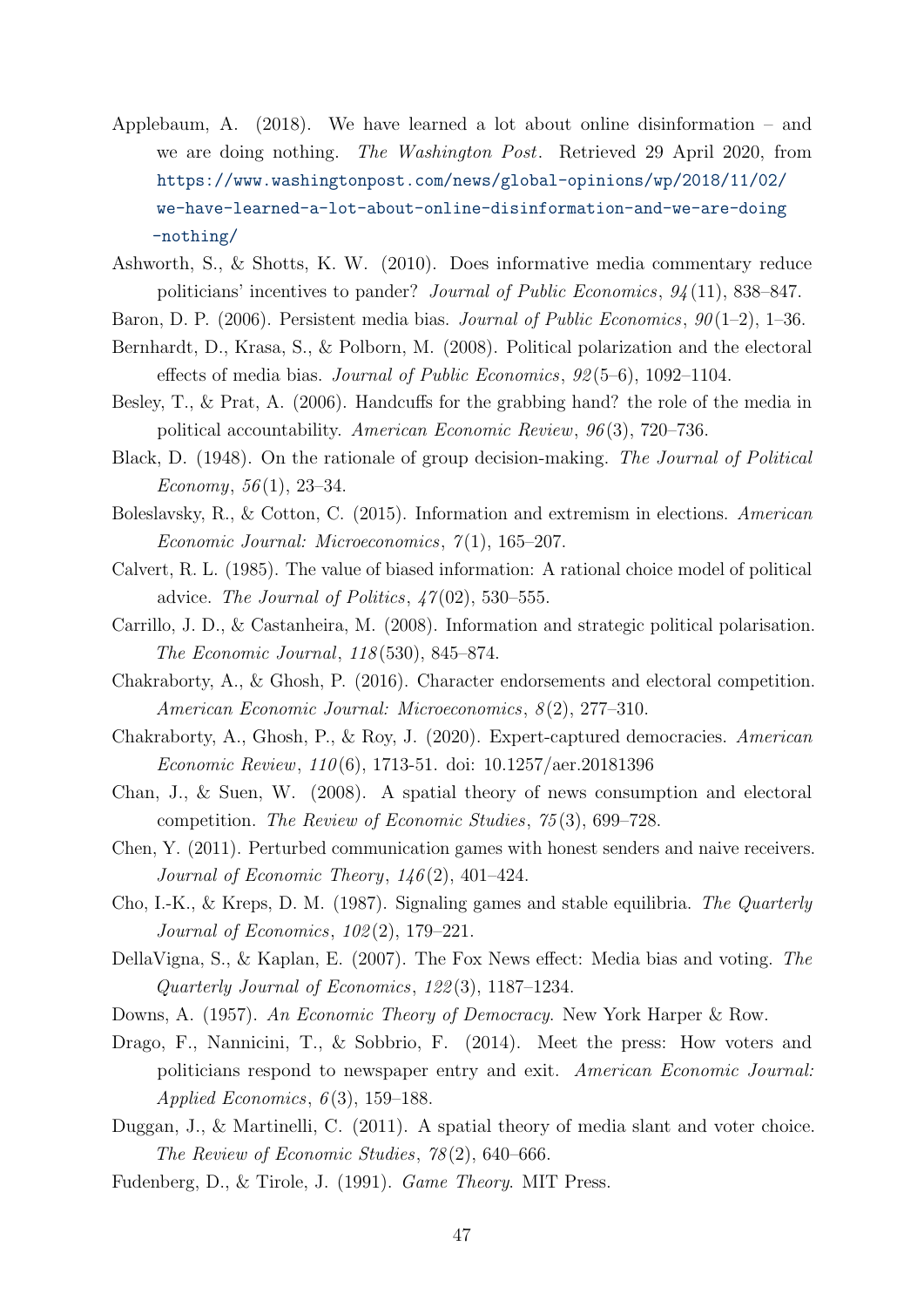- Funke, D., & Famini, D. (2018). A guide to anti-misinformation actions around the world. The Poynter Institute. Retrieved 25 April 2020, from https://www.poynter.org/ news/guide-anti-misinformation-actions-around-world
- Gentzkow, M., & Shapiro, J. M. (2006). Media bias and reputation. Journal of Political Economy,  $114(2)$ , 280-316.
- Gentzkow, M., & Shapiro, J. M. (2008). Competition and truth in the market for news. The Journal of Economic Perspectives, 22 (2), 133–154.
- Gentzkow, M., Shapiro, J. M., & Sinkinson, M. (2011). The effect of newspaper entry and exit on electoral politics. American Economic Review, 101 (7), 2980–3018.
- Gentzkow, M., Shapiro, J. M., & Stone, D. F. (2015). Media bias in the marketplace: Theory. In Handbook of Media Economics (Vol. 1, pp. 623–645). Elsevier.
- Gottfried, J., Barthel, M., Shearer, E., & Mitchell, A. (2016). The 2016 presidential campaign – a news event that's hard to miss. Pew Research Center. Retrieved  $3$  May 2020, from https://www.journalism.org/2016/02/04/the-2016-presidential -campaign-a-news-event-thats-hard-to-miss/
- Green-Pedersen, C., Mortensen, P. B., & Thesen, G. (2017). The incumbency bonus revisited: Causes and consequences of media dominance. British Journal of Political Science,  $\frac{47(1)}{131-148}$ .
- Grossman, G., & Helpman, E. (1999). Competing for endorsements. American Economic  $Review, 89(3), 501-524.$
- Grossman, S., & Perry, M. (1986). Perfect sequential equilibrium. Journal of economic *theory*,  $39(1)$ ,  $97-119$ .
- Gul, F., & Pesendorfer, W. (2012). Media and policy (Tech. Rep.).
- Hansen, L. P., & Sargent, T. J. (2008). Robustness. Princeton University Press.
- Kartik, N. (2009). Strategic communication with lying costs. The Review of Economic Studies, 76 (4), 1359–1395.
- Kartik, N., & McAfee, R. P. (2007). Signaling character in electoral competition. American Economic Review, 97 (3), 852–870.
- Kartik, N., Ottaviani, M., & Squintani, F. (2007). Credulity, lies, and costly talk. Journal of Economic Theory,  $134(1)$ , 93-116.
- Law Library of Congress. (2019). *Initiatives to counter fake news in selected countries*. The Law Library of Congress, Global Legal Research Directorate. Retrieved 25 April 2020, from https://www.loc.gov/law/help/fake-news/counter-fake-news.pdf
- Mailath, G., Okuno-Fujiwara, M., & Postlewaite, A. (1993). Belief-based refinements in signalling games. Journal of Economic Theory,  $60(2)$ ,  $241-276$ .
- Miura, S. (2019). Manipulated news model: Electoral competition and mass media. Games and Economic Behavior, 113, 306-338.
- Mullainathan, S., & Shleifer, A. (2005). The market for news. The American Economic Review,  $95(4)$ , 1031-1053.